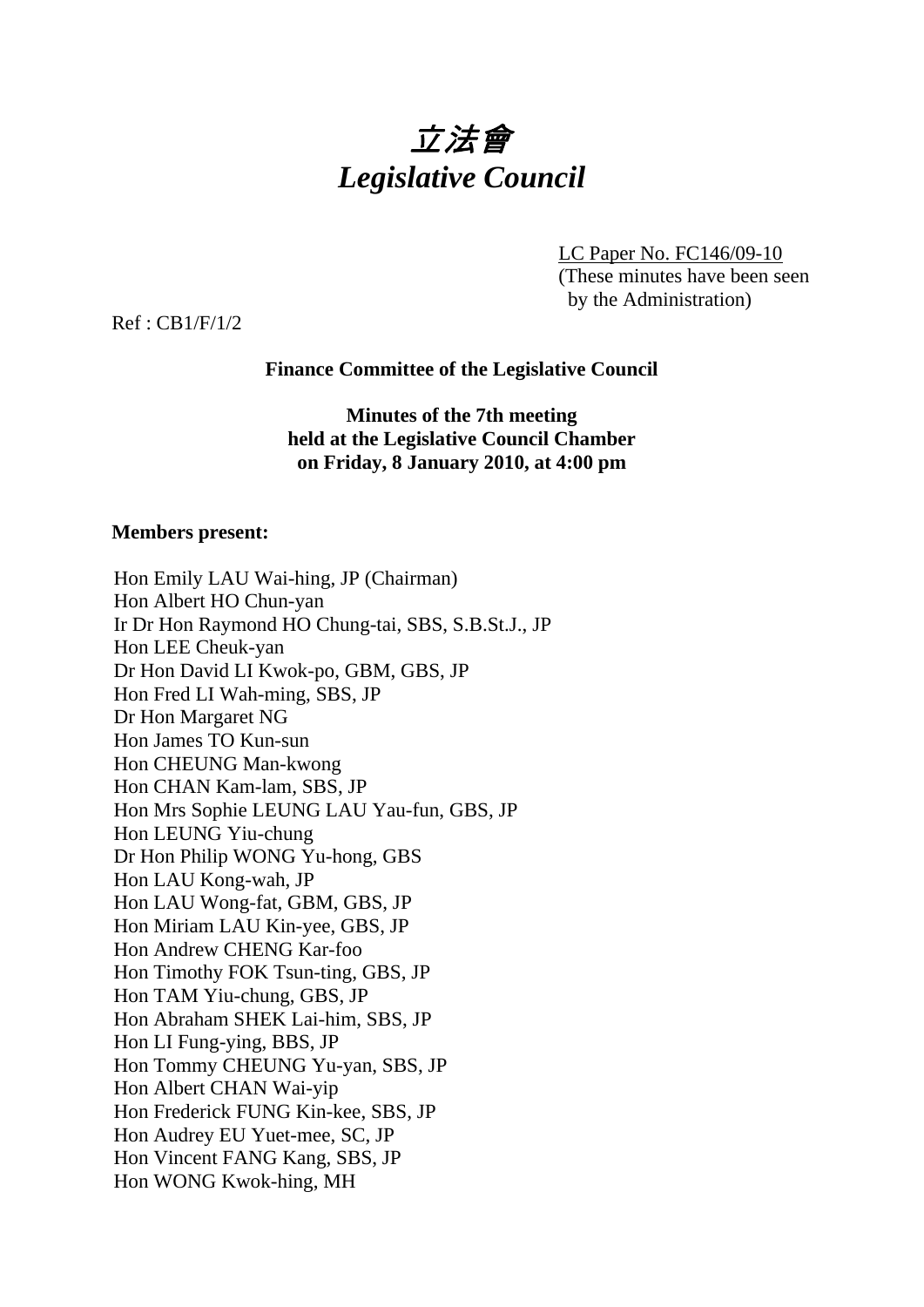Hon LEE Wing-tat Hon Jeffrey LAM Kin-fung, SBS, JP Hon Andrew LEUNG Kwan-yuen, SBS, JP Hon Alan LEONG Kah-kit, SC Hon LEUNG Kwok-hung Hon CHEUNG Hok-ming, GBS, JP Hon WONG Ting-kwong, BBS, JP Hon Ronny TONG Ka-wah, SC Hon CHIM Pui-chung Hon KAM Nai-wai, MH Hon Cyd HO Sau-lan Hon Starry LEE Wai-king Dr Hon LAM Tai-fai, BBS, JP Hon CHAN Hak-kan Hon Paul CHAN Mo-po, MH, JP Hon CHAN Kin-por, JP Hon Tanya CHAN Dr Hon Priscilla LEUNG Mei-fun Dr Hon LEUNG Ka-lau Hon CHEUNG Kwok-che Hon WONG Sing-chi Hon WONG Kwok-kin, BBS Hon IP Wai-ming, MH Hon IP Kwok-him, GBS, JP Hon Mrs Regina IP LAU Suk-yee, GBS, JP Dr Hon PAN Pey-chyou Hon Paul TSE Wai-chun Dr Hon Samson TAM Wai-ho, JP

#### **Members absent:**

Prof Hon Patrick LAU Sau-shing, SBS, JP (Deputy Chairman) Hon WONG Yung-kan, SBS, JP Dr Hon Joseph LEE Kok-long, SBS, JP Hon WONG Yuk-man

#### **Public officers attending:**

Ms Julia LEUNG, JP Acting Secretary for Financial Services and the Treasury Mr Stanley YING, JP Permanent Secretary for Financial Services and the Treasury (Treasury) Ms Bernadette LINN, JP Deputy Secretary for Financial Services and the Treasury (Treasury)1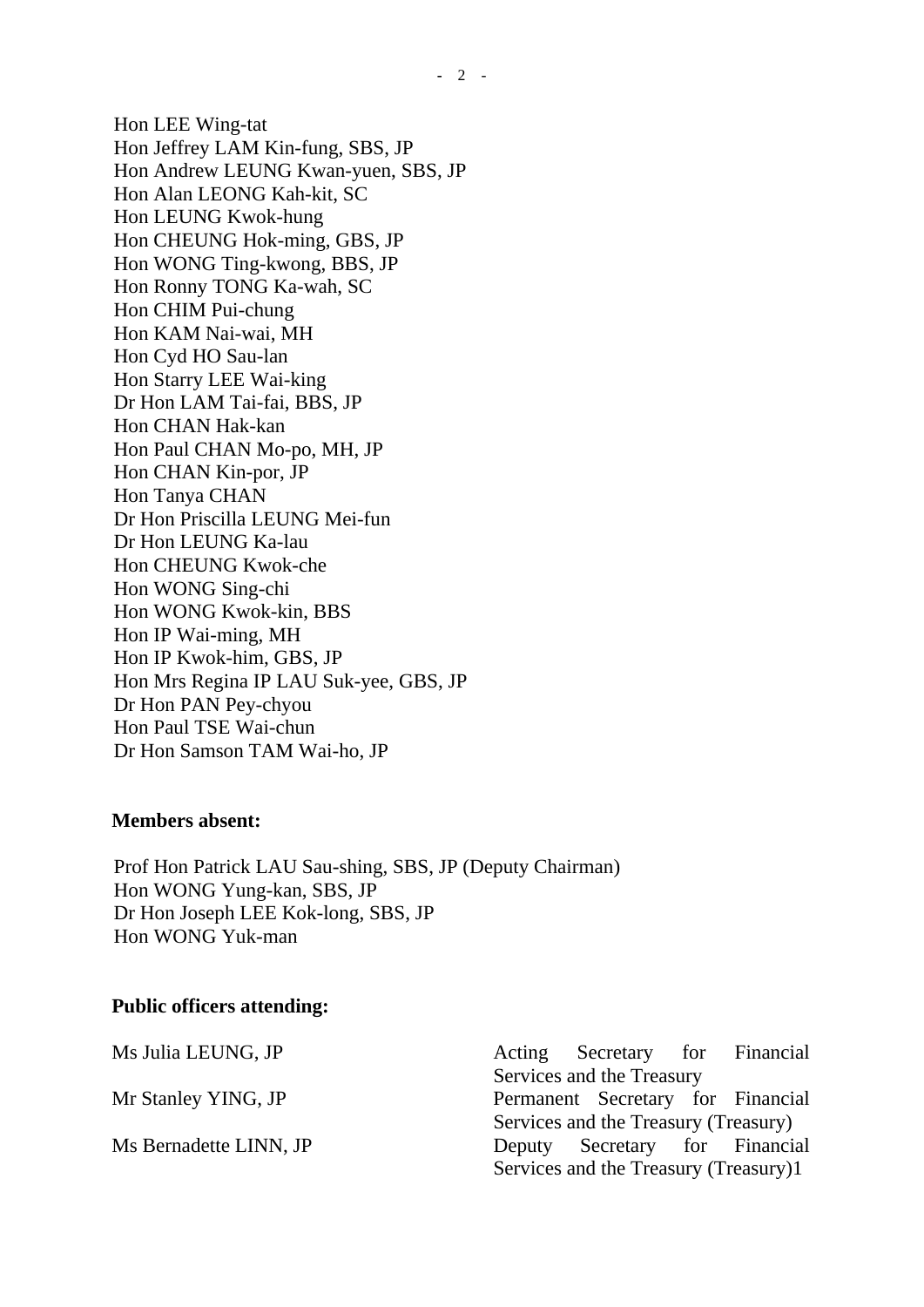| Secretary for Transport and Housing<br>Ms Eva CHENG, JP<br>Deputy Secretary for Transport and<br>Mr Philip YUNG Wai-hung, JP<br>Housing (Transport)1<br>Director of Highways<br>Mr WAI Chi-sing, JP<br>Principal Government<br>Mr WAN Man-lung, JP<br>Engineer<br>Highways<br>(Railway Development),<br>Department<br>Chief<br>(Railway<br>Engineer<br>Mr LAM Sai-hung<br>Development)2-3,<br>Highways<br>Department<br>Deputy Commissioner (Planning &<br>Mr CHING Kam-cheong, JP<br>Technical<br>Services),<br>Transport<br>Department<br>Chief Engineer (Transport Planning),<br>Ms YING Fun-fong<br><b>Transport Department</b><br>Assistant Director of<br>Lands<br>Mr LAW Hin-wing<br>(Acquisition), Lands Department<br>Chief Estate Surveyor (Railway<br>Miss Eliza MA King-fong<br>Development Section/Head Office),<br><b>Lands Department</b><br>Chairman, Development Committee of<br>The Honourable Ronald ARCULLI, GBS, JP<br>West Kowloon Cultural<br>District<br>Authority<br>Project Director, West Kowloon<br>Mr Augustine NG<br><b>Cultural District Authority</b><br>Head of Project Engineering, MTR<br>Mr Malcolm GIBSON<br><b>Corporation Limited</b><br>Mr LEUNG Chi-lap<br>Chief<br>E&M Engineer,<br><b>MTR</b><br><b>Corporation Limited</b><br>Miss Maggie SO<br>Senior Manager (Projects and Property | Ms Elsie YUEN | Principal Executive Officer (General),<br>Financial Services and the Treasury<br><b>Bureau</b> (The Treasury Branch) |
|-----------------------------------------------------------------------------------------------------------------------------------------------------------------------------------------------------------------------------------------------------------------------------------------------------------------------------------------------------------------------------------------------------------------------------------------------------------------------------------------------------------------------------------------------------------------------------------------------------------------------------------------------------------------------------------------------------------------------------------------------------------------------------------------------------------------------------------------------------------------------------------------------------------------------------------------------------------------------------------------------------------------------------------------------------------------------------------------------------------------------------------------------------------------------------------------------------------------------------------------------------------------------------------------------------------------------------------|---------------|----------------------------------------------------------------------------------------------------------------------|
|                                                                                                                                                                                                                                                                                                                                                                                                                                                                                                                                                                                                                                                                                                                                                                                                                                                                                                                                                                                                                                                                                                                                                                                                                                                                                                                                   |               |                                                                                                                      |
|                                                                                                                                                                                                                                                                                                                                                                                                                                                                                                                                                                                                                                                                                                                                                                                                                                                                                                                                                                                                                                                                                                                                                                                                                                                                                                                                   |               |                                                                                                                      |
|                                                                                                                                                                                                                                                                                                                                                                                                                                                                                                                                                                                                                                                                                                                                                                                                                                                                                                                                                                                                                                                                                                                                                                                                                                                                                                                                   |               |                                                                                                                      |
|                                                                                                                                                                                                                                                                                                                                                                                                                                                                                                                                                                                                                                                                                                                                                                                                                                                                                                                                                                                                                                                                                                                                                                                                                                                                                                                                   |               |                                                                                                                      |
|                                                                                                                                                                                                                                                                                                                                                                                                                                                                                                                                                                                                                                                                                                                                                                                                                                                                                                                                                                                                                                                                                                                                                                                                                                                                                                                                   |               |                                                                                                                      |
|                                                                                                                                                                                                                                                                                                                                                                                                                                                                                                                                                                                                                                                                                                                                                                                                                                                                                                                                                                                                                                                                                                                                                                                                                                                                                                                                   |               |                                                                                                                      |
|                                                                                                                                                                                                                                                                                                                                                                                                                                                                                                                                                                                                                                                                                                                                                                                                                                                                                                                                                                                                                                                                                                                                                                                                                                                                                                                                   |               |                                                                                                                      |
|                                                                                                                                                                                                                                                                                                                                                                                                                                                                                                                                                                                                                                                                                                                                                                                                                                                                                                                                                                                                                                                                                                                                                                                                                                                                                                                                   |               |                                                                                                                      |
|                                                                                                                                                                                                                                                                                                                                                                                                                                                                                                                                                                                                                                                                                                                                                                                                                                                                                                                                                                                                                                                                                                                                                                                                                                                                                                                                   |               |                                                                                                                      |
|                                                                                                                                                                                                                                                                                                                                                                                                                                                                                                                                                                                                                                                                                                                                                                                                                                                                                                                                                                                                                                                                                                                                                                                                                                                                                                                                   |               |                                                                                                                      |
|                                                                                                                                                                                                                                                                                                                                                                                                                                                                                                                                                                                                                                                                                                                                                                                                                                                                                                                                                                                                                                                                                                                                                                                                                                                                                                                                   |               |                                                                                                                      |
|                                                                                                                                                                                                                                                                                                                                                                                                                                                                                                                                                                                                                                                                                                                                                                                                                                                                                                                                                                                                                                                                                                                                                                                                                                                                                                                                   |               |                                                                                                                      |
|                                                                                                                                                                                                                                                                                                                                                                                                                                                                                                                                                                                                                                                                                                                                                                                                                                                                                                                                                                                                                                                                                                                                                                                                                                                                                                                                   |               |                                                                                                                      |
|                                                                                                                                                                                                                                                                                                                                                                                                                                                                                                                                                                                                                                                                                                                                                                                                                                                                                                                                                                                                                                                                                                                                                                                                                                                                                                                                   |               |                                                                                                                      |
|                                                                                                                                                                                                                                                                                                                                                                                                                                                                                                                                                                                                                                                                                                                                                                                                                                                                                                                                                                                                                                                                                                                                                                                                                                                                                                                                   |               |                                                                                                                      |
|                                                                                                                                                                                                                                                                                                                                                                                                                                                                                                                                                                                                                                                                                                                                                                                                                                                                                                                                                                                                                                                                                                                                                                                                                                                                                                                                   |               |                                                                                                                      |
|                                                                                                                                                                                                                                                                                                                                                                                                                                                                                                                                                                                                                                                                                                                                                                                                                                                                                                                                                                                                                                                                                                                                                                                                                                                                                                                                   |               |                                                                                                                      |
|                                                                                                                                                                                                                                                                                                                                                                                                                                                                                                                                                                                                                                                                                                                                                                                                                                                                                                                                                                                                                                                                                                                                                                                                                                                                                                                                   |               |                                                                                                                      |
|                                                                                                                                                                                                                                                                                                                                                                                                                                                                                                                                                                                                                                                                                                                                                                                                                                                                                                                                                                                                                                                                                                                                                                                                                                                                                                                                   |               |                                                                                                                      |
|                                                                                                                                                                                                                                                                                                                                                                                                                                                                                                                                                                                                                                                                                                                                                                                                                                                                                                                                                                                                                                                                                                                                                                                                                                                                                                                                   |               |                                                                                                                      |
|                                                                                                                                                                                                                                                                                                                                                                                                                                                                                                                                                                                                                                                                                                                                                                                                                                                                                                                                                                                                                                                                                                                                                                                                                                                                                                                                   |               |                                                                                                                      |
|                                                                                                                                                                                                                                                                                                                                                                                                                                                                                                                                                                                                                                                                                                                                                                                                                                                                                                                                                                                                                                                                                                                                                                                                                                                                                                                                   |               |                                                                                                                      |
|                                                                                                                                                                                                                                                                                                                                                                                                                                                                                                                                                                                                                                                                                                                                                                                                                                                                                                                                                                                                                                                                                                                                                                                                                                                                                                                                   |               |                                                                                                                      |
|                                                                                                                                                                                                                                                                                                                                                                                                                                                                                                                                                                                                                                                                                                                                                                                                                                                                                                                                                                                                                                                                                                                                                                                                                                                                                                                                   |               |                                                                                                                      |
|                                                                                                                                                                                                                                                                                                                                                                                                                                                                                                                                                                                                                                                                                                                                                                                                                                                                                                                                                                                                                                                                                                                                                                                                                                                                                                                                   |               |                                                                                                                      |
|                                                                                                                                                                                                                                                                                                                                                                                                                                                                                                                                                                                                                                                                                                                                                                                                                                                                                                                                                                                                                                                                                                                                                                                                                                                                                                                                   |               |                                                                                                                      |
|                                                                                                                                                                                                                                                                                                                                                                                                                                                                                                                                                                                                                                                                                                                                                                                                                                                                                                                                                                                                                                                                                                                                                                                                                                                                                                                                   |               |                                                                                                                      |
|                                                                                                                                                                                                                                                                                                                                                                                                                                                                                                                                                                                                                                                                                                                                                                                                                                                                                                                                                                                                                                                                                                                                                                                                                                                                                                                                   |               |                                                                                                                      |
|                                                                                                                                                                                                                                                                                                                                                                                                                                                                                                                                                                                                                                                                                                                                                                                                                                                                                                                                                                                                                                                                                                                                                                                                                                                                                                                                   |               |                                                                                                                      |
| Communications), MTR Corporation                                                                                                                                                                                                                                                                                                                                                                                                                                                                                                                                                                                                                                                                                                                                                                                                                                                                                                                                                                                                                                                                                                                                                                                                                                                                                                  |               |                                                                                                                      |
| Limited                                                                                                                                                                                                                                                                                                                                                                                                                                                                                                                                                                                                                                                                                                                                                                                                                                                                                                                                                                                                                                                                                                                                                                                                                                                                                                                           |               |                                                                                                                      |

# **Clerk in attendance:**

Mrs Constance LI Assistant Secretary General 1

# **Staff in attendance:**

| Ms Anita SIT    | Chief Council Secretary (1)5  |
|-----------------|-------------------------------|
| Mr Simon CHEUNG | Senior Council Secretary (1)5 |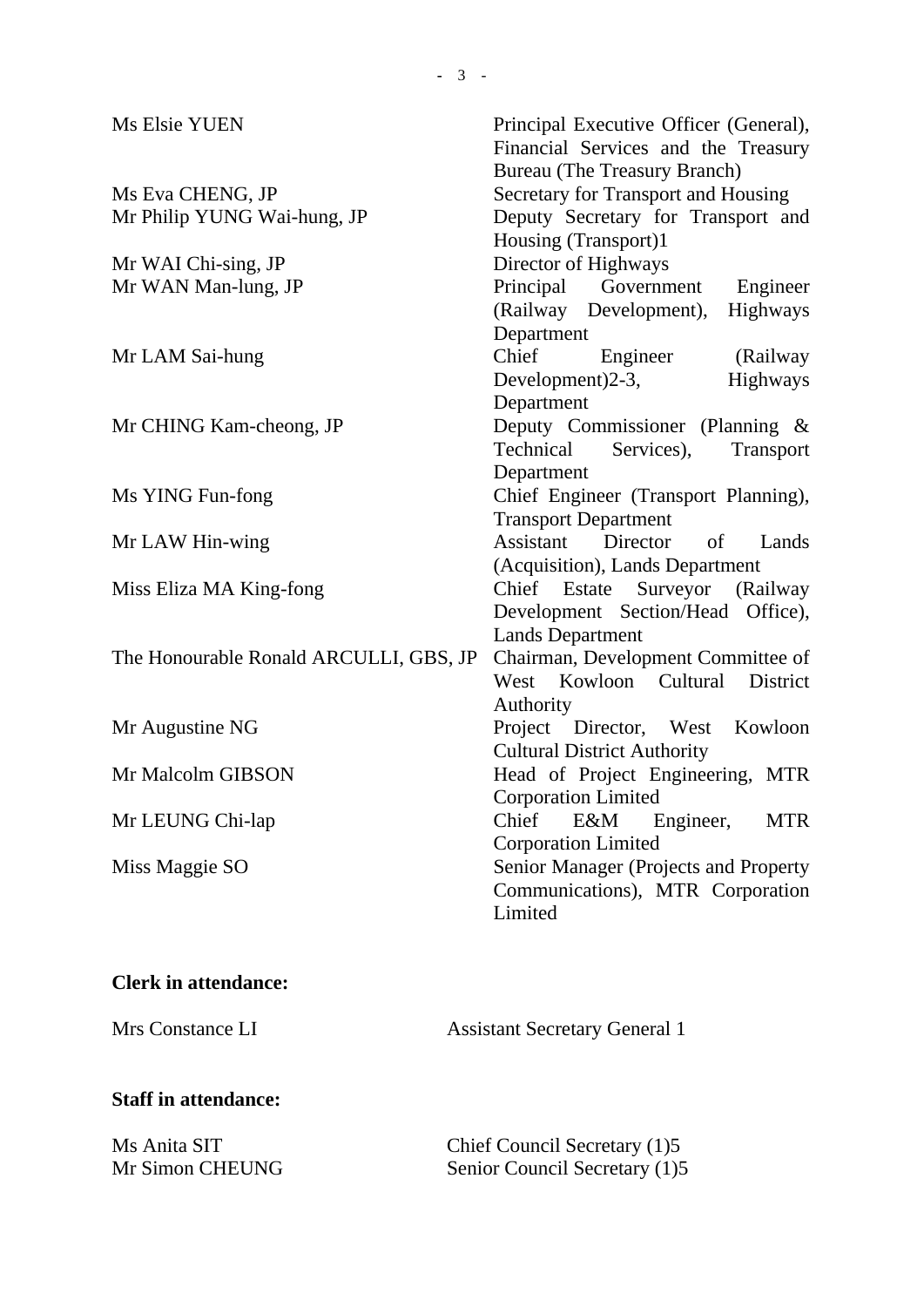| Miss Joanne FONG | Senior Council Secretary (1)7     |
|------------------|-----------------------------------|
| Mr Frankie WOO   | Senior Legislative Assistant (1)3 |
| Ms Christy YAU   | Legislative Assistant $(1)1$      |
|                  |                                   |

 The Chairman advised that at the request of the Administration, she had decided to hold three Finance Committee (FC) meetings on this day to continue discussion of the uncompleted items carried over from the two FC meetings on 18 December 2009.

### **Item No. 1 - FCR(2009-10)44**

## **RECOMMENDATIONS OF THE PUBLIC WORKS SUBCOMMITTEE MADE ON 2 AND 3 DECEMBER 2009**

**Head 706 - Highway** 

| PWSC(2009-10)68 53TR   |             | Hong Kong section of Guangzhou–Shenzhen–Hong<br>Kong Express Rail Link - construction of railway<br>works     |
|------------------------|-------------|---------------------------------------------------------------------------------------------------------------|
| <b>PWSC(2009-10)69</b> | <b>57TR</b> | Hong Kong section of Guangzhou–Shenzhen–Hong<br>Kong Express Rail Link - construction of<br>non-railway works |
| PWSC(2009-10)72 35CA   |             | Special ex-gratia payments in relation to the Hong<br>Kong section of the Guangzhou-Shenzhen-Hong             |

**Kong Express Rail Link** 

2. The Chairman advised that at the meeting on 18 December 2009, the Committee had voted on the items set out in Enclosures 1 and 2 of the paper FCR(2009-10)44, but had not completed the consideration of those items set out in Enclosure 3 of the paper, i.e. PWSC(2009-10)68, 69 and 72 relating to the Hong Kong section of Guangzhou–Shenzhen–Hong Kong Express Rail Link (XRL) project, and PWSC(2009-10)75 on the North Lantau Hospital (Phase 1) project. The Chairman then introduced the three items PWSC(2009-10)68, 69 and 72, and advised that the items would be discussed together but voted on separately. She also reminded members to declare pecuniary interests, if there was any. In this regard, she informed members that Assistant Legal Advisor 4 and the Clerk to the Committee on Members' Interests were standing by at their offices throughout the FC meetings to answer individual members' enquiries about the disclosure/declaration of pecuniary interests.

3. The Chairman said that for this round (the first round) of questions, each member would have five minutes to speak, including the Administration's response.

4. Mr Paul TSE, Miss Tanya CHAN, Mr LAU Kong-wah, Dr LEUNG Ka-lau, Mr LEE Wing-tat, Mr Albert HO, Mr Alan LEONG, Mr CHAN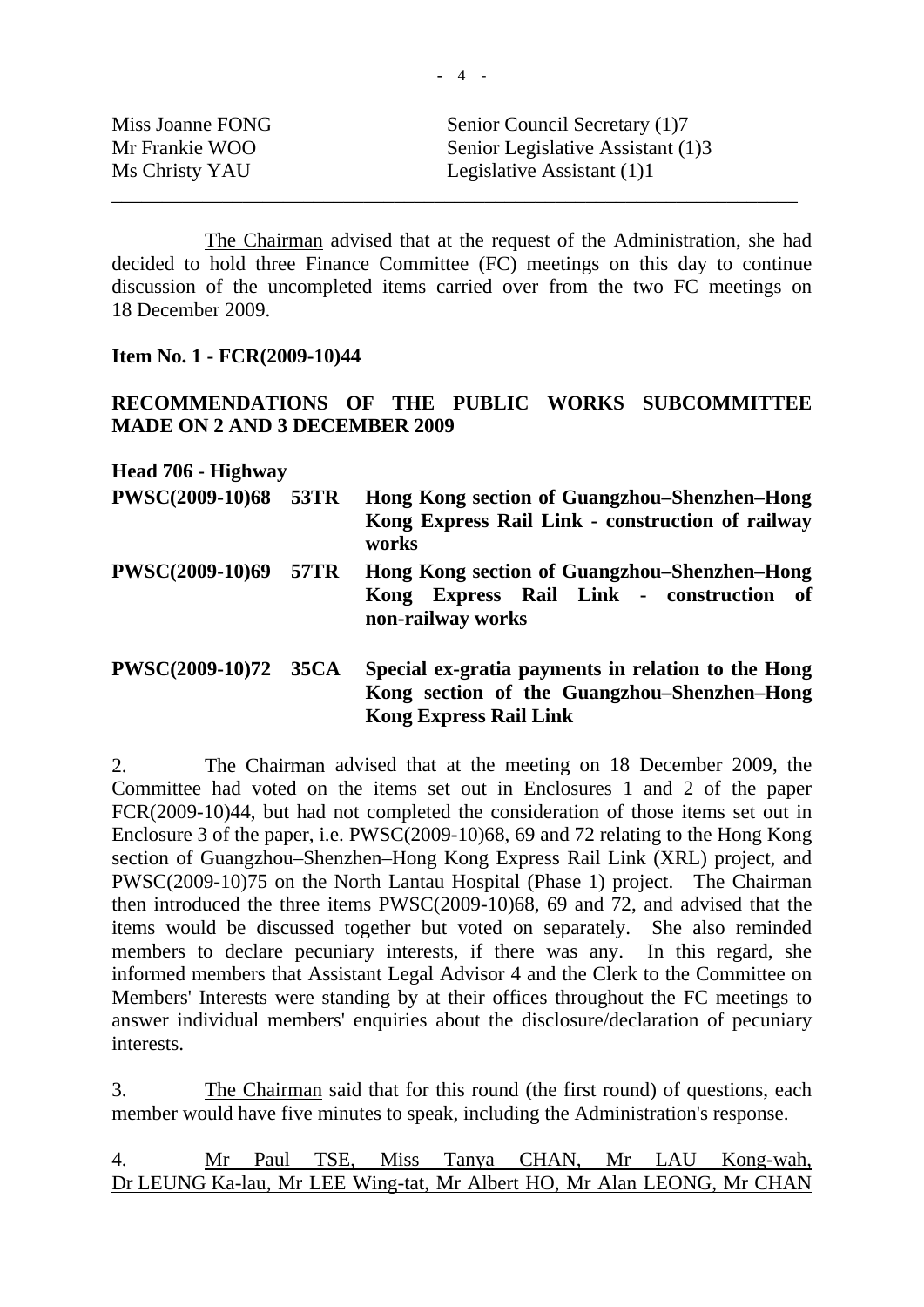Kin-por, Dr Priscilla LEUNG, Mr Albert CHAN, Mr LEUNG Yiu-chung, Mr Frederick FUNG, Mr IP Kwok-him, Ms Miriam LAU, Mr Ronny TONG, Mr Andrew CHENG, Mr LEUNG Kwok-hung, Mr KAM Nai-wai, Ms Audrey EU, Ms Starry LEE and Mr LEE Cheuk-yan spoke on the XRL project.

5. At the beginning of his speech, Mr CHAN Kin-por declared that he was a remunerated consultant and a non-remunerated Director of a Hong Kong subsidiary company of the Munich Re Group, an international insurance company which might be involved in providing insurance cover for the works projects under XRL.

6. The Secretary for Transport and Housing, the Deputy Secretary for Transport and Housing (Transport)1, the Director of Highways, Mr Ronald ARCULLI, Chairman of the Development Committee of the West Kowloon Cultural District Authority and Miss Maggie SO, Senior Manager (Projects and Property Communications) of MTR Corporation Limited responded to the views and questions raised by members.

7. At 6:00 pm, the Chairman ordered that the meeting be adjourned, and said that the next FC meeting would be held at 6:15 pm of the same day to resume the discussion on items PWSC(2009-10)68, 69 and 72.

8. The meeting was adjourned at 6:00 pm.

 (Verbatim transcript of the proceedings of this meeting is at the **Appendix**.)

Legislative Council Secretariat 5 August 2010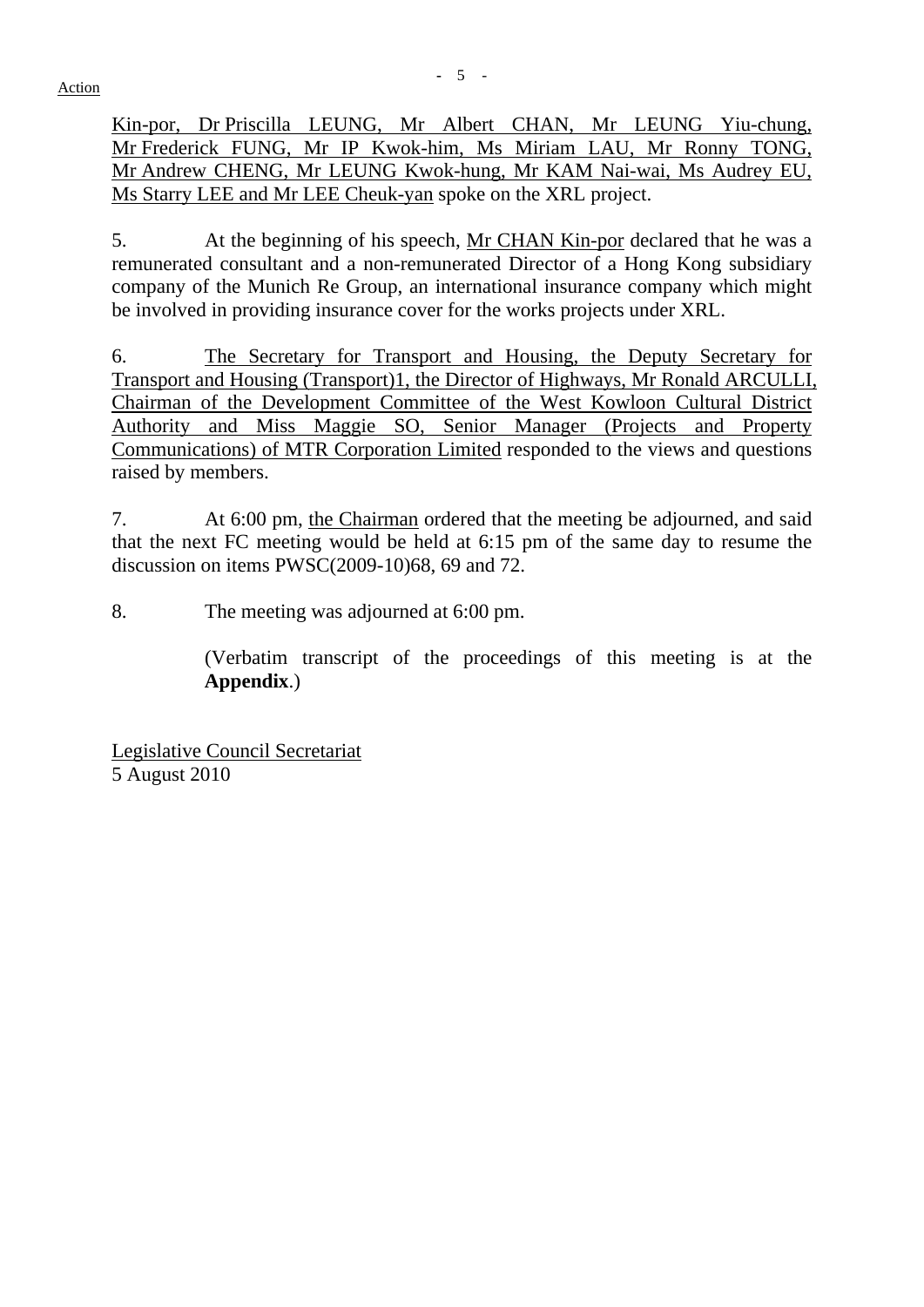附錄

\*\*\*\*\*\*\*\*\*\*\*\*\*\*\*\*\*\*\*\*\*\*\*\*\*\*\*\*\*\*\*\*\*\*\*

# 立法會財務委員會 第七次會議紀要

- 日 期 : **2010**年**1**月**8**日**(**星期五**)**
- 時 間 : 下午**4**時
- 地 點 : 立法會會議廳

總目 —— 公路

- **PWSC(2009-10)68 53TR** 廣深港高速鐵路香港段 —— 鐵路建造工程
- **PWSC(2009-10)69 57TR** 廣深港高速鐵路香港段 —— 非鐵路建造工程

**PWSC(2009-10)72 35CA** 就廣深港高速鐵路香港 段項目發放的特設特惠 津貼

# (逐字紀錄本)

\*\*\*\*\*\*\*\*\*\*\*\*\*\*\*\*\*\*\*\*\*\*\*\*\*\*\*\*\*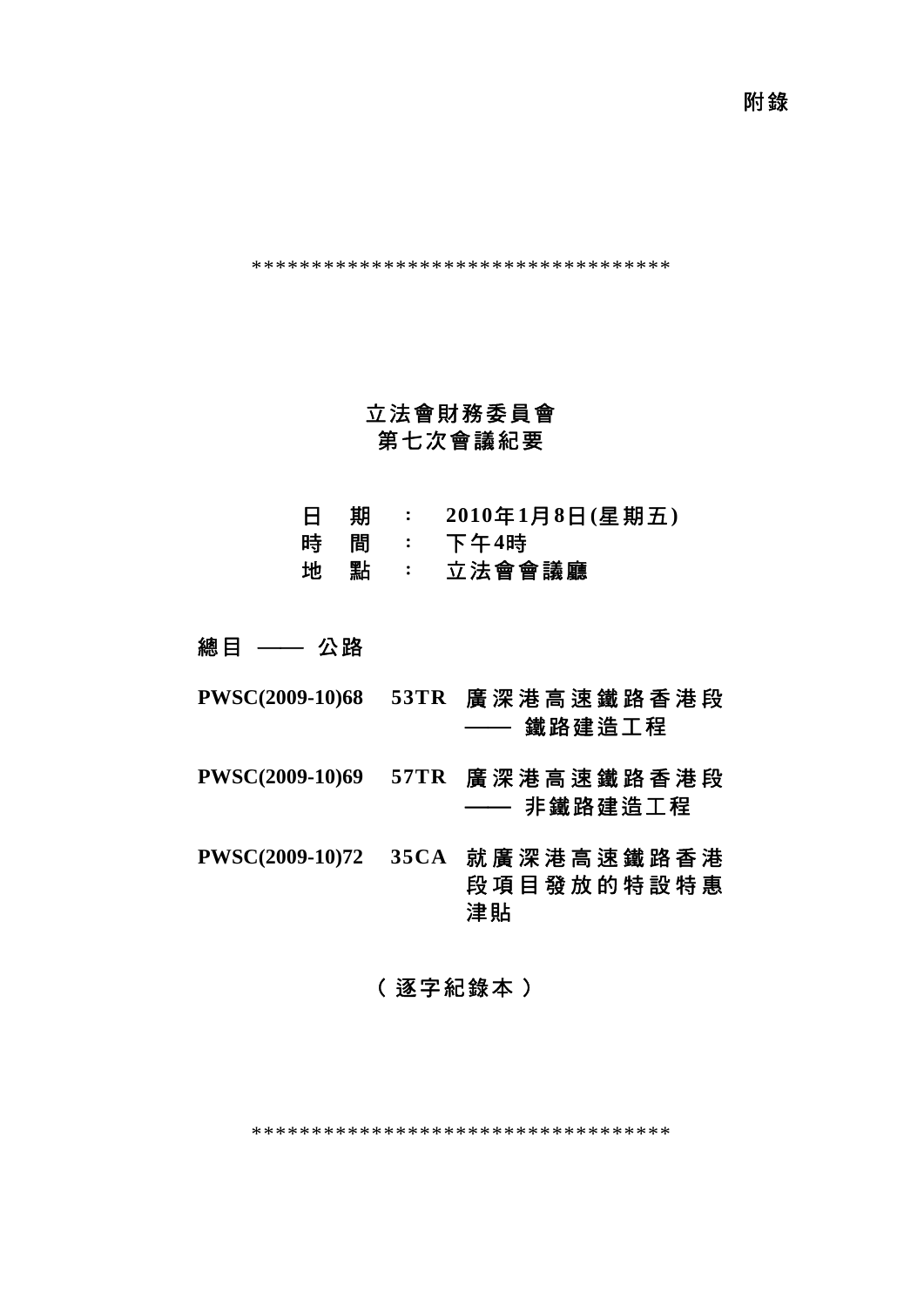**Appendix** 

\*\*\*\*\*\*\*\*\*\*\*\*\*\*\*\*\*\*\*\*\*\*\*\*\*\*\*\*\*\*\*\*\*\*\*

**Finance Committee of the Legislative Council** 

**Minutes of the 7th meeting held at the Legislative Council Chamber on Friday, 8 January 2010, at 4:00 pm** 

# **Head 706 - Highway**

| <b>PWSC(2009-10)68 53TR</b> | Hong Kong section of Guangzhou–Shenzhen–<br>Hong Kong Express Rail Link - construction of<br>railway works                          |
|-----------------------------|-------------------------------------------------------------------------------------------------------------------------------------|
| <b>PWSC(2009-10)69 57TR</b> | Hong Kong section of Guangzhou–Shenzhen–<br>Hong Kong Express Rail Link - construction of<br>non-railway works                      |
| <b>PWSC(2009-10)72 35CA</b> | Special ex-gratia payments in relation to the<br>Hong Kong section of the Guangzhou-<br><b>Shenzhen-Hong Kong Express Rail Link</b> |

(**Verbatim Transcript**)

\*\*\*\*\*\*\*\*\*\*\*\*\*\*\*\*\*\*\*\*\*\*\*\*\*\*\*\*\*\*\*\*\*\*\*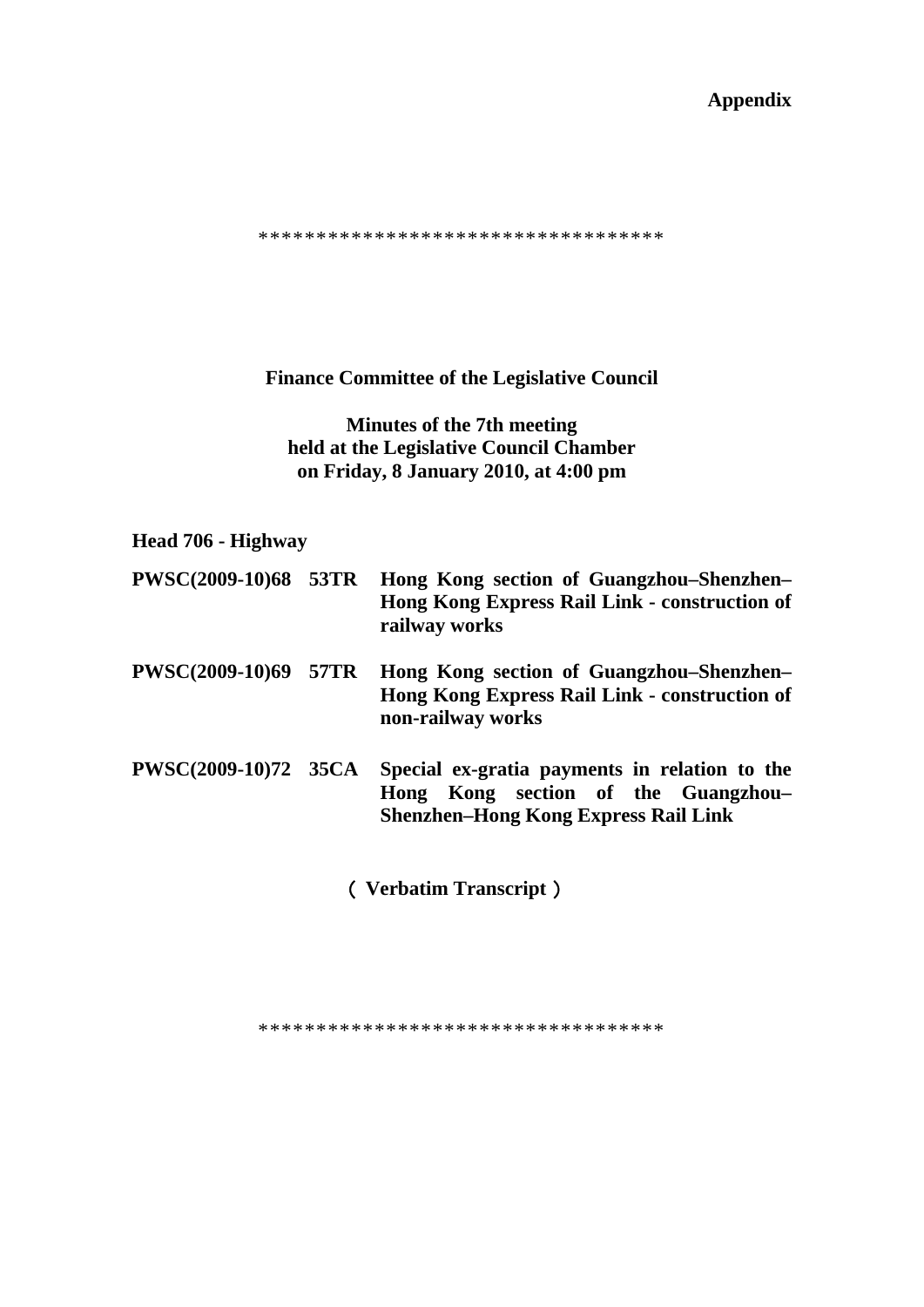主席:現在夠鐘,我們財委會亦都夠法定人數,我宣布財委會 開會。大家議員都知道,因為我們上次財委會開會未能完全處 理很多事項,所以今天要開會。我亦都應局長要求,要我們開 3節財委會,因為我們所訂下的規矩非常僵化,每一節只可以開 兩小時,所以要大家事先同意才可以增加,而我同意了,大家 亦已知悉。因此,我們在4時開會,第一節完結是6時,我會暫 停會議,停15分鐘,然後再復會,再開兩小時;接着再暫停 15分鐘,然後再開第三節。我希望大家可以合作,用一個和平、 理性、非暴力的方法今天在這裏開會。但是,我明白議員的發 言權,《議事規則》已寫得很清楚。我亦都希望大家不要重複 東西,或說一些與議題不相關的,如果是這樣的話,我會請議 員停止發言。另外,秘書亦提到我說......我們很多謝秘書處,由 秘書長、法律顧問以至所有職員也全民皆兵,他們會全力協助 我們這個委員會順利地履行我們的工作。

如果有議員有關利益衝突的問題希望秘書處協助,當然我們 的法律顧問在此,但在地下我們亦有助理法律顧問,以及我們 議員利益監察委員會的秘書,亦都在下面,所以如果有需要的 議員,隨時可以到地下,他們會協助你們的,即是如果有問題。 在申報利益方面,昨天大家也做得非常好,我覺得越清楚、充 分地披露是越好的,公眾亦希望立法會有很大的透明度。我們 現在第一個項目......

陳偉業議員 :我想說一句,因為你昨天向記者提到,呼籲議員 不要濫用程序,似乎你的評論有些暗示或偏袒的成分,我覺得 你同時應該亦要呼籲所有議員投票時應盡責和監察公帑的使 用......

主席:是的,多謝。

陳偉業議員:我覺得這樣較為平衡些,好嗎?

主席:好的,多謝你,陳偉業議員。我們第一個項目是 FCR(2009-10)第44號文件,委員會在去年12月18日的會議席上, 已審議完附件1和附件2所載的工程項目,但未完成審議附件3所 載的4個分開表決的工程項目,即PWSC(2009-10)第68、69、72 和 75號文件。有幾份文件有部分要分開表決的,譬如 PWSC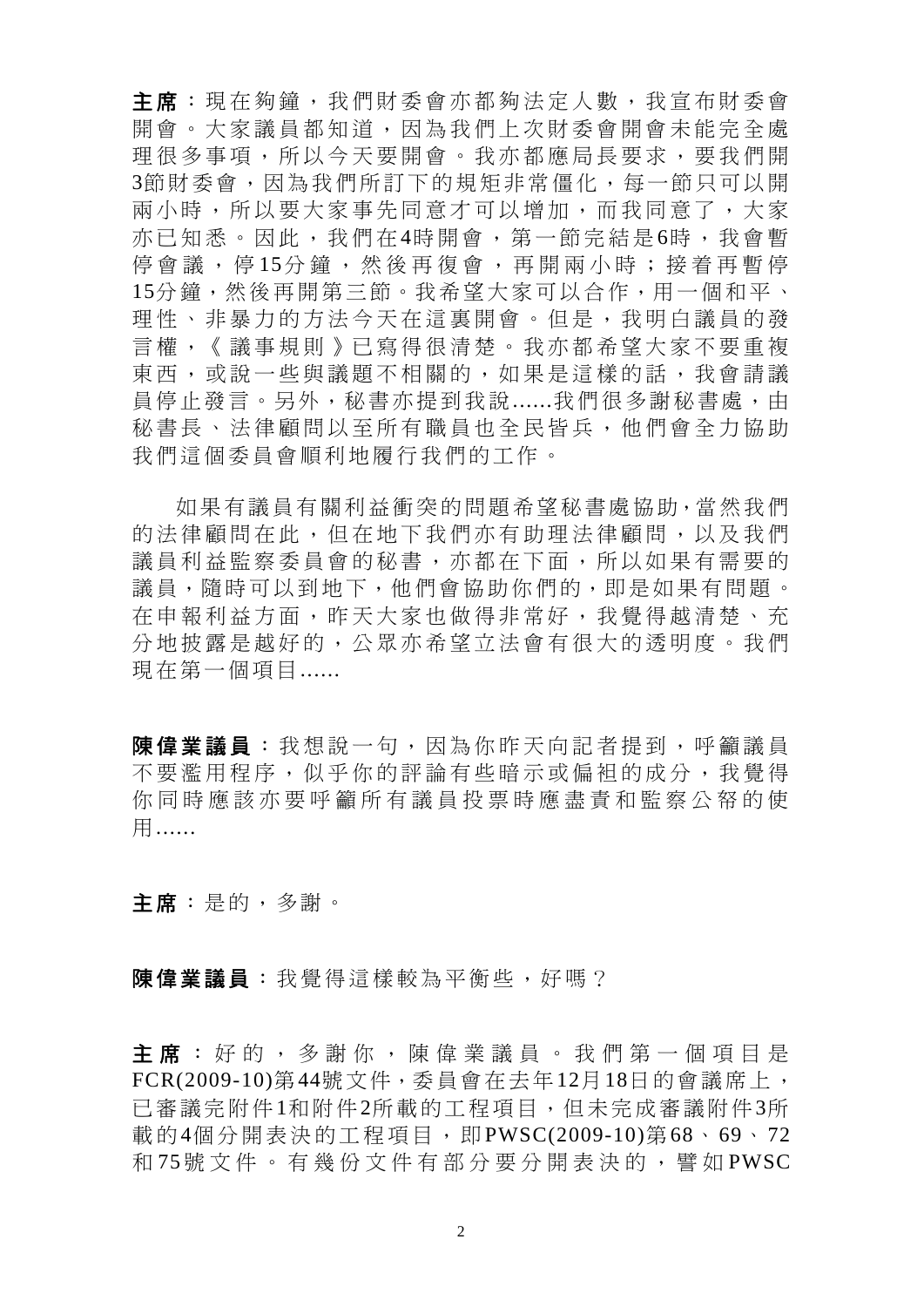第68、69和72號,域與廣深港高速鐵路香港段有關。按上次會 議的做法,這3份文件會一併討論,然後分開表決。

第一份是第68號文件,建議將 53TR號工程計劃提升為 甲級,按付款當日價格計算,估計所需費用是550億1,750萬元, 用以進行廣深港高速鐵路香港段的鐵路建造工程。第 69號文件 則建議將57TR號工程計劃提升為甲級,按付款當日價格計算, 估計所需費用是118億元,用以進行廣深港高速鐵路香港段的非 鐵路建造工程。第 72號文件是建議支付特惠現金津貼及住戶搬 遷津貼予受廣深港高速鐵路香港段收回土地和清拆影響的住 戶,估計所需費用合共8,600萬元。

今天我們有非常多官員在座,我們歡迎他們。首先,我們當 然是歡迎財經事務及庫務局副局長梁鳳儀副局長和應耀康秘書 長。另外,我們歡迎運輸及房屋局的鄭汝樺局長和該局的副秘 書長容偉雄先生,還有路政署署長韋志成先生、路政署鐵路拓 展處處長溫文隆先生、路政署總工程師林世雄先生、運輸署副 署長程錦昌先生、運輸署總工程師應芬芳女士、地政總署助理 署長羅顯榮先生、地政總署總產業測量師馬琼芳女士、西九文 化區管理局發展委員會主席夏佳理議員、民政事務局西九文化 區辦事處發展項目總監伍華強先生、香港鐵路有限公司工程技 術總管紀彥琛先生、香港鐵路有限公司項目及物業傳訊高級經 理蘇雯潔女士、香港鐵路有限公司總機電工程師梁志立先生。

上一次已開始了發問時間,各位同事,有很多人正在排隊, 亦都有部分排第二輪隊,我現在先讀出名字給大家聽,現在正 在排隊輪候第一輪提問的有謝偉俊、陳淑莊、劉江華、梁家騮、 李永達、何俊仁、梁家傑、陳健波、梁美芬、陳偉業、梁耀忠、 馮檢基、葉國謙,以及劉健儀;另有6位同事正輪候第二輪提問。 大家看到秘書有作出顯示,即第一輪有15位,第二輪有6位 排隊。我們上次的做法是問與答為5分鐘,我希望大家掌握時 間,如果問不完,你便可能要排第二次。我現在邀請第一位, 謝偉俊議員,接着是陳淑莊議員。

謝偉俊議員:多謝主席。主席,我先說有4大項目,關於為何我 認為這個項目是需要值得支持的。第一,我們現在談的可能是 一個高鐵的項目,但其實在實質上,是一個機場項目,一個類 似機場的項目。因為這牽涉到將香港連接大陸很多其他城市, 將來會絕對取代了中短程的航班,佔一個很大的比例。第二大 點,就是這不是純粹一項使費,好像我們維港巨星匯般,使了 便沒有了的東西,並不是放煙花,這是一項投資,是一項基建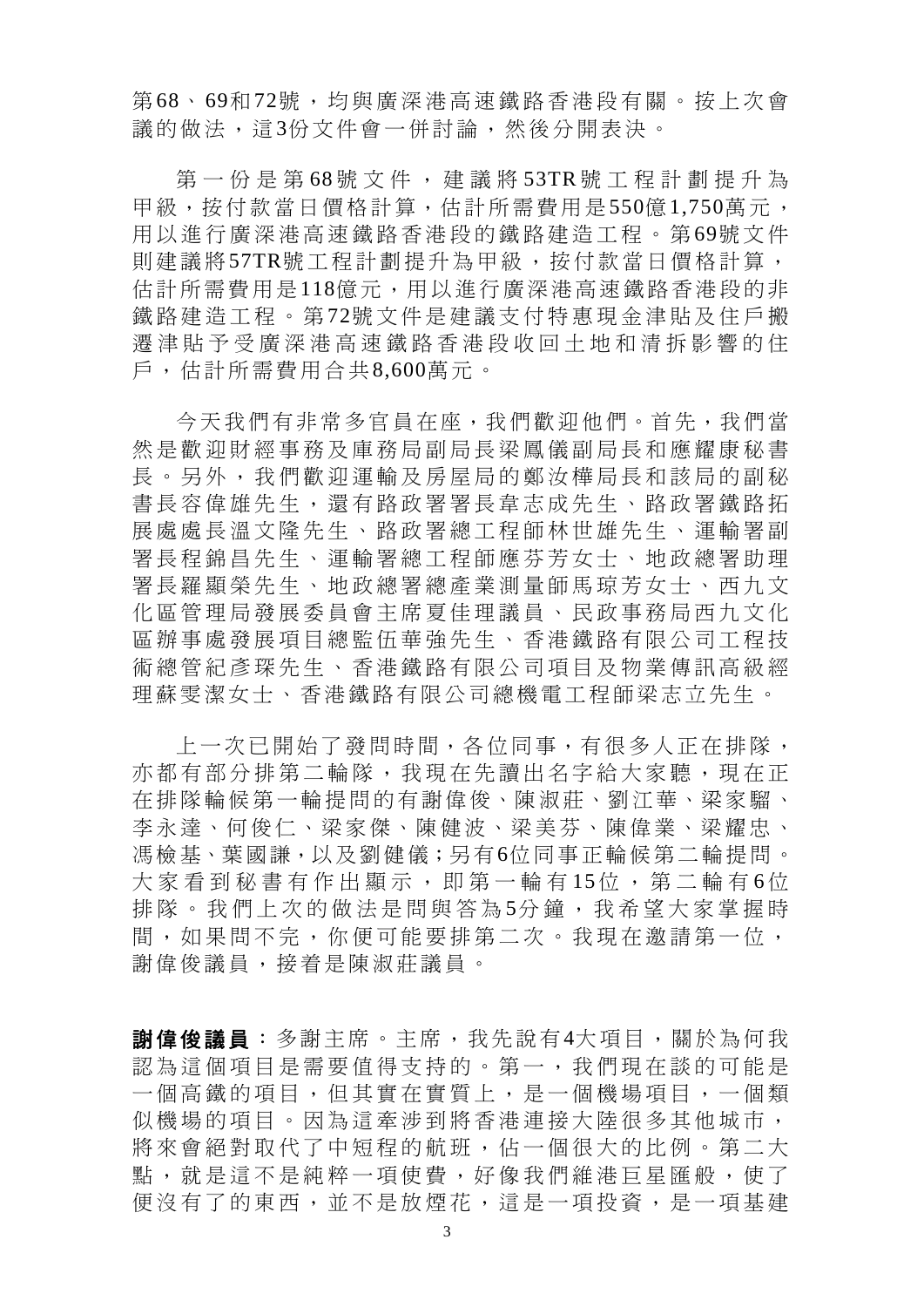的投資,我們的後果看到可能是20、30年後的事。第三,我們 不單是看一個所謂經濟效益,這當然絕對有很多,但更重要的 是社會效益,關於工作、關於很多其他問題。第四,我們要比 較這項目,不單是關於香港的,而是與我們的鄰近城市、鄰近 的區域作競爭,包括我們鄰近的澳門與我們有非常激烈的競 爭。但是,爭取時間,在說到這4樣東西之前,或者我想先去到 整個問題最多爭議的地方,便是究竟我們應該在錦上路,還是 在城市中心這件事。先說說幾個觀察點,有機會、有時間,我 希望可以再返回剛才那4大點。

主席,我們所說的是一個在48分鐘內可以由廣州來到香港的 項目,不要看輕這48分鐘,1小時生活圈這個概念是非常重要 的。我們要談的不是要節省多少錢,而是用了這筆錢之後,效 益有多大,經濟效益、社會效益有多大。很多業界、運輸界的 同業提供意見,便是我們每節省一半時間,便可增加4倍的流 量......乘客量,這是他們一般的粗略估計。試想想,如果我們將 節省在路上的時間乘4,便是我們流量的增加。另外,如果我們 的流程......是1小時左右的旅程,便可大大地增加當天來回的旅 客,這亦是非常重要的。我們談甚麼創意產業、香港的娛樂業、 香港的零售業、香港的消費業,如果能夠將時間縮減至1小時或 左右的話,便可大大增加當天的旅客量。

如果說為何我們不在錦上路便算呢?主席,我試問一下,為 何我們的九廣鐵路不停在羅湖站便算呢?為何我們要花41億, 將我們的紅磡站搬過來尖沙咀呢?因為我們希望可以直接有條 線去尖沙咀。不要忘記,所用41億也只是為了香港市民,而不 會把餅增大,但我們現在所談的數字,是可以大大增大這個餅, 讓我們香港本身 700萬名居民,發展至在 1 小時內去到 3 000多萬、4 000萬的一個消費市場。

主席,我們每一份工作的背後都有一個老闆,如果我們永遠 也說我們是官商勾結,只是益了有錢人,不要忘記,每一份工 作背後都有老闆,而每一個老闆都僱用了或多或少的僱員,我 們不要只說老闆賺錢,投資商人賺錢,而是在說香港的工作。 單是旅遊界或相關行業,香港便有130多萬人,大部分也沒有特 殊工作能力,當中很多新移民。我們常常說要創造就業機會, 增加香港的GDP,這個便是最好的機會。

我們現在不是說把香港當作如台灣的沿島鐵路、日本的沿島 鐵路,即使如英國這麼緊張自己的獨立,它也要駁一條Eurostar 過去歐陸,原因為何?因為那是一條磁帶。主席,我們談的是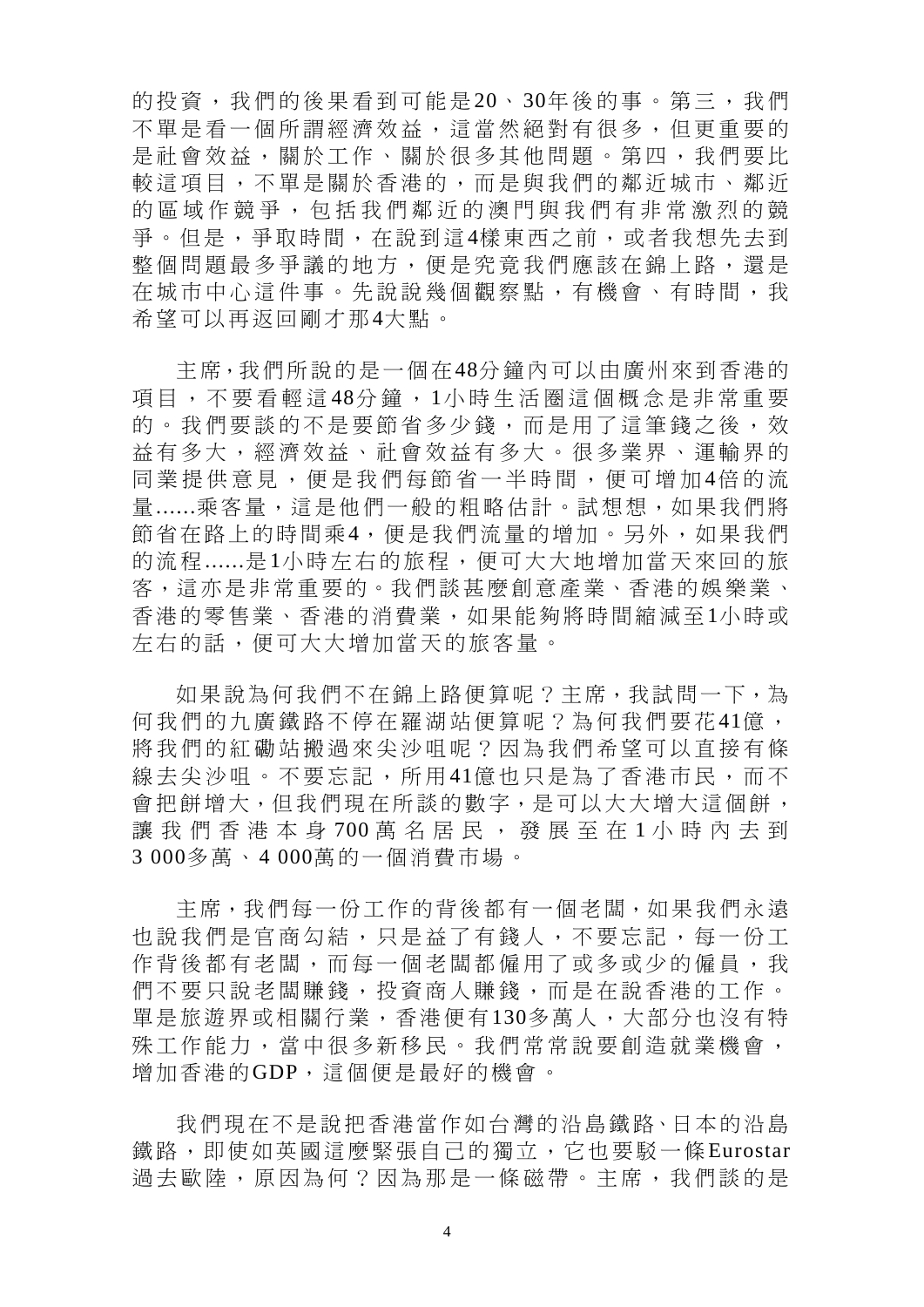將來的趨勢,便是要越來越減少航空運輸交通,因為太污染, OK?高鐵可以很頻密地、很大量地,將源源不絕的市民、消費 者,來回地帶來帶去。這對香港是很容易、很快地,將我們香港 的750萬擴展至4 000萬,甚至很快地擴展至以億計的我們香港的 一個市場,這不是說笑的。

因此,我再強調一次,我完全沒有任何懷疑,也完全沒有任 何猶疑,我們應該要盡快做這件事。我亦絕對向現時在外面示 威也好,或者"八十後"和"九十後"的也好,我很多謝在20、30年 前,我的前輩幫我們興建了新機場、地鐵......

主席:多謝你,謝偉俊議員,你再排隊吧,如果你想再發言的 話。陳淑莊議員,接着是劉江華議員。

陳淑莊議員 :多謝主席。政府在後期提交的文件,即在 12月 提 交的文件,交代關於與西九文化區的關係,亦看到有應我們的 要求,有說到工程的交叉影響。我另外亦看到有份文件,就是 關於附件4,提到通風井和緊急逃生出口位置。老實說,這個除 了有方向之外,沒有甚麼比例,我希望下次如果提供圖片,如 果不介意可以大些少,因為我們只可看到一小部分的西九接駁 至......

主席:陳議員,你在說哪一份文件的附件?

陳淑莊議員:你等我一會.......

主席:提供號碼給我們吧。

陳 淑 莊 議 員 : 好 的 , 我 現 在 用 電 腦 看 看 , 不 好 意 思 , 是 PWSCI(2009-10)15,這是補充資料。在文件第10幾頁......不好意 思,因為我一直向下移......講關於西九部分的,大概是第15頁, 一直有提及不同顏色代表不同部分,在附件 4中,有交代通風 口。我想建議,政府可否提供一個較好......或解釋一下該位置佔 地多少?因為上次主要聽到夏佳理議員 ......前議員介紹過那個 size。此外,我想問問,那幅土地,因為要堆泥,整幅西九 (用 地)很大部分要用來堆泥,現在看到三艘躉船,將會有的影響...... 那裏還會否包括運送炸藥呢?我亦都想理解一下。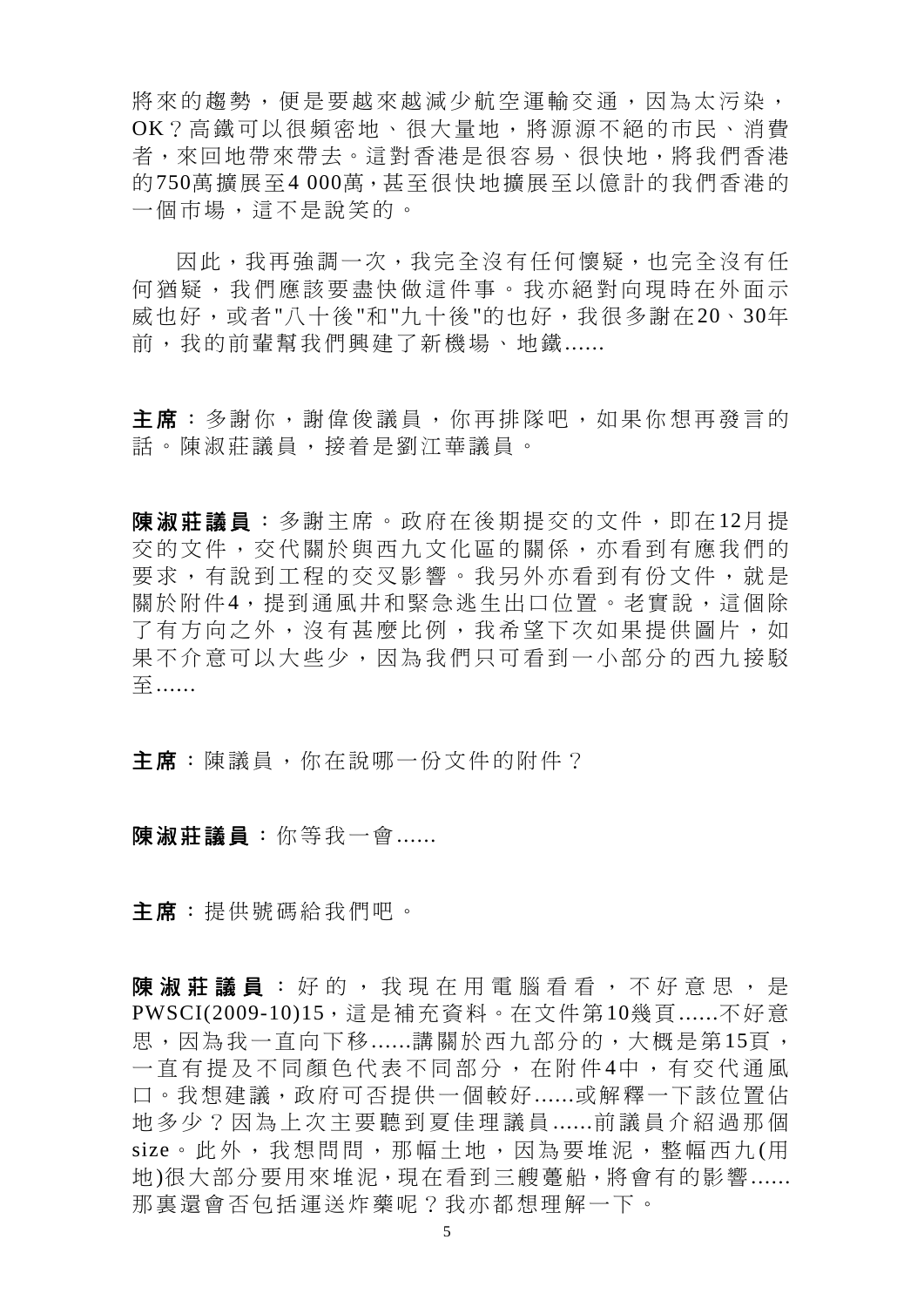主席:我找不到那份文件,不知道局長們能否找到該份文件? 實在太多文件了,我們在整張桌上也找不到,局長,你知不知 道陳議員所說的?或者你先回答吧。

運輸及房屋局局長鄭汝樺女士:主席,請副秘書長作答。

主席:副秘書長。

運輸及房屋局副秘書長(運輸)**1**容偉雄先生:主席,陳議員所說 的文件應該是PWSCI(2009-10)15,應該是12月份發出的......

主席:多少號?12月多少號發出的?

運輸及房屋局副秘書長 **(** 運 輸 **)1** 容偉雄先生 :有一個月份是 12月......

陳淑莊議員:那份 ......如果沒有記錯,是當天開財委會放在 檯上的,12月......

運輸及房屋局副秘書長**(**運輸**)1**容偉雄先生:這一份文件是我們 應工務小組的要求提供的......

主席:找到了,是嗎?你請說,你請說吧。

運輸及房屋局副秘書長(運輸)1容偉雄先生:稍後或者我請 路政署韋署長就通風口以及剛才議員所問的臨時躉船轉運站方 面,從工程角度來解釋。這方面,我想在此強調的是,這個通 風樓的設計,我們很強調的是不會影響西九文化區本身的發展。

主席:為何不會影響呢?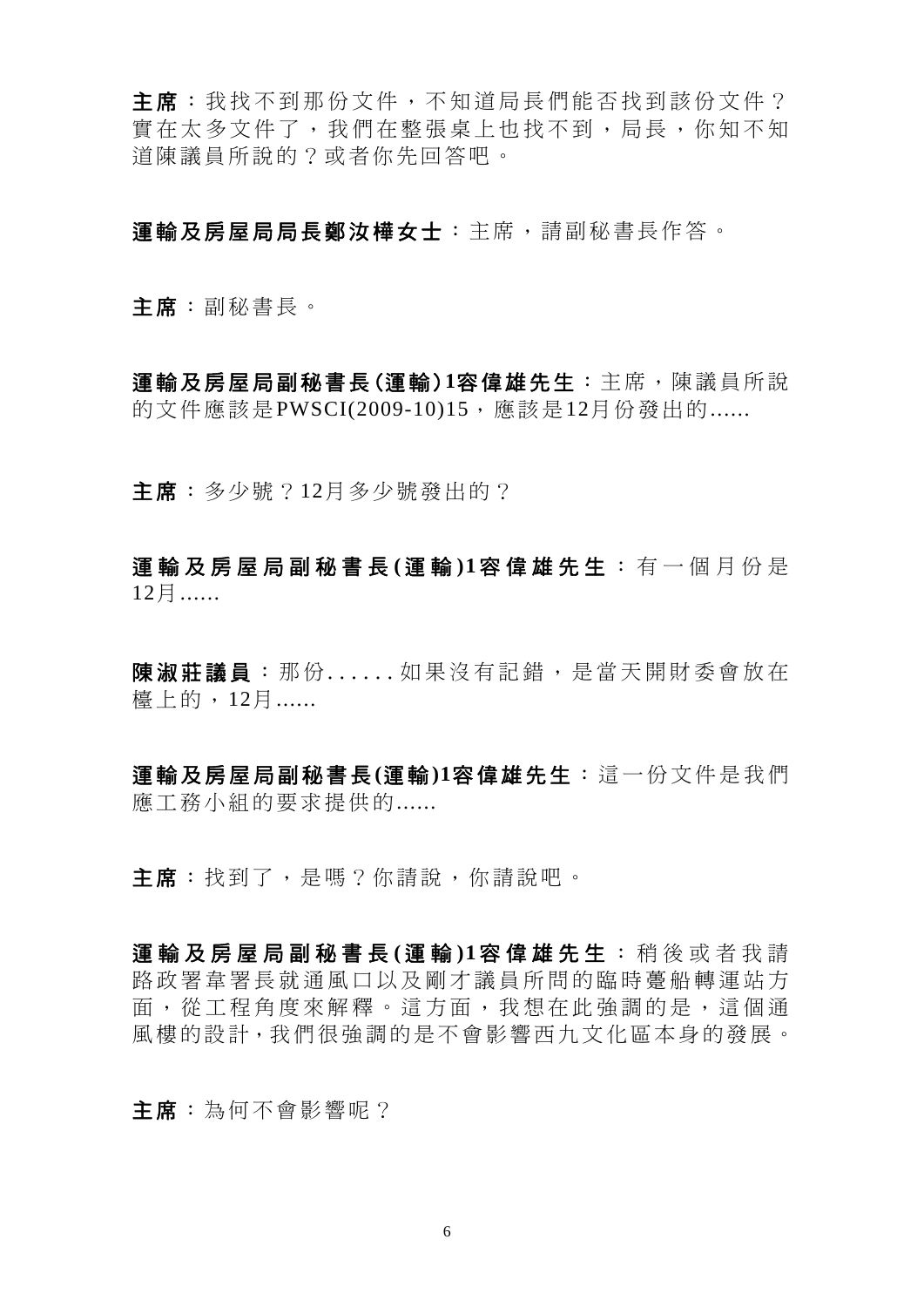運輸及房屋局副秘書長 **(**運 輸 **)1**容偉雄先生 :那個通風樓的設 計,其實我們會很着重在設計方面,是會能夠融入日後西九文 化區的發展,譬如說利用大家商業建築物之間的互相配合。其 實在香港來說,亦有現成例子,大家可以看到,在同一份文件 的附件3,在一些現成的例子,是我們如何把一些通風設備與建 築物互相融合,把通風設備的景觀上盡量做到和諧,以及與周 遭環境的配合。在設計上,我們在日後推展這項目時,這一點, 我們會特別着重的。

主席:可否請韋署長先說說通風口方面?

運輸及房屋局副秘書長**(**運輸**)1**容偉雄先生:至於工程的角度, 請署長補充。

主席:沒甚麼時間,你先說說,附件3,署長。

路政署署長韋志成先生:我補充的是,那個通風井的確在這幅 圖是一個示意圖,在我們刋憲的文件內,亦有把其位置show出 來。但是,我要強調的是,我們的那個位置是還未落實的,主 要原因是,當西九文化區的設計落實後,我們的位置仍然可以 作出調整,與它一起配合。

第二個問題,關於躉船的上落船位,我們是不會用來運送炸 藥的。多謝主席。

主席:陳議員。

陳淑莊議員:是, 都想問問, 如果不用那個位置落炸藥, 那會 是如何運送呢?謝謝主席。剛才......以及我想說不好意思,夏佳 理議員,搞錯了,不好意思......再澄清。

主席:署長,怎樣?不落炸藥,如何運送呢?哪位?哪位回答?

路政署署長韋志成先生:你能否回答?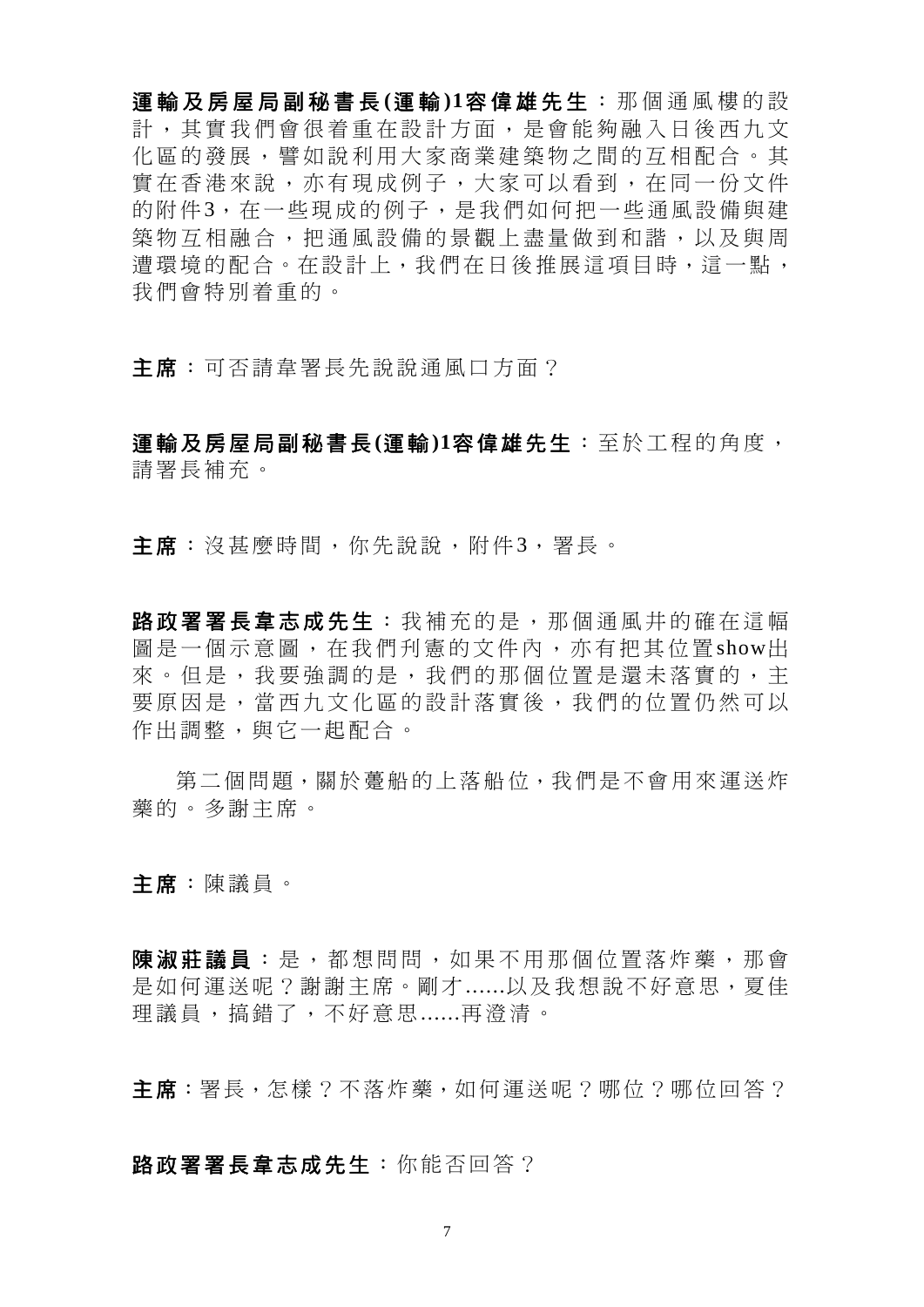主席: 能否回答?我希望你能夠回答......當然......

## 路政署署長韋志成先生: 如果......

主席:哪位回答呢,署長?

路政署署長韋志成先生:......運送炸藥,我們現時在小欖有一個 躉船位,從小欖那裏運送來的。

主席:在小欖。我相信你沒有時間了,陳議員,5分鐘是非常快 的,所以大家要掌握時間。

劉江華議員,接着是梁家騮議員。

劉江華議員:主席,這條高鐵的需要性,我想很多議員都覺得 是應該去做的。另外一個問題是,對於選址,究竟在市區或在 郊區呢?我們經過在去年的時間,在鐵路事宜小組,包括在工 務小組,其實在一年裏,都已開了10次會議,亦有110個團體上 來,包括很多專業的團體,大家上來做一些論證。最後來說, 即我自己的看法,放在市區較在郊區更適宜。這方面,我想市 民亦很明白。剩下來的問題,可能是價錢。有些市民可能會覺 得,為何會那麼貴呢?雖然我們作為議員,特別在鐵路小組的 成員,我們比較熟悉,我們知道來龍去脈,但市民未必知道那 麼清楚。

所以,我希望在這時間,請政府可否澄清幾點:第一點,原 來的構思可能是以西鐵作為一個共用的方案,這樣可能會便宜 一點,但立法會要求,希望用一個打隧道的專線會快很多。在 這點來說,即貴了多少呢?對比來說,優勢是甚麼呢?局長可 否解釋一下?

第二方面是,我們在優化方面,又增加了一些款項。優化的 項目方面,有些要求是議員提出,有些則是公眾提出。局長可 否解釋一下,如果這些款項不做優化,會有些甚麼問題出來呢?

第三部分是款項增加了,是按通漲 方面,是增加了百分之 四十多。我想局長可否解釋一下呢?與其他的基建,這增加了 的百分之四十多的通漲,是否很特別呢?其他的項目有否一些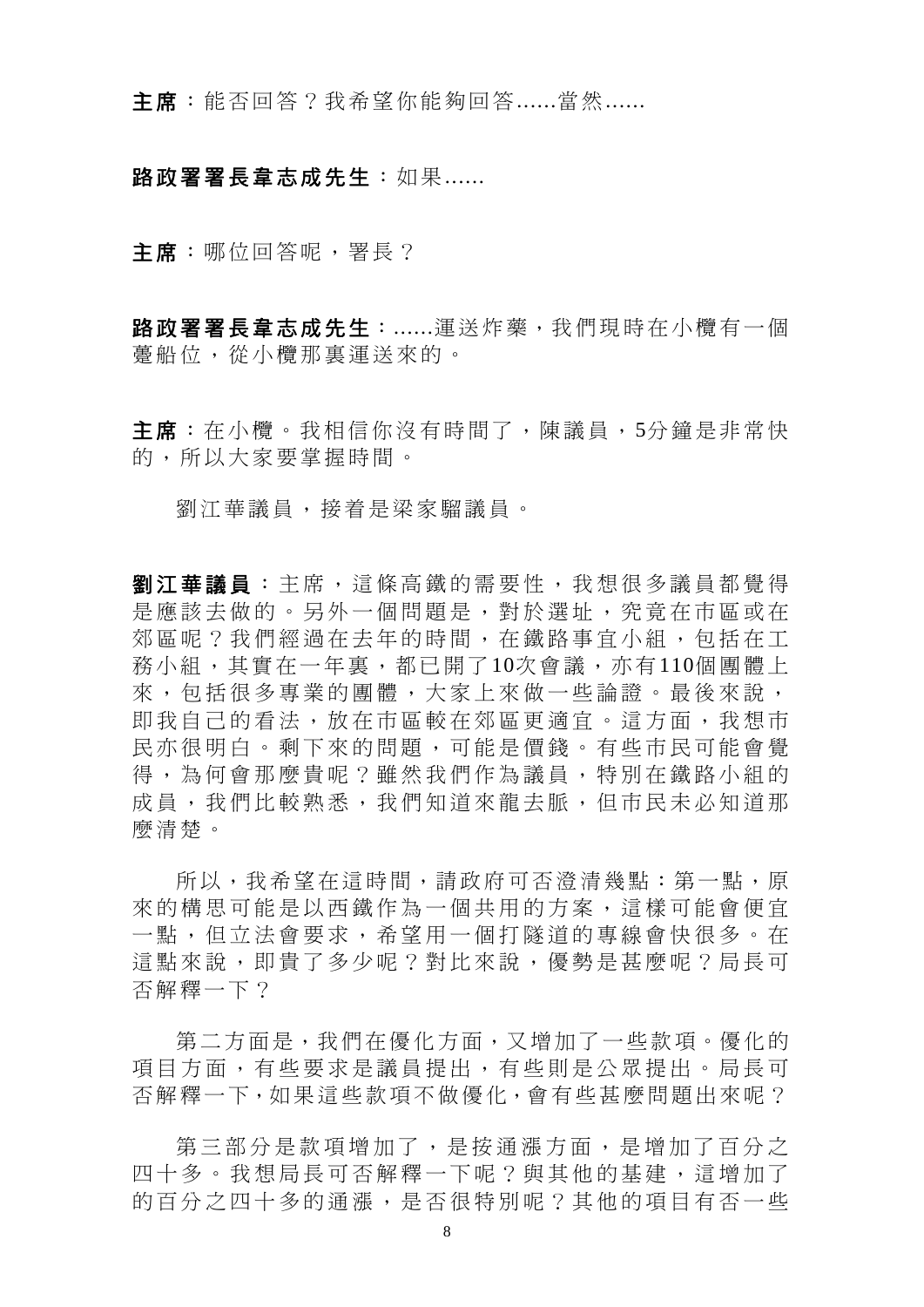是相類似的呢?可否就這三點有關價錢的上漲,可以解釋一 下?

主席:局長。

軍輪及房屋局局長鄭汝樺女士:主席,在第一點方面,我們在  $2000$ 年初,其實進行了很多研究,直至 2005至 07年 —— 議員 都很記得 –– 就是在專用通道及共用通道方案的討論,兩個 方案都是以西九為中心為終點,而之後批准的設計是一個專用 方案,亦考慮到立法會當時的共識,就是說應該採用專用方案 的。所以,先前我們在初步的評估,採用395億,已經是一個專 用方案。不過,我們現時為何有537億元(09年的價錢),以及 115億元的非鐵路,537億元的鐵路工程呢?主要原因是,第一, 剛才議員所說的通漲,我稍後會請路政署長替我們解釋,42%是 否對呢?就着鐵路方面的工程上漲,當中57%是因為通漲的,其 他是因為我們進行了土質勘察,發覺要避開一些斷層,以及其 他的技術原因,非不得已,我們要這樣上升。而在文件方面, 我們先前亦有一份文件,關於每一項的上調,為何要這麼做呢? 我們均已詳細交代了。

另外有關優化方面,議員說得很對 ,有一些是不可以不做 的,為甚麼呢?譬如我們剛才說的斷層的問題,以及有一些譬 如在設計上,如何可以更好一些,亦因應社會的意見。另外, 在非鐵路項目的優化方面,我們現時在西九龍方面,我們會做 七橋二隧的行人接駁,這些都是優化項目之一。或者請署長解 釋,為何現在的通漲,我們假設的42%,是一個合理的假設。

主席:署長。

路政署署長韋志成先生:如果我們與同期的鐵路項目,以及土 木工程項目比較的話,我舉了兩個例子,一個是我們剛剛現在 開始動工的西港島線,在同期比較,它的通漲是48%;屯門公路 則大致上是47%。我們所以能夠把它降低至42%,主要原因是我 們掌握到近期我們的物價已開始下調。雖然它有輕微上升趨 勢,但它較高峰期,都是下調了,所以我們採用了42%。多謝主 席。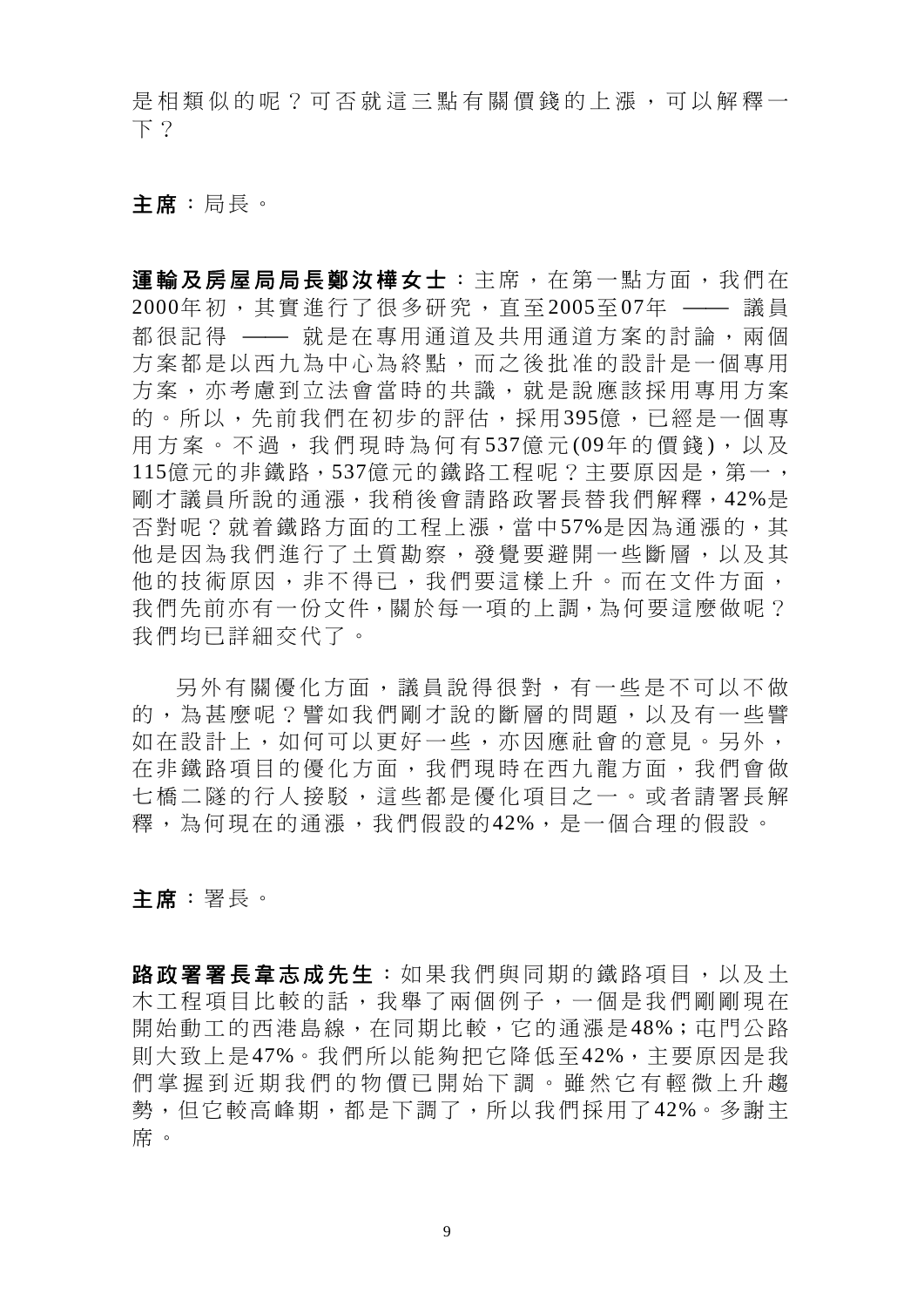主席:是,劉議員,行了,是嗎?下一位是梁家騮議員,接着 是李永達議員。

梁家騮議員:謝謝主席。我看到文件, 18號那次, 是政府提供 給我們的那份文件,看到第6段那裏,想澄清一點......

主席: 文件number好嗎, 梁議員?是多少號?

梁家騮議員:18號的文件是FC29。

主席:謝謝。

梁家騮議員:行不行?

主席:你請說。

梁家騮議員: 有關營運效益方面, 先說第6段, 關於平均每日跨 境總乘客量698 000人,看到嗎?

主席:我就找不到,局長你找到嗎?因為局長亦說得很對,是 提供了很多文件給我們。

梁家騮議員:就是上次那份而已......

主席:我就有38......

梁家騮議員:......FC29啊。我想局長知道的了......

主席:你說,你說,你說。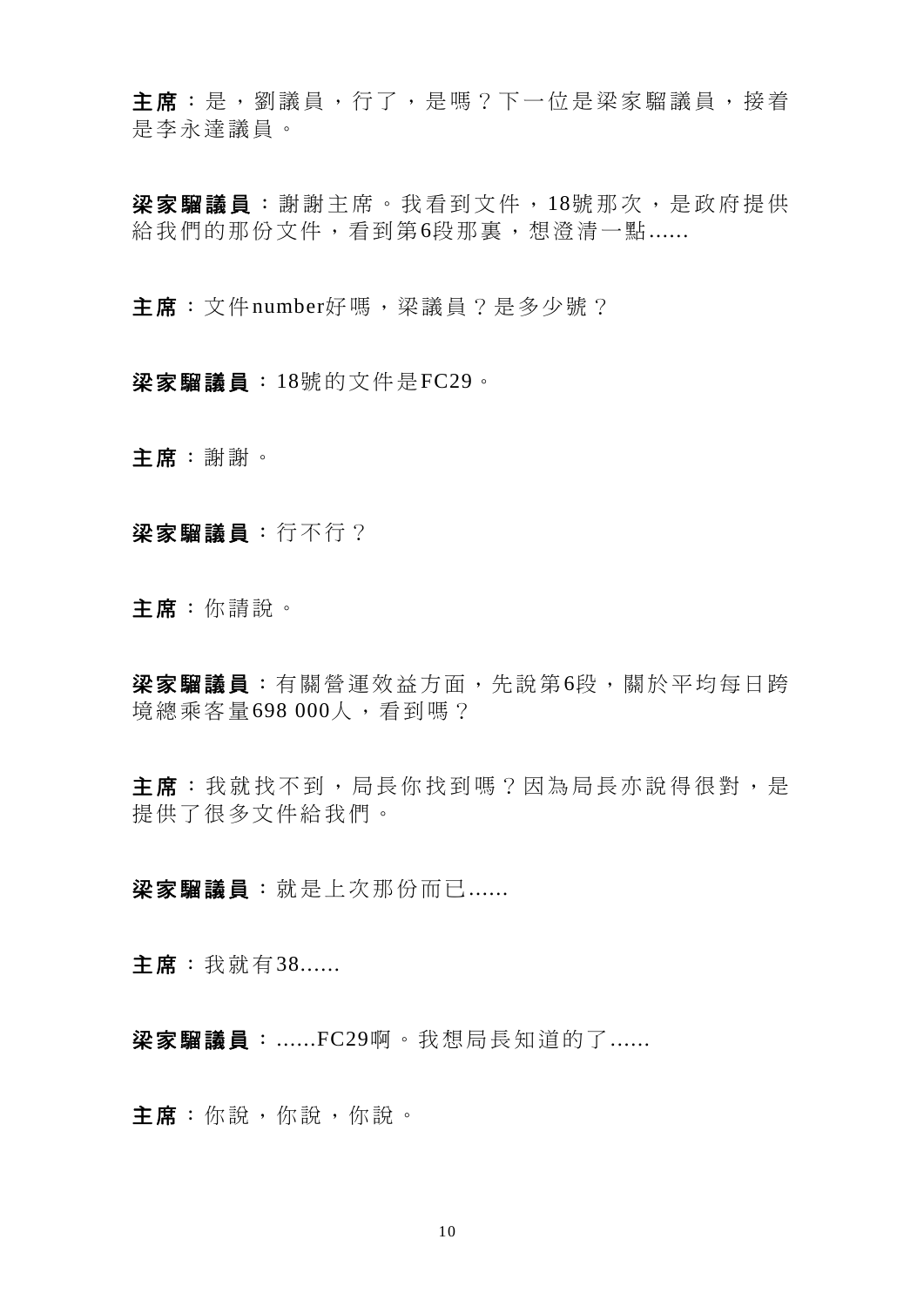**梁家騮議員**: 698 000人那裏, 我的理解是, 2016年的跨境人次 與興建高鐵與否是沒有關係的,即這是一個自然增長,不興建 高鐵都會有這個人次的,是嗎?

主席:怎麼樣,梁議員,你說吧。

梁家騮議員:我的問題是,第一個問題是,那698 000人的跨境 人次,是2016年的估計,是不興建高鐵都會有這個跨境人數的, 是嗎?

主席:局長。

### 運輸及房屋局局長鄭汝樺女士:路政署長。

梁家騮議員:答案是?聽不到......是?

主席:是,請說,哪位回答?是否署長回答?是,署長,你請 說。

### 路政署署長韋志成先生:答案"是"。

梁家騮議員:698 000,即不興建高鐵是不會影響那個跨境數目 的人次。那麼,如果興建了高鐵的話,估計就會有大約12%的人 流會經高鐵過境,是嗎?即這 698 000人當中,有 12%會用高鐵 過境,是否這個意思呢?

主席:署長,抑或副秘書長?

路政署署長韋志成先生:在圖表中,其實大家可以看到自然增 長 , 2016 年跨境人數會達到 698 000 ,高鐵所佔的比例是 99 000人次。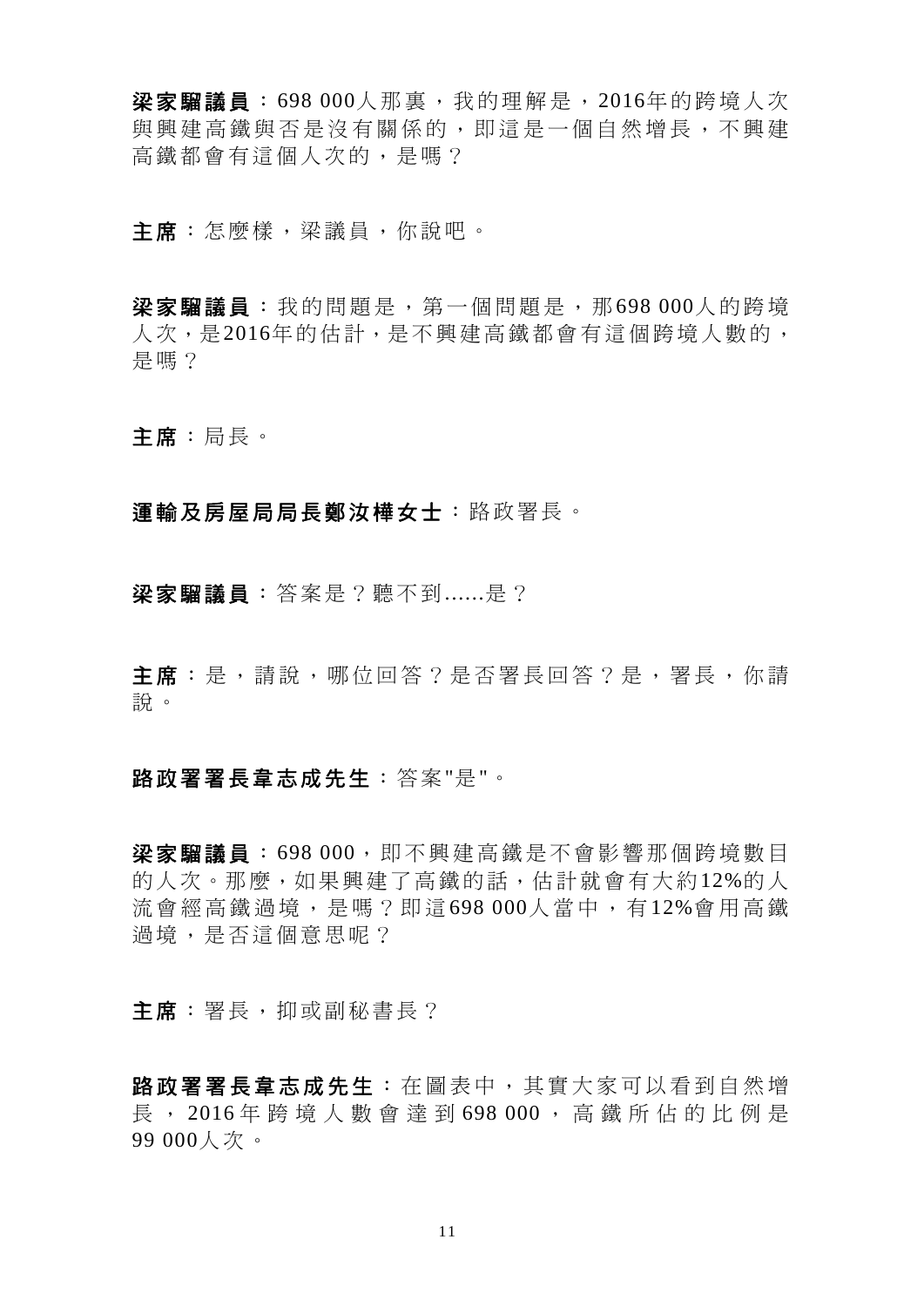### 梁家騮議員:高鐵的比例......

路政署署長韋志成先生 : 圖表中寫得很清楚的, 高鐵是 99 000人次。

梁家騮議員:那即是說高鐵只佔12、13%左右了,是嗎?即不興 建高鐵的話, 便會有其他的交通渠道, 都可以 take up 這99 000人次,是嗎?即使不興建,其他的渠道,即譬如現時 羅湖、落馬洲、西部通道,其他那些渠道都可以 take up 這99 000人次,是嗎?

## 運輸及房屋局局長鄭汝樺女士:主席,我想 ......

主席:局長。

運輸及房屋局局長鄭汝樺女士:這是我們對客流的預測。當然, 如果你說不興建高鐵的話,其他的界別是否可以容納呢?我們 現時都可以看到,羅湖是一個非常繁忙的口岸,有很多旅客都 是經過那邊的。所以我們先前亦解釋過,那個99 000,我們是以 一個自然增長的形式,我們亦沒有把衍生的,即因為有了高鐵 而多了人乘搭,多了來香港的那些,我們沒有放在內。所以, 變成這是以一個運輸的模型,以致我們能夠預測高鐵的人次, 但這不等於將來衍生的人次等於其他直通車、哪部列車,全部 可以能夠招呼他們的,因為這是一個客流的預測。

梁家騮議員:是的,局長,我明白衍生的人次,因為這裏由頭 至尾你都沒有數據,只是以一個願景來估計而已。我只可以看 到你現時可以提供給我的數據,我的理解是,你這個 2016年 的 698 000人,你不興建高鐵都會有這個人流的。第二點,如果你 興建了高鐵,高鐵能夠take的market share是99 000人,只是十多 個 percent而已,對嗎?即是說高鐵興建與否,並不會令香港突 然間變成沒有人到來,它其實只佔陸路人流的12%,而即使不興 建它的話,每日的人次都會有69萬多這麼多,有這個自然增長, 是沒有問題的,對不對?

主席:局長。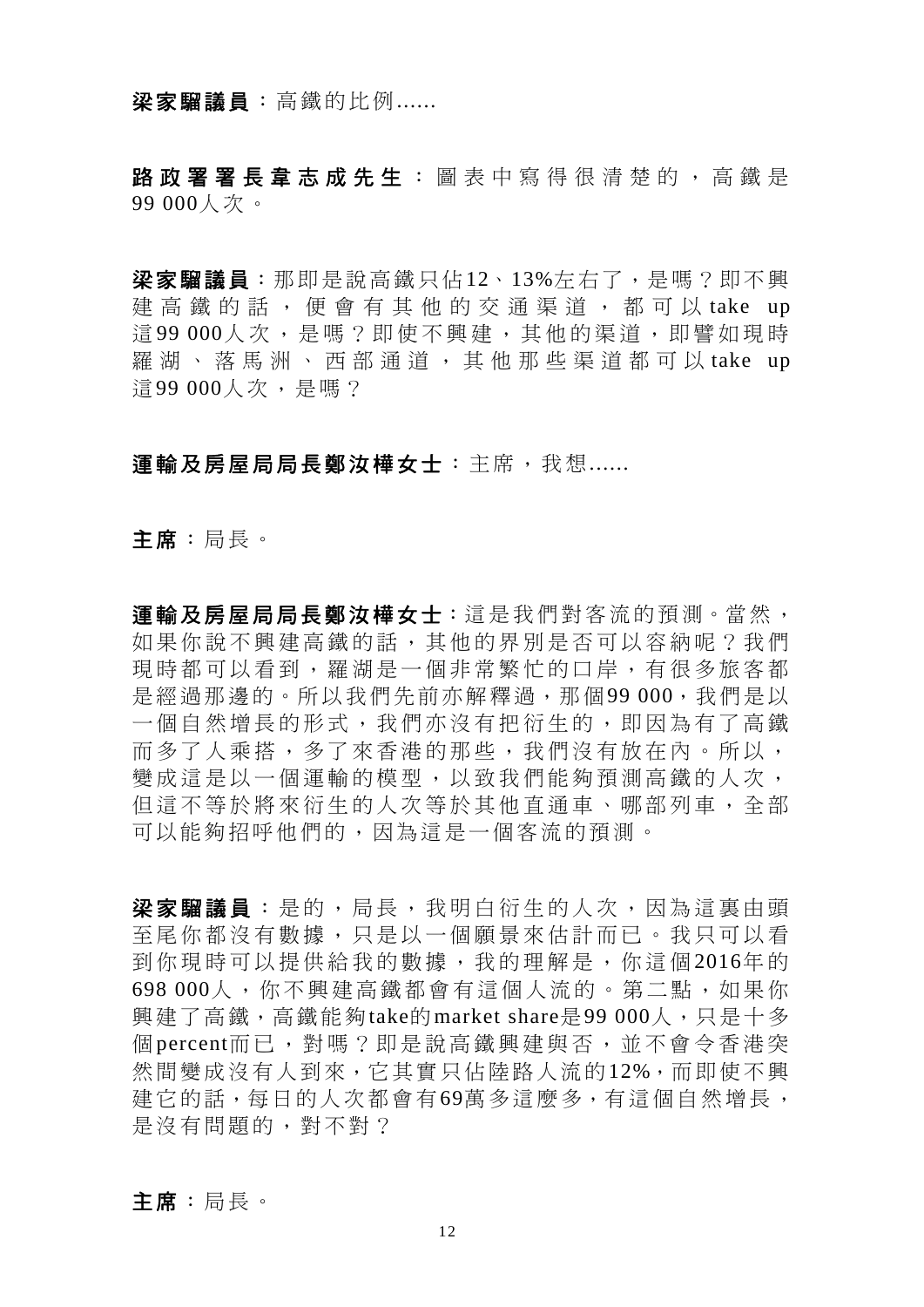運輸及房屋局局長鄭汝樺女士:主席,我想議員應該這麼理解, 就是如果憑自然增長,亦沒有一個高效的交通工具,我們遲些 發覺其他的交通工具,以及其他的口岸會達到飽和,而且我們 現時的高鐵是作為一個非常保守的一個人流的預測,我們是故 意沒有把那些衍生的放進去。我們先前亦解釋過,根據外國的 經驗,衍生的人流要大概達到20%至30%,但我們為了保守的緣 故,我們並沒有放進我們的這個預測中。

主席:李永達議員,接着是何俊仁議員。

李永達議員:主席,我想問問關於造價的問題。

主席: 你問哪份文件呢, 李議員?

李永達議員:我不用......一般性的政策便行了。因為在這4、5年 中,香港有幾項大型的工程發展會進行的,西九應該是一、兩年 之後開始工程開展,高峰期應該在 13、 14、15、 16這幾年的; 港珠澳大橋則應該在 1至 2年之內會開工,然後高峰期應該在 13、 14、 15、 16那幾年;高鐵如果要投標進行的話,大體上, 工程的高峰期都是 13、 14、 15這段時間。所有熟悉工程的人均 知道,任何工程集中在一段短時間進行的話,它會令工程價的 投標大幅增加。我過往在房委會工作時都試過這樣的。我想問 局方或署方,其實你們自己有否進行過測試,即模式也好,或 者內部也好,因為這幾項工程都是發展局和房屋交通運輸局一 起進行的,如果這幾項工程一起在這短短3、4年進行的話,你 們有沒有估計過,間接上,會導致這些工程價格可能會升10%或 20%不等的幅度呢?這個情況,你們有否估算在內呢?

第二點,有些工程界的朋友對我說,你們這次所申請的款項 是特別多的。其中一個原因可能是你們預計將來的價格上升, 是不需要重新回到財委會申請額外撥款。我想問你,這個情況 有否出現?多謝主席。

主席:局長。

運輸及房屋局局長鄭汝樺女士:主席,在最後的題目,剛才署 長都有答過,我們是用42%這個。這個亦都是根據最近,尤其是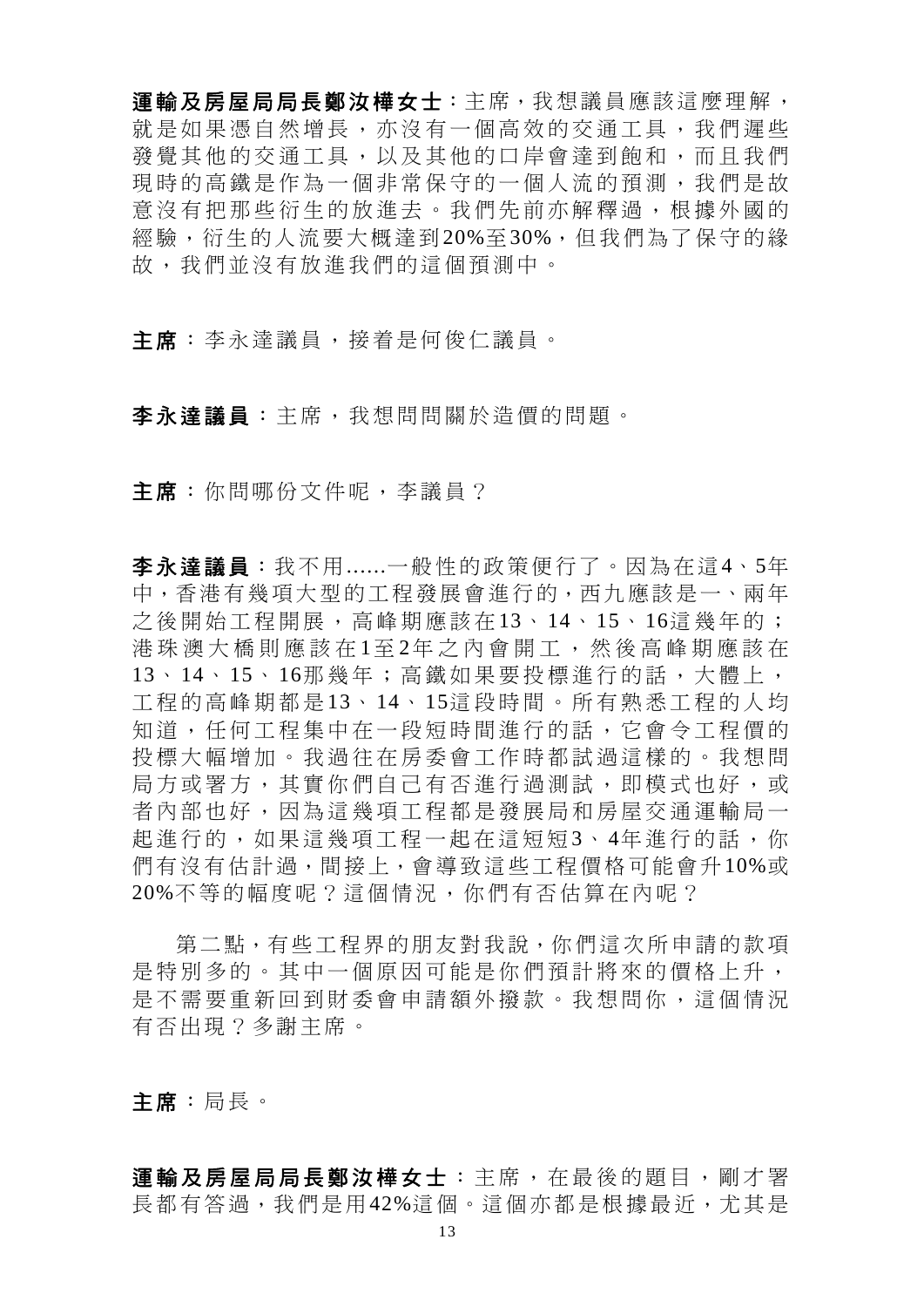我們最適切作為比較的西港島線,因為它亦都有一些隧道的投 標回來,所以我們用這個我們覺得是一個專業和一個合適的估 算。至於你說到投標價格的增加,我們局和發展局是透過署長 與工務科,有密切的聯繫。其中一個考慮點亦都是,其實現時 在私人發展方面,工程其實是比較少。所以整體來說,我們所 說的,香港的工程項目,現時都是工務比較多,我稍後請署長 補充一下。

所以,現階段來說,我們覺得無論是價格上漲的判斷是合 理,以及在我們的標價方面,我們覺得亦都是我們現時做的估 算,是一個專業的評估。署長,請你補充。

主席:署長。

路政署署長韋志成先生:補充兩點,第一點就是在文件PWSC 文件57TR, 即69號文件, 其實在21段, 我們說過我們預算將來 的價格是怎樣預算呢?基本上我們都是沿用其他工務工程項 目,沿用......我希望議員可能看到。

主席:哪一段呢,署長,你在說?

路政署署長韋志成先生:價格上的幅度那個因素,價格調整的 因素是與其他的工務工程項目一樣,所以是......

主席:署長,你在說69號文件的哪一段呢?

路政署署長韋志成先生:......69號文件的第21段。

主席: 21段......

## 路政署署長韋志成先生:是。

主席:......請你繼續。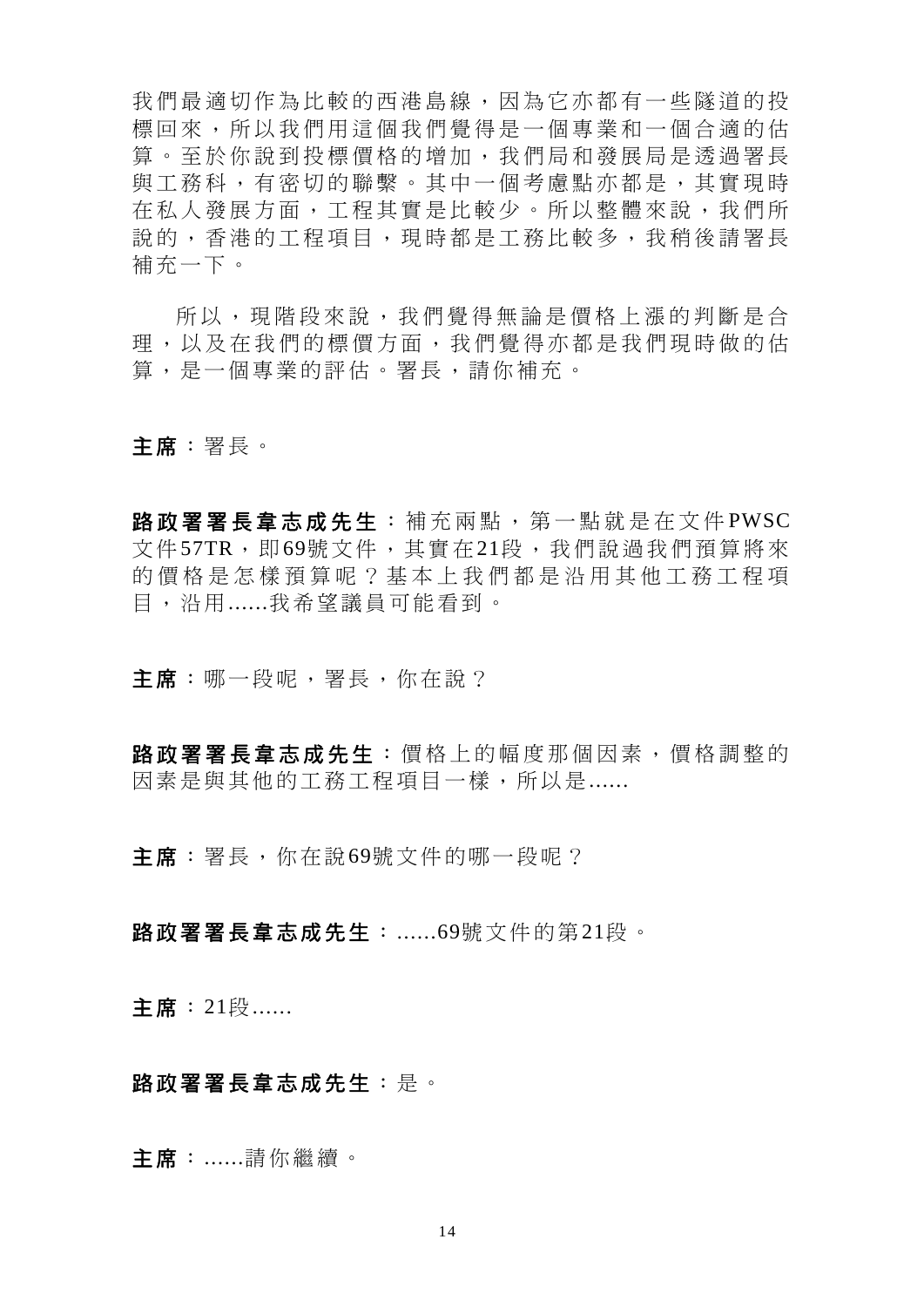路政署署長韋志成先生:我們用的價格調整因素是與其他工務 工程項目一樣,所以我們沒有特別將這個分數調高。

第二點的補充,就是關於我們將來在14、15、16年的工程價 格會否調高呢?我們其實是有看過在機場核心工程年代的時 候,當有大量工程推出的時候,有否一個上升的趨勢呢?在那 個年代,我們其實是看不到一個上升的趨勢。它仍然是波動得 很嚴重,所以未來這數年究竟價格上升的趨勢是怎樣,是很難 預測的。剛才局長亦都有提到,就是私人工程現在仍然在一個 很低的水平,所以我們估計單在工務工程的項目,未必會將價 格推到很高。多謝主席。

## 主席:李議員。

李永達議員 :主席,我只是問個問題,就是積累性的效果,因 為有些工程,當然是路政署負責的,但有些是其他署或有些是 法定機構,夏佳理先生坐在這裏,它們如果200億元,就不知道 有否落入你們的考慮中,因為積聚性的效果就可能在短時間, 現在未必會出現。但出現的時候,即我們納稅人便要用更加多 金錢,而所興建的東西其實是少了。我想問這個積聚性的效果, 你有否研究或做過自己這些敏感測試或模式的研究,有否做過 呢?

主席:署長。

路政署署長韋志成先生:我剛才其實都有回答這個問題,就是 當天推出大量工程的時候,究竟對市場價格有甚麼影響,我們 是很難預測的,正如在機場核心工程的時候,當時亦都有大量 工程推出,不單是工務工程,私人工程也有。我們分析它的價 格波動,並不能夠看到有一個明顯的趨勢。多謝主席。

主席:何俊仁議員,接着是梁家傑議員。

何俊仁議員 :多謝主席。今次高鐵總站的選址引起很多爭論, 除了有很多人覺得設在錦上路,對該區是有一個經濟發展的考 慮,亦都有很多人說,對西九交通的影響;而另外一個擔憂,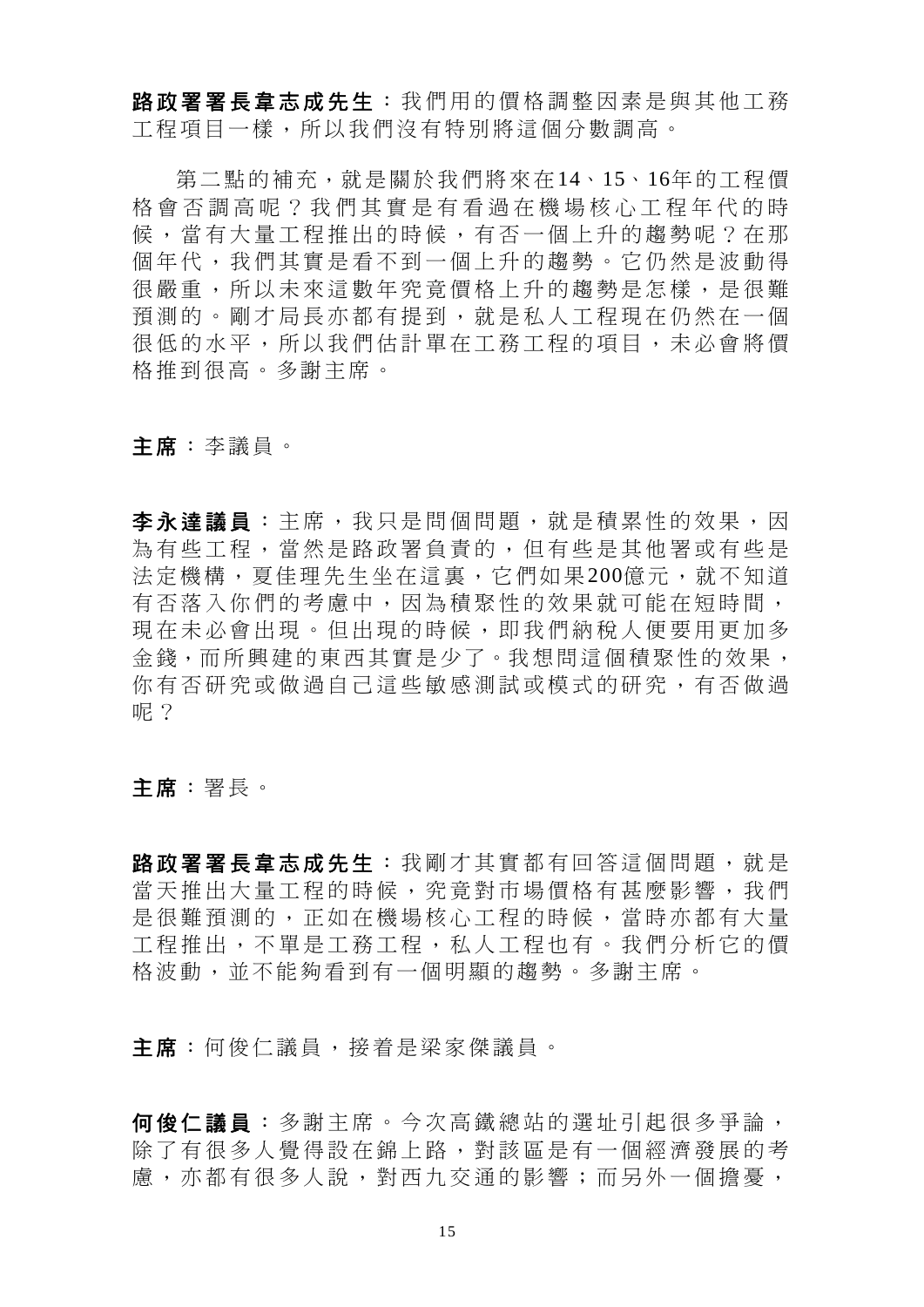亦都是對西九文化區的影響。那我便先問這方面,因為當中有 好幾個問題。

西九文化區方面,大家都知道這個 選址已經是一早定下來 的,亦都是經過很多討論、辯論,最終成立了西九局,也有了 一個發展計劃,但不幸的就是,這個遲來的高鐵選址的總站, 可能會對整個西九未來的發展,我覺得會有頗大的影響。現在, 我看到的就是,根據文件,就是現在你的......

主席:哪一篇,哪一份文件,何議員?

何俊仁議員:......我看到就應該是鐵路小組的一份文件。

主席:鐵路小組的文件?

何俊仁議員:不過,不要緊,因為我手頭上有太多文件。我想 局長已很熟悉,不用我引用這些文件......

主席:你說吧,請說。

何俊仁議員:......應該有三分之一的西九文化區用地,地底下面 是會由高鐵佔用。在它們一直動工期間,可能西九亦都在上面 進行自己的工程,所以我不知道稍後,夏佳理先生可以再說一 說,可能兩邊一起進行工程,我不知道有多大影響,其實我覺 得有可能會,如果高鐵的工程現在說成這麼急,是否西九的工 程又要再拖延呢?

第二,就算你現在覺得你全面完成了地質探討,覺得沒有問 題,上面是可以有一個很高質素的文化設施在運作,下面是一 條鐵路,可能是整鐵路,我不知道,可能是一個總站,下面可能 是大堂,還是入閘的地方,我不知道怎樣,但是你覺得是否完 全沒有影響呢,即在聲響方面,會否有噪音造成了上面一些我 們要求很高的文化表演場所,是否會不受影響呢?還有,擔心 的是時間,其實到最後,我看來,西九可能又要延期。

主席:不如我們先讓他回答好嗎,何議員?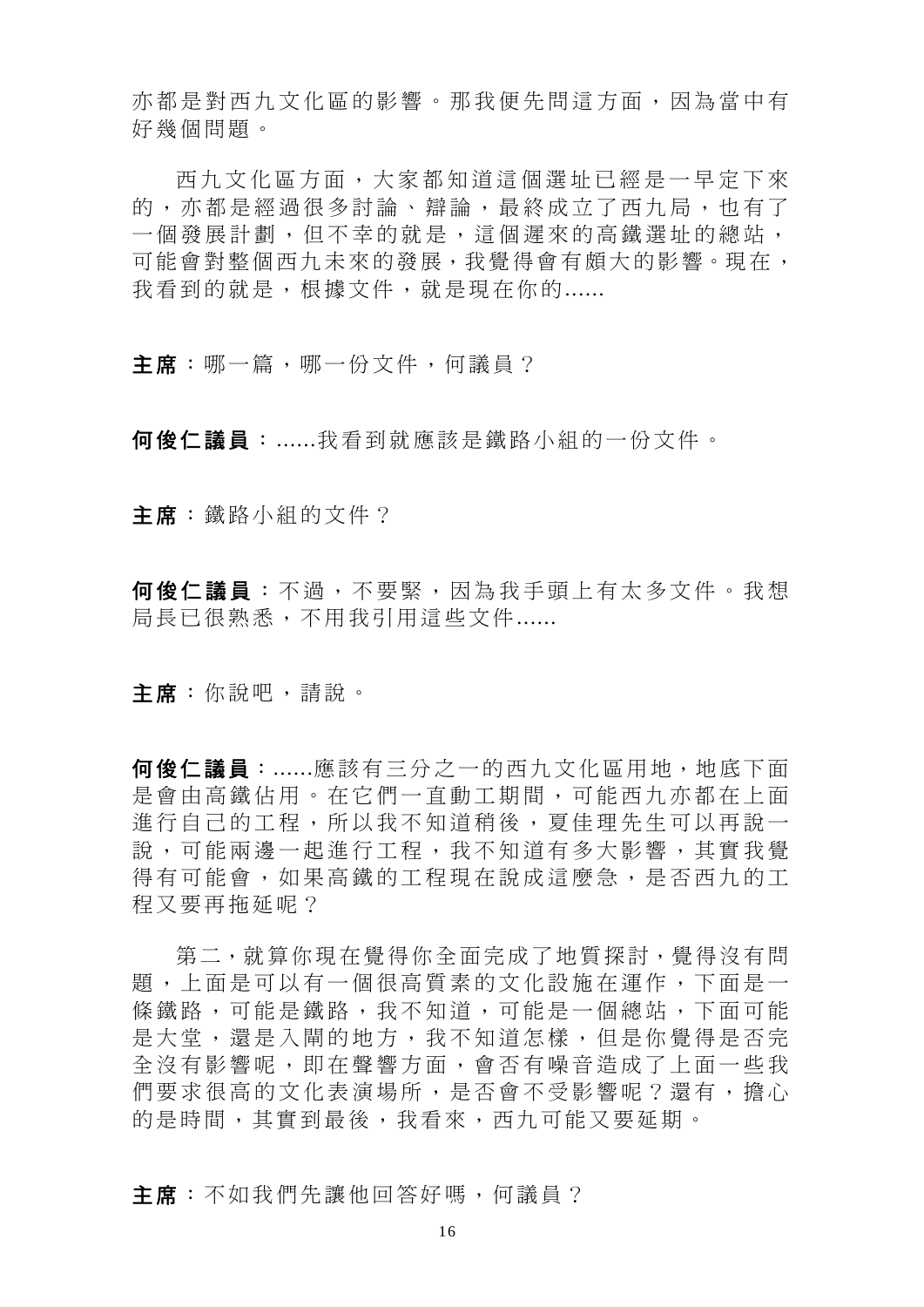何俊仁議員:......是,不如你回答,我不知哪位回答。

主席:夏佳理議員,你有沒有資料給我們?就這件事,你知道 西九是否又要讓路?

西九文化區管理局發展委員會主席夏佳理議員 :主席,照我所 瞭解,是不需要的,但是我或許回看剛才的文件,補充文件那 裏。

主席:你在看哪一份,夏議員?

## 西九文化區管理局發展委員會主席夏佳理議員 : 是 PWSCI(2009-10)15。

主席:15號嗎?PWSC……

西九文化區管理局發展委員會主席夏佳理議員 :即剛才有一位 議員,就提到通風系統那方面的該份文件。

主席:好的,好的。

西九文化區管理局發展委員會主席夏佳理議員 :如果你看回 附件2,並不是附件4,是附件2,你便看到整個西九文化區及高 速鐵路的總站,以及文化區,即文化區的時間表和用途,全在 這裏。那麼,看這個時間表的話,主席,應該就是高速鐵路在 去年年尾開始使用該地盤,即 10多項工程, 14項工程。在這方 面,事實上,在西九文化區局的概念圖的圖則方面,以及項目 圖則都未有決定,現在都是在經一個諮詢的程序,諮詢之後, 我們希望大約在今年年中,就有3個概念圖則交到西九管理局考 慮。考慮之後,該3個圖則亦都有第二次公眾參與運作。去到年 尾,希望西九管理局會有一個決定,就是選擇哪一個或有甚麼 調整。然後,項目圖則便要準備交到城市規劃作批准。在時間 表方面,我們自己的計劃圖則方面,時間與高速鐵路站它們在 地底興建車站方面,工作時間應該不同。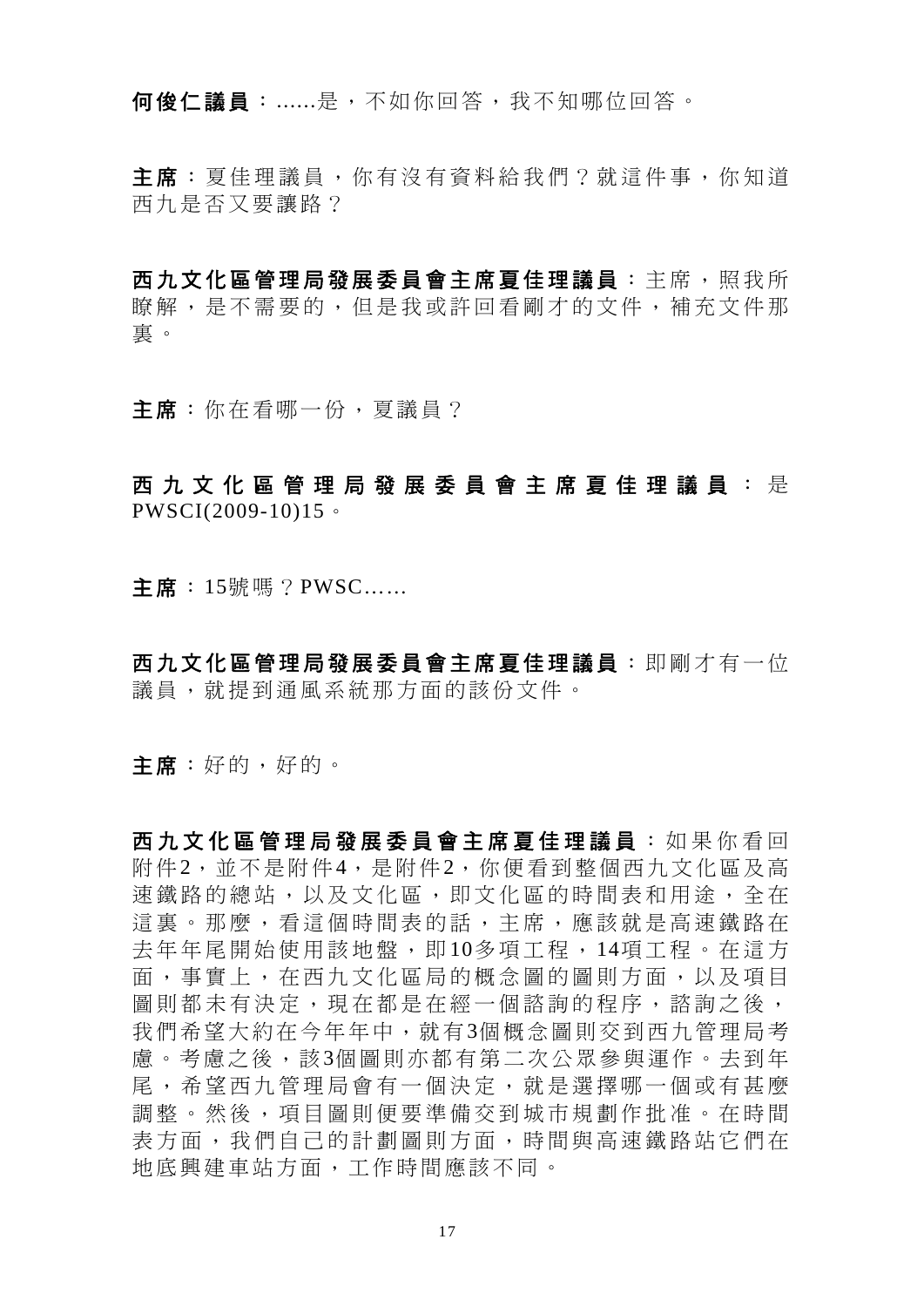主席:沒有時間跟進了,何議員,你再排隊。

## 何俊仁議員:好。

主席:梁家傑議員,接着是陳健波議員。

梁家傑議員:多謝主席。主席,我想集中討論一下,就是公共 專業聯盟及Mr Ron TAYLOR的交替建議,所以我們叫作"香港交 匯站方案"。首先說選址方面,政府提出了一個理由 –– 為何 不要在錦上路,而要在西九呢?就是因為在 2016年時,西九將 會有香港 27%的人口及 47%的就業機會,會在 5公里範圍之內; 而在錦上路,只分別有3%的人口及2%的就業機會。但是,主席, 我想閣下都很清晰,如果在西九起計5公里,就要包括香港仔郊 野公園,即是說,如果我在,譬如本會所在的地方,要到高鐵 的西九總站,我當然可以選擇游泳,如果我不游泳,那我便乘 坐 MTR或我駕車前往,但如果是這樣,政府這一個比較是否比 擬不倫呢?因為如果你說在錦上路,徒步可以行,當然我是明 白的。但如果你在西九設總站,你徒步行,你也不能想像要別 人拖着行李行5公里?那我想知道這樣一個理由,作為選擇西九 而不選擇錦上路,我們應怎樣理解呢?這個5公里的半徑,這個 圓圈,是否真的做出來,用作爭拗呢?而沒有真正與公共專業 聯盟及Mr Ron TAYLOR作一個真正的交流呢?

主席:局長。

運輸及房屋局局長鄭汝樺女士:這個只是一個示意圖,當日亦 都是回應有團體提出"究竟人口分布是怎樣?"等等。其實在我們 的選址,並不是書個圓圈5公里,我們便決定在哪裏選址。第一, 就是高鐵的定位,我們是,剛才議員有提到,說我們是遲來的。 其實我們在 05年12月向立法會匯報有關廣深港高鐵時, 當時已 說車站會設在西九,還在討論專用通道和共用通道之前,已經 說要設在那裏。所以,我們其實是有一個第一定位,是在市中 心。市中心才可以體現高鐵在城市與城市中間發揮最高的效益。

第二, 就是看客流。客流方面, 我們亦都不是說找個圓圈的 5公里,便決定這個客流,是有一些很科學的運輸模型,幫助我 們去用估算,在不同的設計年份等等。以這個去解說的時候,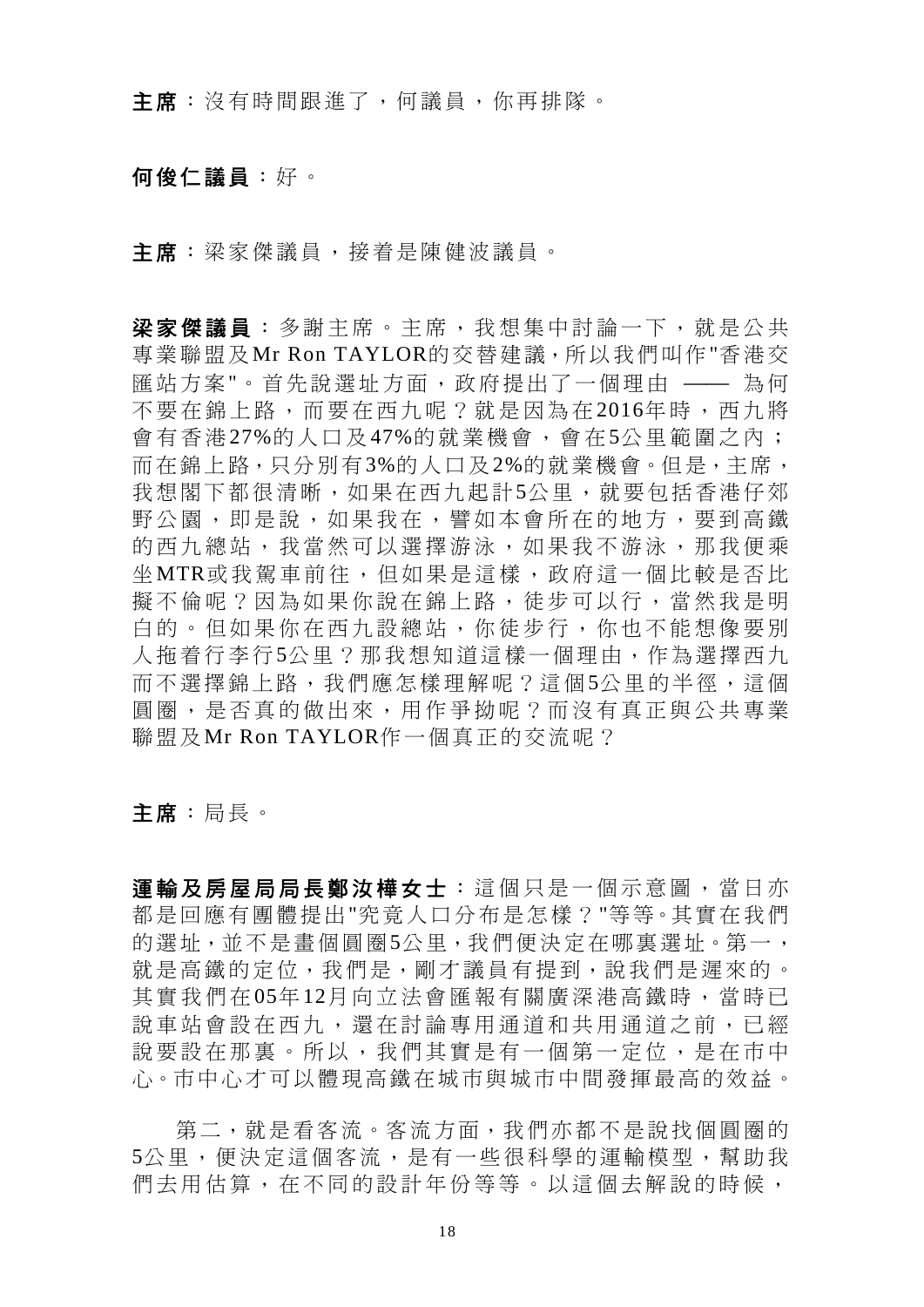因為坊間亦都有一些意見,說究竟人口和工作人口的分布,居 住人口分布是怎樣?這個是當日我們概括地解釋而已。多謝主 席。

主席:梁議員。

梁家傑議員:那即是說這個5公里作為半徑的圓圈,聽來並不是 一個非常有決定性、具說服力的理由。

主席,另外,我想問一問關於錦田河需不需要改道的問題。 政府就說香港交匯站方案,即公共專業聯盟那個,不能節省這 麼多金錢,因為我們要付錢改道,將錦田河改道。那麼,據我 從 Mr Ron TAYLOR 及 ProCommons (i.e. The Professional Commons)理解,他們的方案,走線是不需要觸及錦田河改道的。 那麼政府以一個這樣的選擇基礎來討論,是否又是一個無理性 討論而純粹抹黑ProCommons (i.e. The Professional Commons)及 Ron TAYLOR呢?

主席:局長,是否由你回答?

運輸及房屋局局長鄭汝樺女士:好的。主席,或許我嘗試回答。 第一,就是其實我們的研究團體提出這項議題,最主要我們覺 得不可行的,其實是有數點的。第一,就是因為它停在錦上路, 它始終要接駁我們的鐵路網絡,它就用一個叫做機場快綫,如 果我沒有記錯,接駁到我們現在的東涌和機場綫,因為它的樽 頸的緣故,還有我們已經向立法會鐵路事宜小組解釋,有不同 的專業團體在當天亦都同意政府的意見,就是其實它有一個上 限,就是32班車。因為這樣的原因,如果它"飩"入東涌和機場綫, 是窒礙東涌和機場將來的發展的,這其實是最主要最主要的原 因。

另外就是,當然要設車站在錦上路,亦都因為有其地勢影響 而要拆卸更多房屋,這亦都是一個很主要的考慮。至於錦田河 改道,如果我沒有記錯,當然對於造價有影響,但其實最大的 影響,反而是時間。在時間上、在工程上會是複雜,所以要延 長。但總的來說,其實我們......對不起,主席,我已經是超時。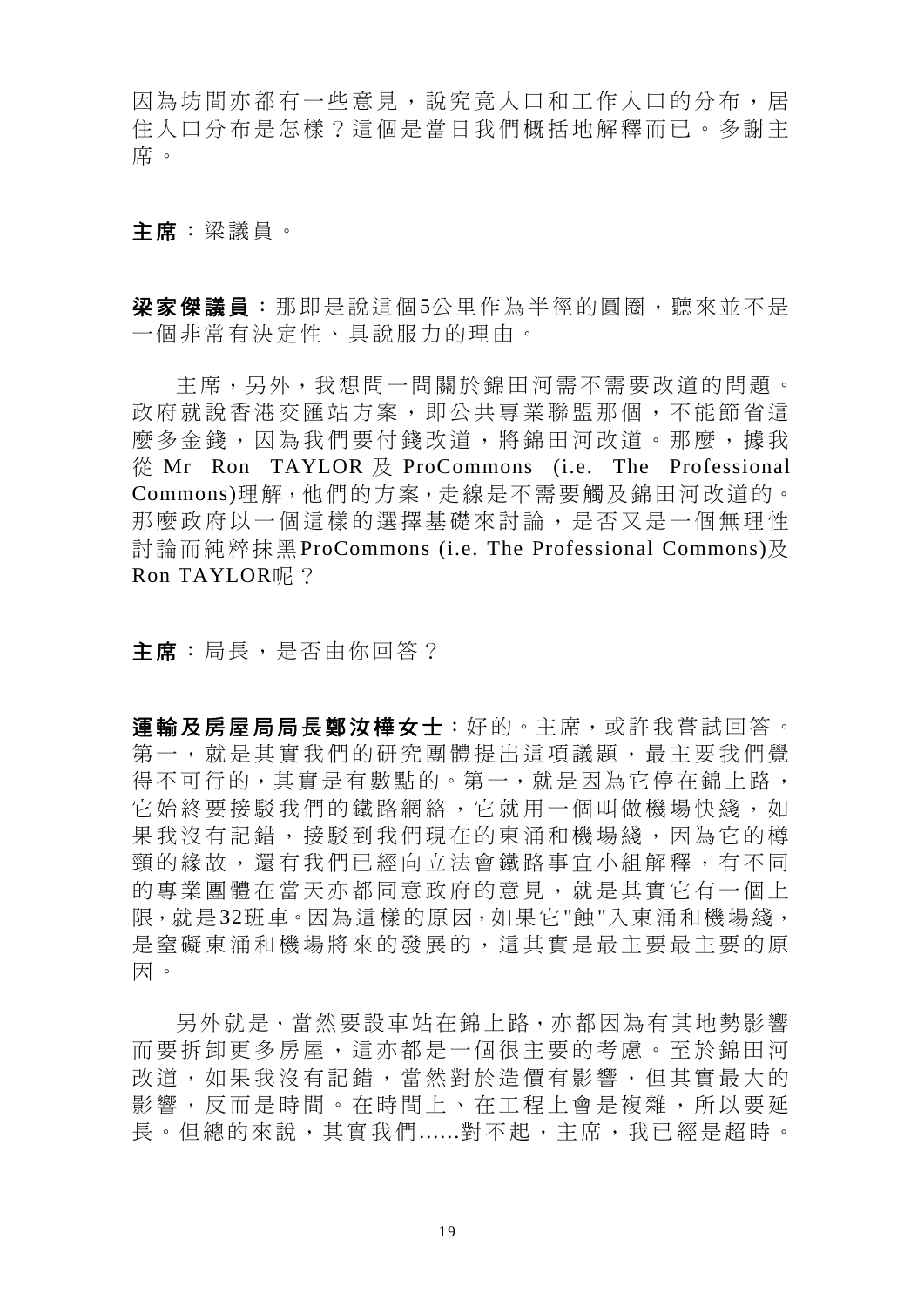#### 主席:你簡單說完吧。

軍輪及房屋局局長鄭汝樺女士:......總的來說,其實我們......為 何我們覺得不可行呢?不只單單是錦田河改道的問題。

主席:陳健波議員,接着是梁美芬議員。

陳健波議員:多謝主席。在發問前,我想再次申報,我是一個 德國保險集團 "慕尼黑再保險公司 "香港一間分公司的受薪顧問 及非受薪董事。"慕尼黑再保險公司"是世界上最大的再保險公司 之一,全世界有47間辦事處,在國家或地區有辦事處,承保各 類保險業務,包括工程險。全世界的工程保險,特別是大型工 程,例如高鐵工程之類,慕尼黑再保險公司總行和各分行公司 都會參加承保。我現時有一個問題,就是我在2009年12月1日作 為立法會當值議員,以召集人的身份會見了大角咀高鐵關注 大聯盟的代表,他們主要表達不滿政府沒有向受影響的大角咀 居民進行充分諮詢。

第二,擔心地鐵工程會對樓宇結構造成影響。根據現時《鐵路 條例》,受影響人士可在重建工程完成後一年內向當局索償。 但是,申訴團體很擔心,一年內未必知道或發現樓宇的損毀情 況。我知道這項條例其實是在很多年前訂立的,我想問一問, 政府會否修改這項條例,令這羣大角咀關注聯盟或大角咀居民 可以根據新條例,索償期由一年增至3年,令他們可以更放心。

此外,亦想政府回應,關於他們投訴沒有充分諮詢,政府的 回應是怎樣呢?

主席:局長。

運輸及房屋局局長鄭汝樺女士:諮詢方面我請副秘書長回答。 關於條例方面,其實一個工程項目不是等到最後一年問題才顯 現,其實現時開始我們便會在設計上做工夫,在建造期當中亦 會有監察,所以到最後一年,其實以過往的經驗來說,我們覺 得已足夠,亦頗負責任地處理這些問題。當然,議員發表的意 見我們也願意考慮,但現時來說,當然我們要用現行的法律來 處理現時的問題。而諮詢方面,我請秘書長回答。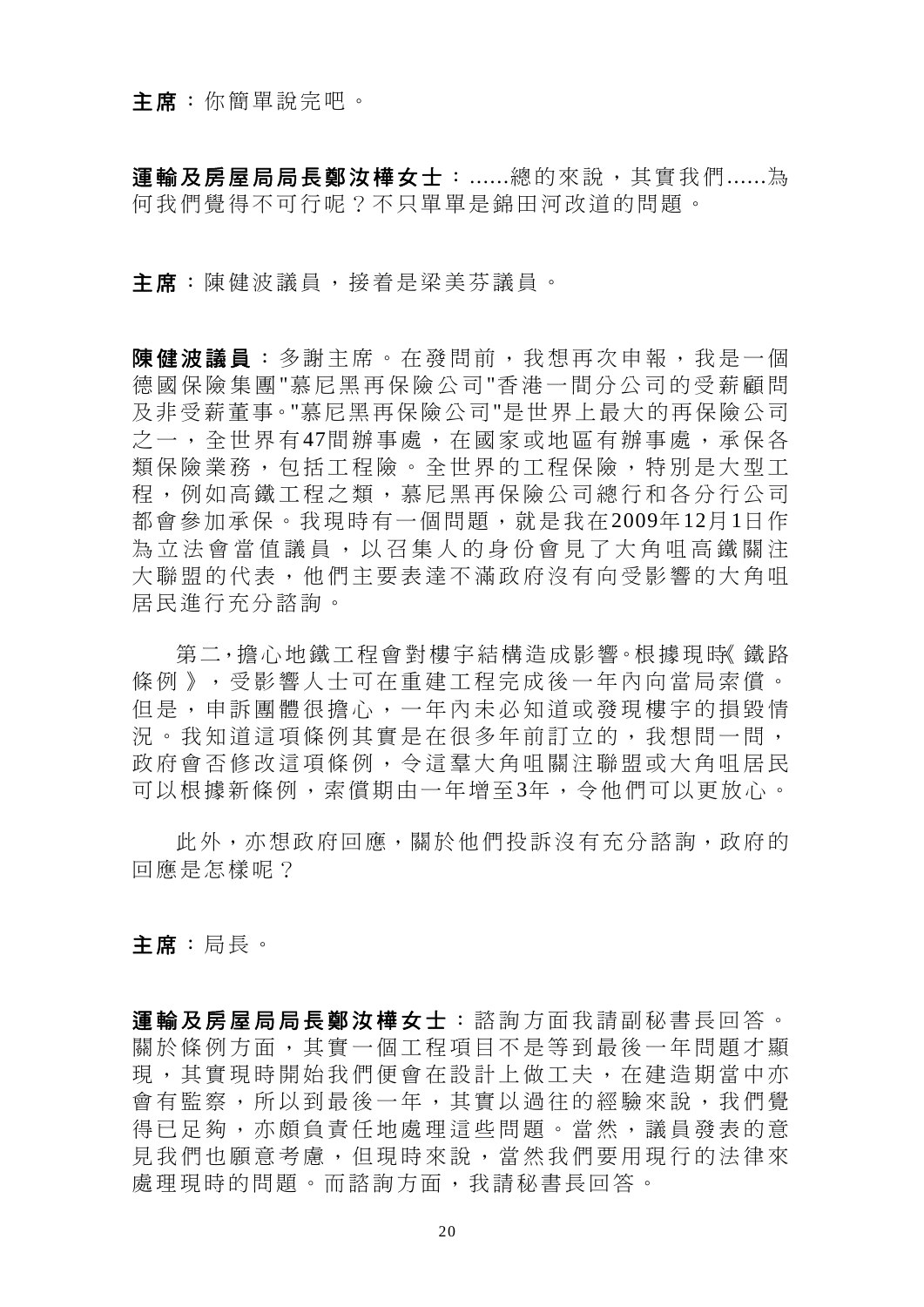運輸及房屋局副秘書長**(**運輸**)1**容偉雄先生:是,多謝主席。有 關高鐵諮詢的過程,其實與我們處理其他鐵路項目,例如現時 開始動工的西港島線,我們所採取的模式是一致的。我們也盡 力、盡量採用廣泛和實質的諮詢。有關油尖旺區議會或大角咀 方面,舉例來說,我們在鐵路方案刊憲後,其實在去年 2009年 1月時,我們曾去信有關大廈管理處,包括現時有居民表達意見 的十幾幢大廈的管理處,我們通知它們在1月份舉辦兩次公眾諮 詢會,討論高鐵的工程。我們以往的會議也提過,我們顧及居 民的意見,在過去個多月以來,我們亦多次與居民接觸,向他 們解釋兩件事:第一,高鐵工程對他們的樓宇不會構成任何影 響;第二,在高鐵工程實施的階段,我們亦會與有關居民保持 密切聯絡,假設出現任何問題時,我們會盡快處理那些問題。 多謝主席。

主席:陳議員。

使健波議員:再補充的是,我希望政府明白,其實現時社會要 求很高透明度,即如果做甚麼,我也希望盡量多作諮詢。事實 上是困難的,我們看到香港越來越艱難,要做一些重建或會影 響居民的事,但我想這亦是一個負責任的政府有需要做的工 作。第二,我想局長真的承諾會檢討《鐵路條例》,因為該條 例是很多年前定下的,以前社會對這些事的反應不是那麼大, 但事實上,如果我們面對將來香港更多的建設,如果在很多人 反對下也要做,必須向市民解釋清楚為何我們要做。因為我們 很多時候為了香港的繁榮或將來製造更多就業,我們在被人罵 的情況下也要做一個很艱難的決定。但是,這些情況如果與議 員能多溝通,大家的阻力便更少,我希望政府這樣做。

主席:會否修例呢,局長?

運輸及房屋局局長鄭汝樺女士:主席,我考慮一下。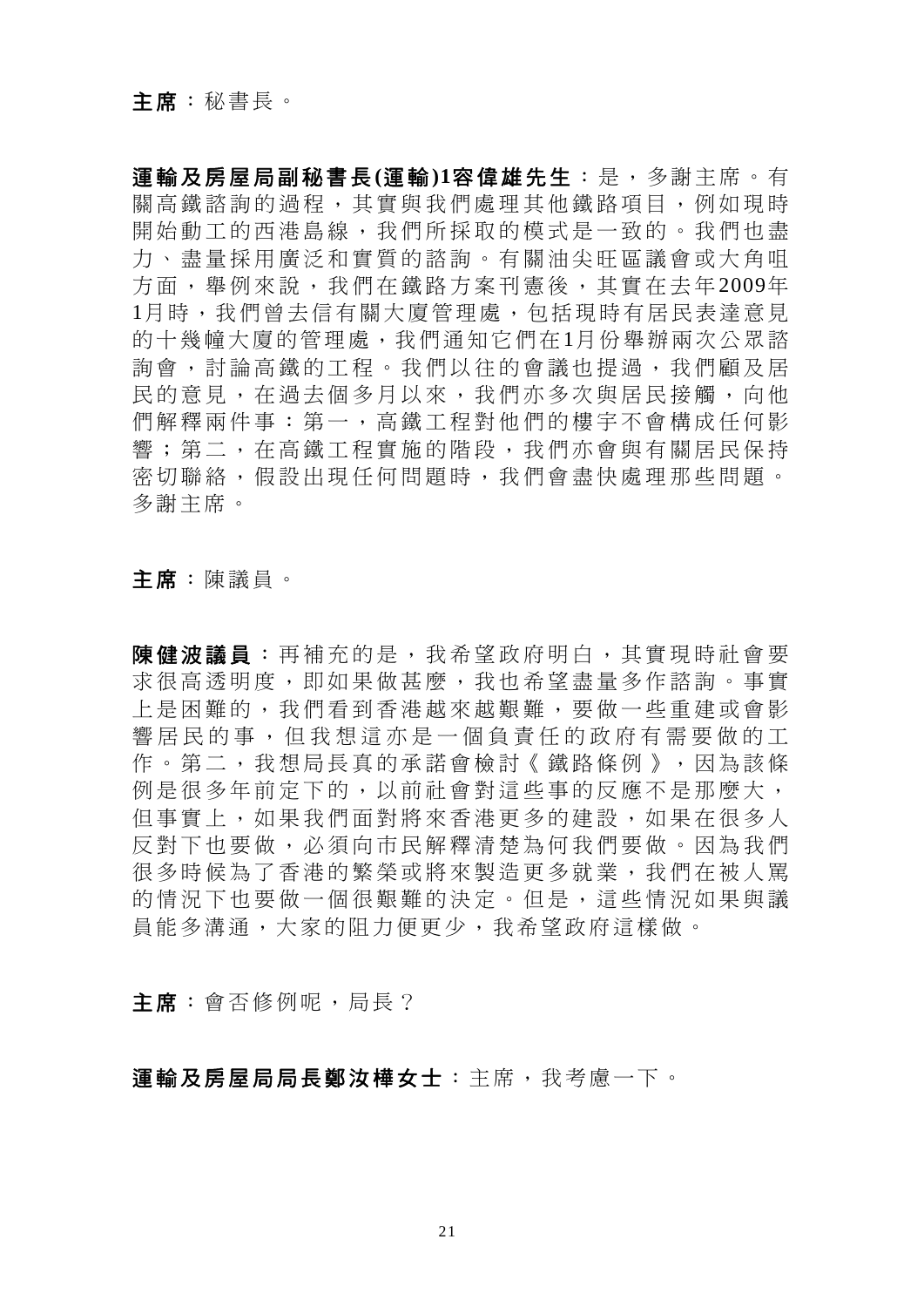主席:多謝陳議員,他已披露他的利益,大家也知道《議事規 則》規定的,如果你有利益,請你在發言前先作披露。那是梁美芬 議員,接着是陳偉業議員。

梁美芬議員: 主席, 我都要多說一次, 我在九龍西有物業。我 想今次的爭議性除卻總值外,便是選址。我本人對於總站設在 九龍西是支持的。因為我們到外國,也可以看到所有高鐵總站 一定設在最熱鬧的城市,我真是乘搭這些高鐵的支持者,我乘 搭過多次,由香港往北京,是很舒服的。所以在理念上,我絕 對支持在九龍西設置總站,這是第一點。

第二點,我自己亦覺得撥款不是便宜便一定好,我不是專 業,但我們亦做過很多這樣的決定,最重要的是質素及最後做 出的事情,我經常都說一句:"物有所值"。因此,當然在專業的 判斷上,我絕對相信自己的同僚,我很相信劉秀成議員、何鍾泰 議員等的一羣工程師,他們多次向我們提到,在專業上,現時 的選擇已經是最後、最好的抉擇。在這前提下,我今次的投票 亦面對很大困難,我從來未遇過在我們的團體裏,雙方有這麼 強烈的意見,我最得力的大角咀和九龍西其中一位地區幹事 黃重,他是高鐵的大角咀工程監察組,他剛才致電給我,要求 我投反對票。隔鄰3位同事,以及我收到很多支持者,要求我一 定要支持,亦有e-mail提到,作為九龍西沒有理由不支持總站設 在九龍西的。如果搬往錦上路,全部九龍西亦有很多得益的可 能,出來又是反對的,因此,這件事其實可預計,根本選擇哪 一地區設站,亦有一羣人一定會出來反對的。在這種情況下, 我真的曾帶領工程界的同事去大角咀會見有關居民,我們也做 過一些民調,剛才陳健波議員曾說,我都想跟進,其實,我想 問一問政府,會否考慮我們建議的兩件事,有一件你已做了; 在 11月 25日,我們很多居民要求政府派一名人員出來負責,肯 蓋上一個紅印章,表示該結構沒有問題,將來便拿着這封信來 追究賠償,亦真的有根有據。在11月25日,林國雄總工程師則 願意負責。其實,這方面我覺得只做了第一步,所以,我也覺 得你已回應市民的訴求。

但是,第二點是,我看到居民很擔心,的確,我覺得政府應 該稍後說,將來會否檢討呢?諮詢工作的確做得不足夠,我們 多次邀請局長或副局長,可能你們太忙、又要拉票,亦沒有正 式向大角咀居民解釋,他們又看不懂有關lot number,更不幸的 是,大角咀有些代理商不斷說他們的樓宇會變成危樓,whereas 同期,有很多人想在該區進行大量收購,我相信這方面背後,

22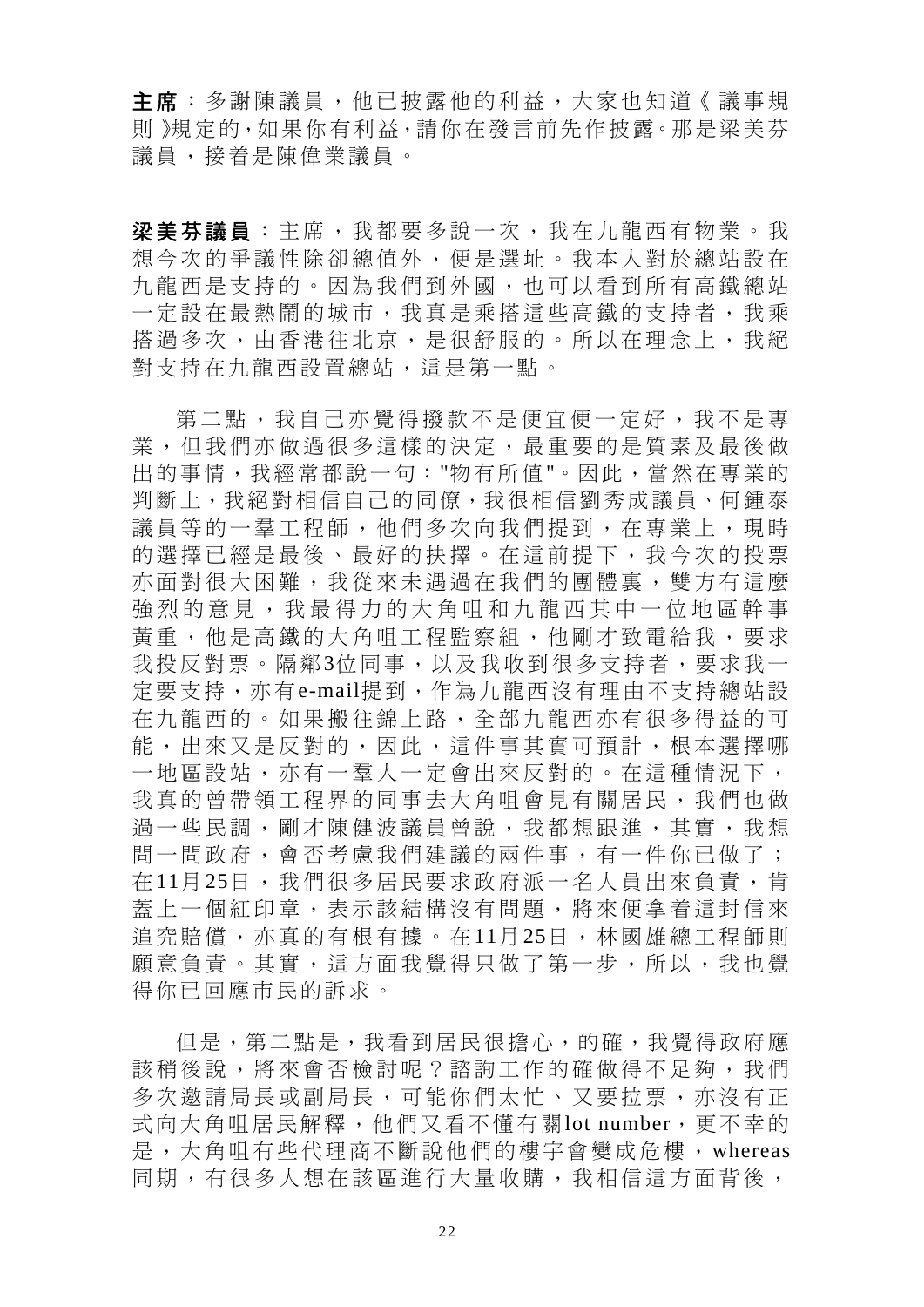其實牽涉很多經濟的利益。我們建議可否考慮成立一個獨立委 員會,當中有第三方委員不斷監察高鐵,現在我們得到一封信 表示,這項工程的結構如果有問題,是沒有工程師肯擔保的, 即他們的判斷一定沒有問題,但是如果真正出現追索,他們真 的沒有錢去自己支付追索費用,請問可否有第三委員會,可包 括例如較獨立的大學學者、工程專家、官方代表,如果受影響 的居民要申索時,便避免去到法庭經歷很繁複的過程來追索, 而可能有第三 body做一個評估,究竟這是否屬於相關而引起的 損失,有時候是並不相關的,如果訴訟,便大家也浪費金錢。

因此,我想請問局長,可否考慮這方面的建議呢?因為做了 這件事,可能將來對於其他地點,因為高鐵會經過很多地點, 而將來可能會省時,亦排解很多不必要的憂慮。

主席:你沒有時間讓局長回答,你再輪候,讓局長回答吧。現 時還有十多名同事輪候第一輪,我再讀一次讓大家知道。 陳偉業、梁耀忠、馮檢基、葉國謙、劉健儀、湯家驊、鄭家富、 梁國雄、甘乃威、余若薇、李慧琼、李卓人、涂謹申、葉劉淑儀、 吳靄儀。陳偉業議員。

陳偉業議員:主席,我希望局長能夠解釋她早前採用的數據, 我覺得這些數據有誤導性的成分,當時說的是,如果這條鐵路 不興建,香港每天便損失500億。我想首先澄清一些立場,很多 團體包括社民連在內,以及現時反對高鐵的團體在內,他們是 反對高鐵建至西九,不是反對九鐵到香港。社民連時至今天, 由開始討論問題,我們已建議高鐵總站定在錦上路,然後接駁 東西鐵,導致成本效益更加有利。

但是,局長說到,好像所有反對高鐵者,都是反對高鐵建至 香港,如果你用完全沒有高鐵來計算,你的計算是每天 500萬元,我希望你可說出來,因為基本上是誤導性,如果興建 高鐵,高鐵本身也會虧損,高鐵的經營,如果不計算所謂經濟 帶來的得益,純粹是高鐵本身的票價收入支付經營成本的話, 即如果再計算 669億元可能得到的利息等事宜,高鐵根本營運 50年也不能回本,所以,高鐵是一項虧本生意。因此,如果你 向公眾說不興建高鐵是每天虧損500萬元的話,我覺得這是嚴重 的誤導和扭曲。局長可否說一說,如果高鐵相對地興建在錦上 路的站作為總站而不是西九的話,你可否提供數字,這實際為 香港帶來的經濟得益?一方面,到來香港的人不會減少,因為 來到錦上路可轉車到其他地方;第二,建築成本大幅下調,與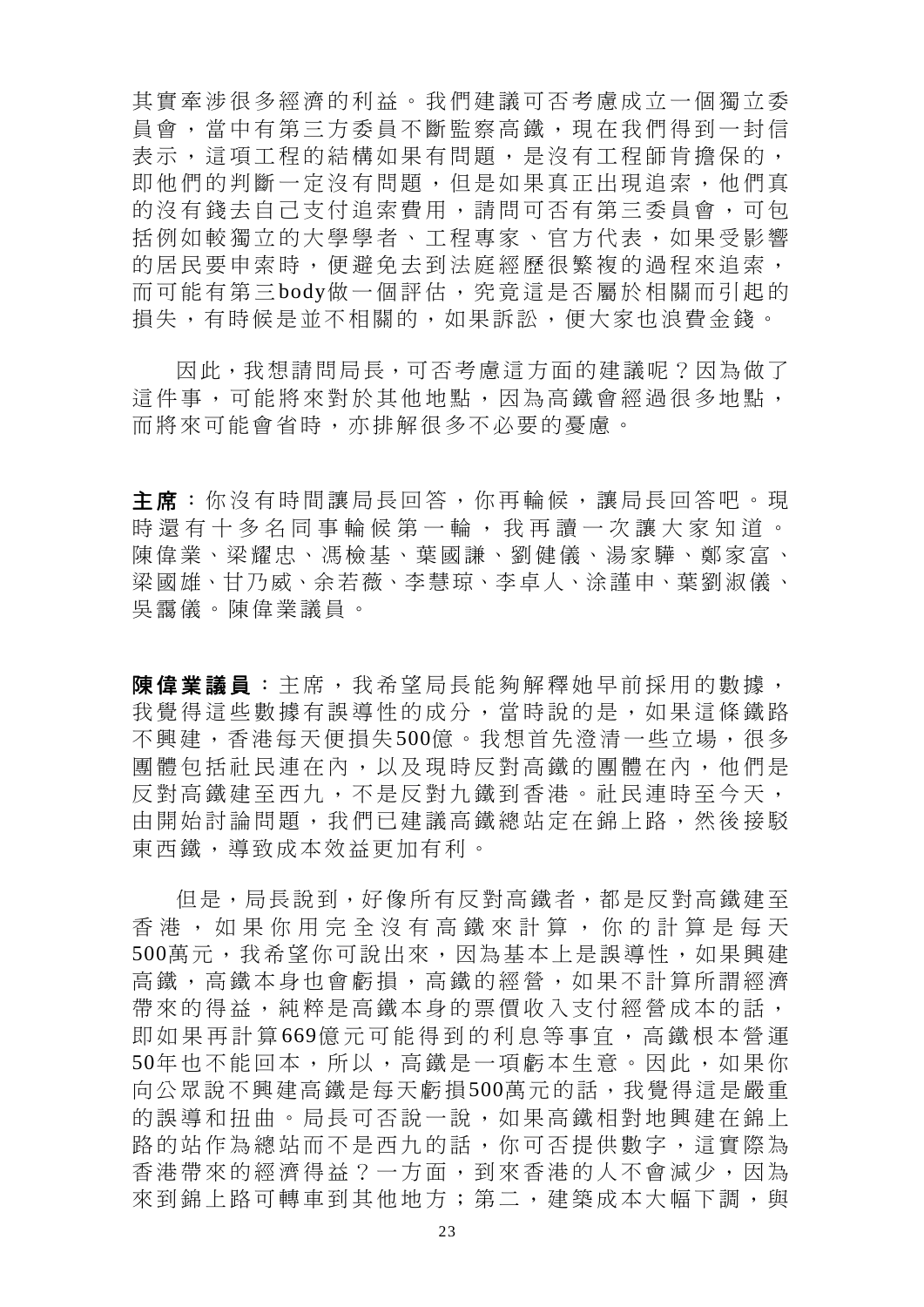經營成本的減少,導致實際財政的得益,可能還多於500萬元, 我不知道你有否計算這條數,如果沒計算,如今天的會議可以 超 過 10時也不投票的話,我希望你在會後可以向我們提供資料 文件,解釋數字上的分別。如果現時手邊有資料,我希望你告 訴我們,如果將總站設在錦上路,實際的經濟得益,包括減少 興建成本及經營成本,該得益是多少?有沒有計算過,如果沒 有,為甚麼這麼簡單的數字也沒有呢?

主席:局長。

軍輪及房屋局局長鄭汝樺女士:主席,第一,要澄清的是,我 們解釋為甚麼每天的經濟效益損失有500萬元,其實很簡單,因 為我們最初在文件交代,我們採用最傳統及一直向立法會提供 的都是用經濟內部回報率的計算方法,即是說,計算乘客的直 接得益,即用其省下來的交通時間,我們估計高鐵香港段每年 經濟內部回報率大概是6%,在折算後,50年經營期所產生的總 經濟效益約是870億元,以870億元除以50年,再除以每年 365天,便是說的 500萬元,即是說,市民節省的交通時間,如 果把它量化,以錢衡量的話,便是500萬元,這項計算的方法其 實與我們以往用經濟內部回報率一模一樣,我們不是為了今次 而發明這種計法的。

議員剛才說這會否是一個票價不足夠支持?正正因為我們 選擇建造一個非常環保的 26公里隊道,所以建造費比較高昂。 但是,因為它得回的效益是非常環保的26公里的隧道。

另一方面,我們亦注意到,我們現時的西九龍車站是全部沉 落在地下。

陳偉業議員 :但基本上,該計算的財政,是完全沒有計算建築 成本,你單是計算所謂的經濟得益,這其實是一個假設性的數 字。沒理由在財政計算上,建築成本不計算,經營成本又不計 算,只說所謂的經濟得益。新界西380萬市民如果要乘搭高鐵的 話,要去西九龍,可能時間的損耗更多,那些損失又如何計算 呢?譬如你住在元朗,要乘搭高鐵,便要去"西九",轉過頭來, 又要經元朗再到深圳,來回時間的總損失是更浩大的。

主席:好了......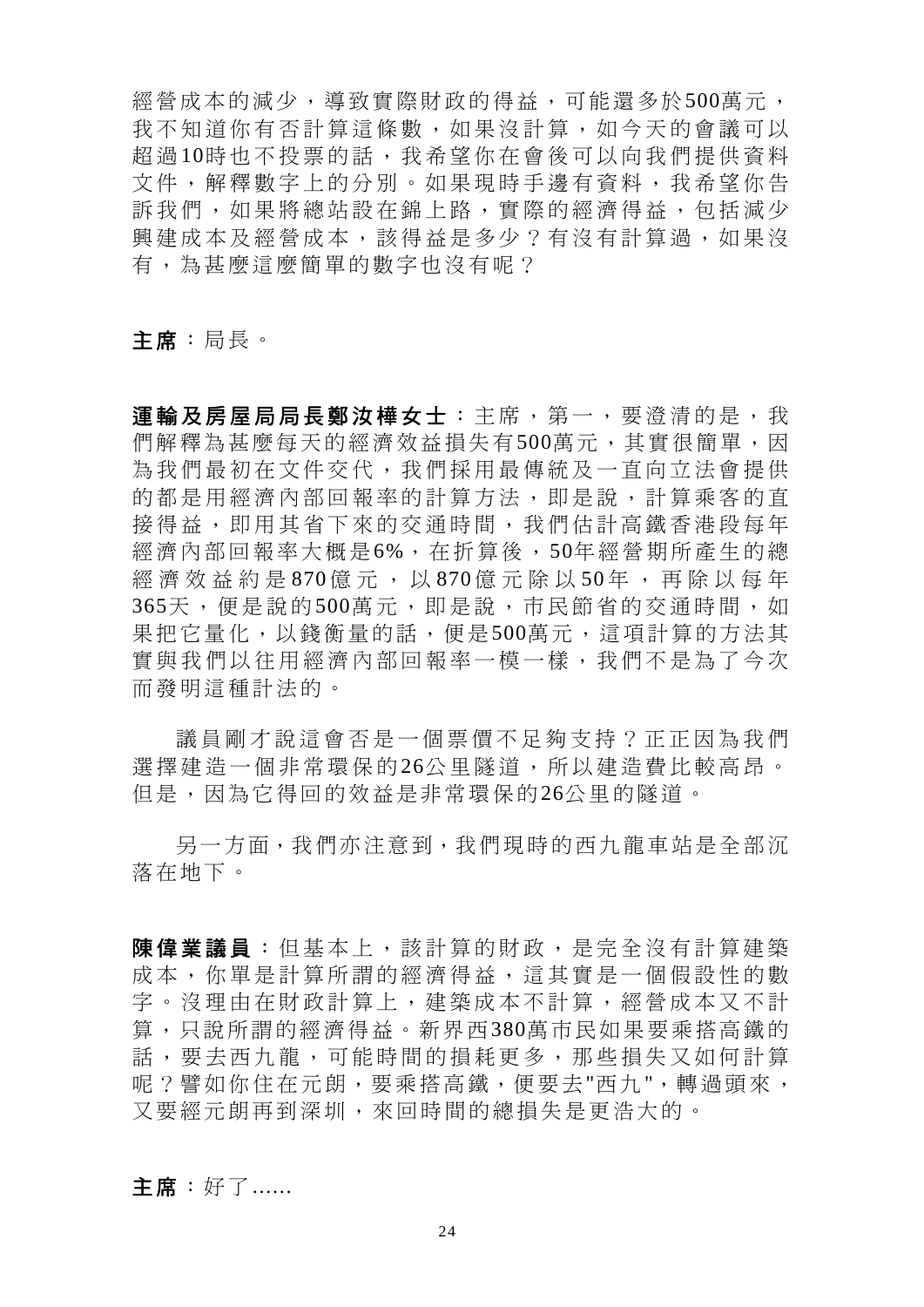陳偉業議員:主席,所以,整體的計算,我覺得政府是誤導的, 多謝主席。

主席:你排隊再發言吧。梁耀忠議員,接着是馮檢基議員。

梁耀忠議員:局長最近在公開場合說過,相信爭取盡快動工是 社會的共識。我想問局長,你這番話究竟是建基於甚麼資料而 得到這個結論呢?因為一直以來,社會上對興建高鐵,其實根 本大家所知的資料非常有限,例如特別是大角咀的居民,我說 過很多次,在前兩個月才與他們做諮詢,在這麼短的時間做諮 詢,只能夠......居民究竟有多少資訊,能夠讓他們確定這條鐵路 的興建是對還是不對呢?

主席:梁議員,副秘書長剛才說去年年初做了兩次,他是這樣 說的。

梁耀忠議員:不好意思,主席......

主席:大角咀......

**梁耀忠議員** : ......其實他曾與一些人士做了諮詢, 甚至與區議 會,但真正向受影響的居民進行廣泛性諮詢是兩個月之前才做 的,這是鐵一般的事實。

此外,不單止大角咀,還有的就是我那區的地方,包括葵芳、 上葵涌等一帶......和記新村一帶,都是在這段時間,近一、兩個月 才進行諮詢。還有,就是在某些地方,更令我覺得驚訝的,就 是他只與村長見面,並沒有與村民見面。同時,與村長說話時 說些甚麼呢?那條鐵路是不會穿過村內,而會繞圈的,怎知現 時真正的方案卻是穿過那條村,他所說的話並不正確。試問一 下,如果說真正是社會有共識的話,會否是在並沒有全面掌握 正確資訊的情況下做出這個所謂的共識呢?這是第二點。

第三點,今到......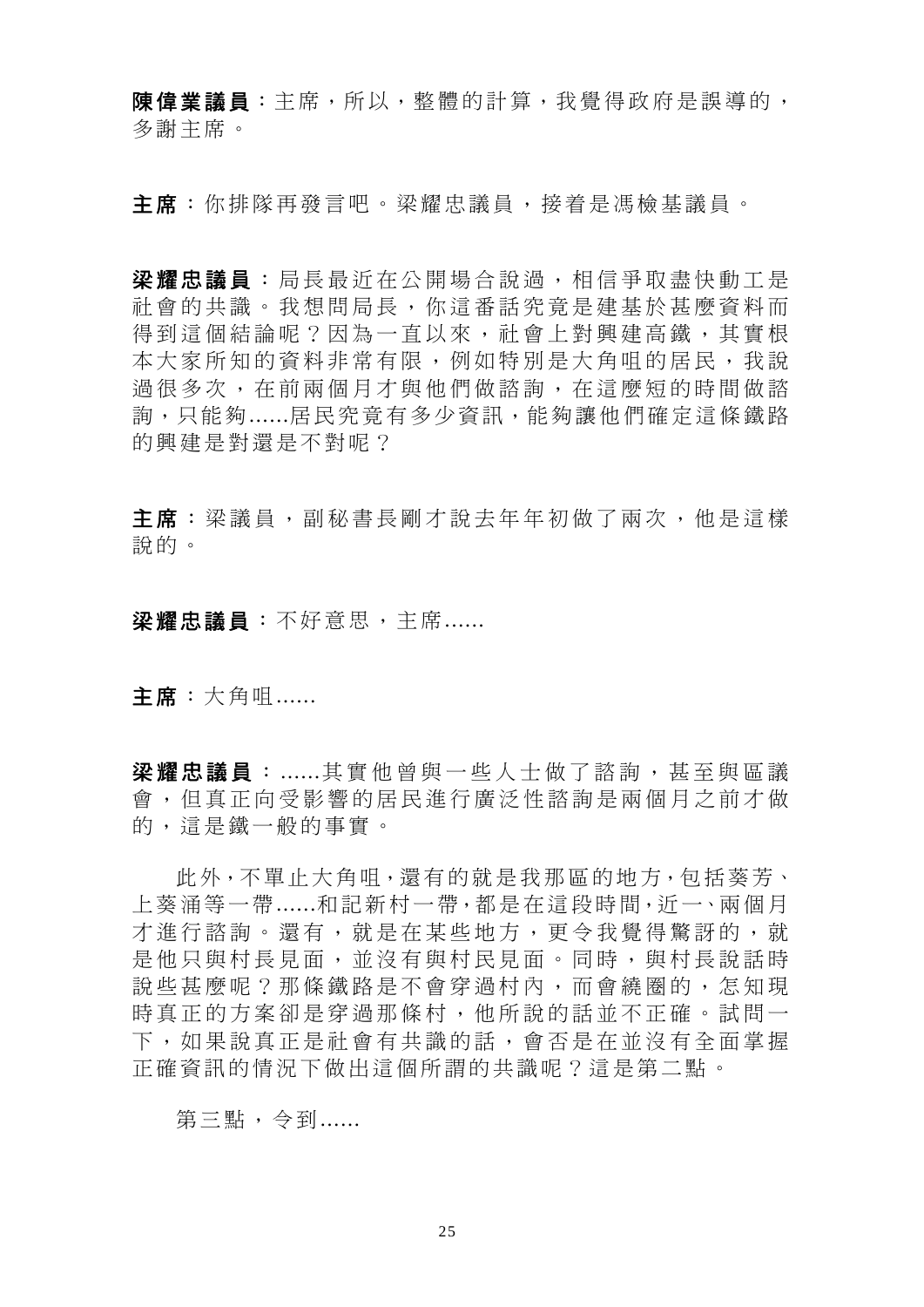主席:梁議員,你可否放下你的牌,我看不到你的樣子。在你 發言的時候,請先放下一會兒。

梁耀忠議員:請在計算發言時間時扣除剛才的時間。

主席:你發言吧。

梁耀忠議員: 第三方面,最令我們擔心的是,今次用了接近 700億元。政府不斷說這會有經濟效益,剛才才說每天有500萬元 的經濟效益。但是,這又是建基於甚麼基礎呢?我最擔心的是, 過去政府所有的估量,在數據方面,通常都是不準確和失誤的, 包括了我們最簡單的,很多同事都說過了,便是機場快線。政 府預計機場快線在2011年應該有75 000人次。但是,在08年,每 天客量只有29 000人次,連3萬也不到,那怎可以在一兩年之間 達致這個水準呢?

還有就是,在香港站的地下已預留了21萬平方呎的地方,打 算將來擴建機鐵站。但是,這地方荒廢了12年,主席,那裏正 在養老鼠了。這些做法,是否你現時所說未來的廣深港鐵路, 一個如此發達的發展會否也是在誤導市民,令市民收到錯誤信 息,這就是你所謂的共識呢?

主席:局長。

運輸及房屋局局長鄭汝樺女士 :廣深港高鐵當然不是地區的鐵 路,我們現時說的是接駁全國16 000公里的一個高鐵網絡,現時 我們要接駁的武廣段已開通了,京廣段亦會在 2013年左右開 通。所以,為何我們覺得社會上亦有很多意見,認為我們必須 與內地的網絡接軌,便是這個原因。當我們說覺得社會有共識, 最近有很多不同的調查,好像今天亦有人發表,接近七成市民 支持香港建造高鐵,連接全國鐵路,這與其他調查的結果都是 吻合的,亦有很多人認為,有六成多的人認為,很希望盡快完 成撥款等等。所以,我們覺得其實都有民意基礎。

至於議員說我們對數據的掌握等等,不同的基建項目有不同 的考慮,好像有些基建項目可能我們"超標",譬如我們現時說深 圳灣的人流,其實較我們當初的預測已經增加了66%,即每一個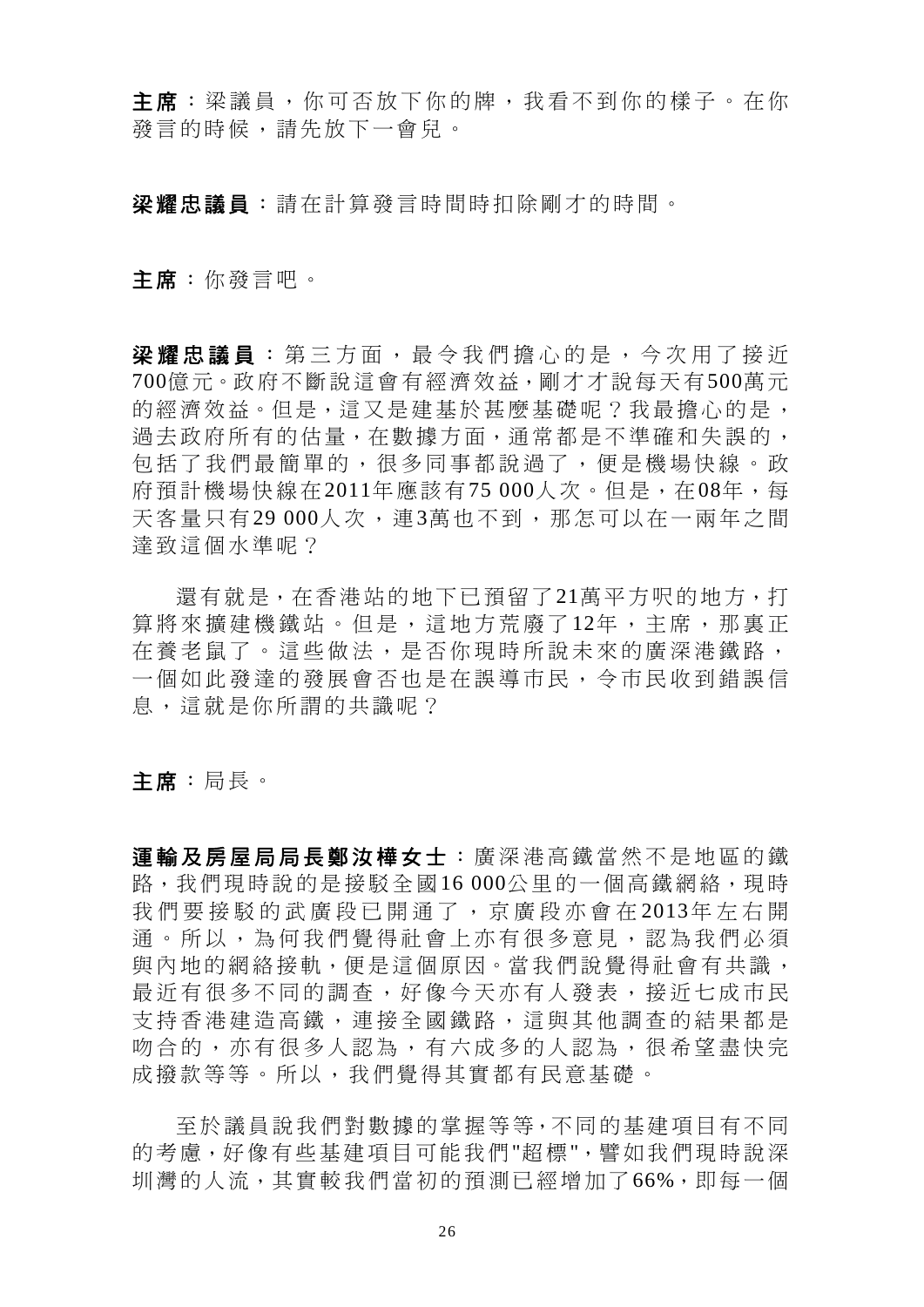項目均有其原因,為何會多了或少了,亦不可以一概而論。至 於諮詢方面,我請秘書長解釋一下,其實我們用盡所有方法、 渠道,亦不是最近一兩個月才做的。

主席:秘書長。

運輸及房屋局副秘書長**(**運輸**)1**容偉雄先生:多謝主席。簡單地 說,在去年,對不起,應該是 2008年立法會撥款通過高鐵的設 計費用時,我們已經開始就走線上的每一個區諮詢有關區議 會、鄉事會或其他地區人士,開展諮詢工作。當然,這個公眾 參與的過程,是一個延續不斷的過程。由 08年年中開始直到現 時,以至日後再推展這個項目時,這個公眾參與過程亦會繼續。 個別居民如果有甚麼關注,特別關注的,我們亦都很樂意隨時 與他們討論。多謝主席。

主席: 馮檢基議員......

- 梁耀忠議員:主席。
- 主席:......接着是葉國謙議員。

梁耀忠議員:他沒有回答我的問題,我排隊再提問。

主席:我知道,就......排隊吧。馮檢基議員。

馬檢基議員:主席,我想由局長以至副秘書長容偉雄,對諮詢 過程是完全不知道的。你說已用盡了所有方法和渠道,但我相 信我更清楚知道你們做過甚麼,反而你作為局長是不知道的。 所謂大型諮詢,只是最近這兩個月才做的,那時已經定了局。 那個不是諮詢,而是通知。真正的諮詢,便是09年1月你剛才說 的那兩次。你知不知道那兩次諮詢的地點在哪兒呢?局長,你 能夠說出來嗎?

主席:局長知不知道,局長?抑或副秘書長?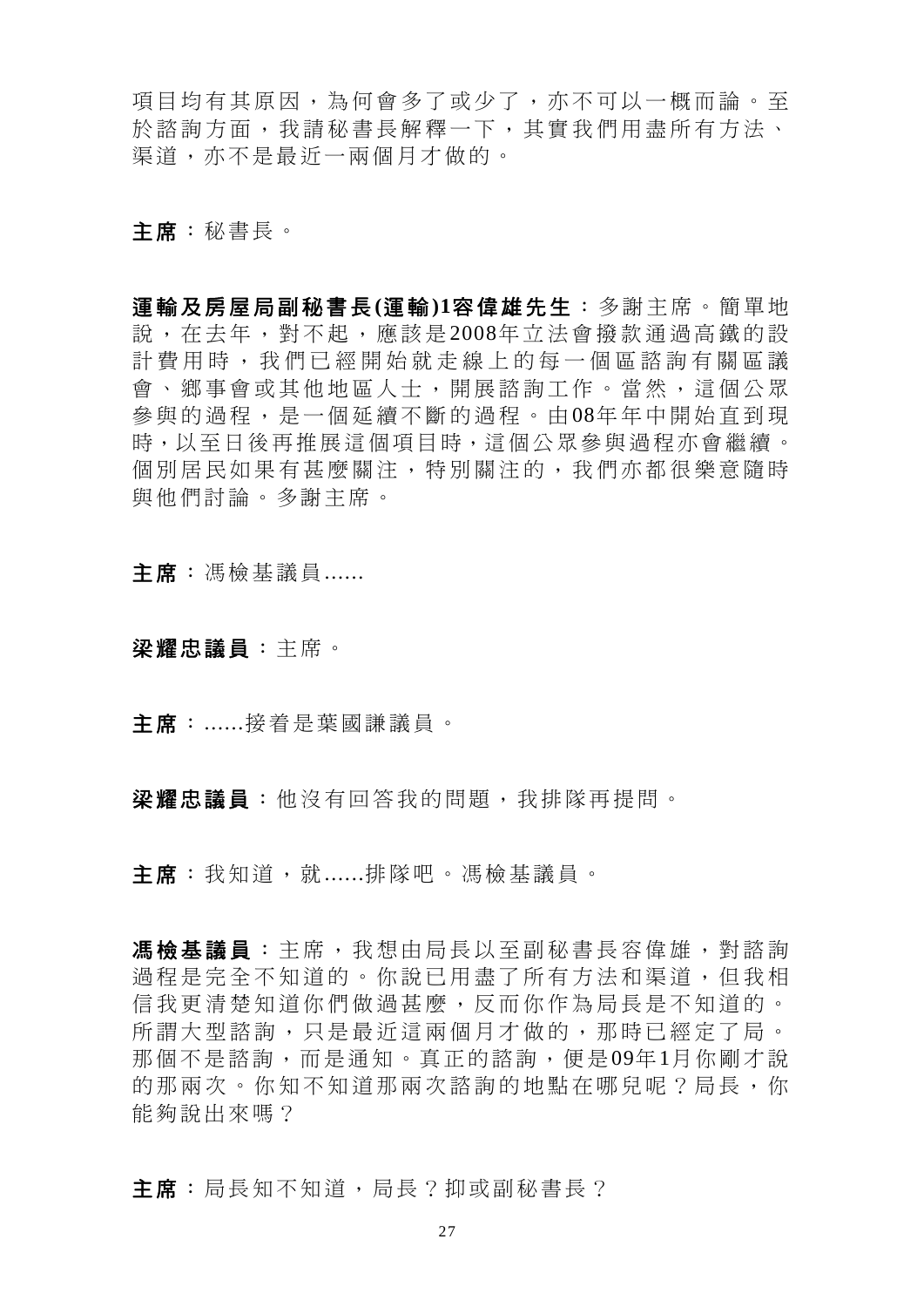### 運輸及房屋局局長鄭汝樺女士:蘇小姐。

主席:蘇小姐知道。蘇小姐說吧,蘇小姐是港鐵的。

香港鐵路有限公司項目及物業傳訊高級經理蘇雯潔女士 : 是 的,多謝主席。

馮檢基議員:你盡快回答,不要浪費我的時間。

香港鐵路有限公司項目及物業傳訊高級經理蘇雯潔女士:我們 是在當區的一些會堂裏進行諮詢的。

馮檢基議員:那連蘇小姐都不知道。

主席: "阿基",你說吧。你不要考她了,你說......

馬檢基議員:我在問問題,主席。我在提問,證明他們根本不 知道,卻不斷說自己知道。

主席:在哪兒呢?你告訴我們。

馮檢基議員:在童軍總會。

主席:還有呢?

馮檢基議員:還有餐廳。

主席:在餐廳做諮詢,那還有東西吃哦。

馮檢基議員 :還給我們海報貼在辦事處,貼在電梯大堂。我想 與你比較的是舊區重建,市建局一樣有做(諮詢)。市建局進行諮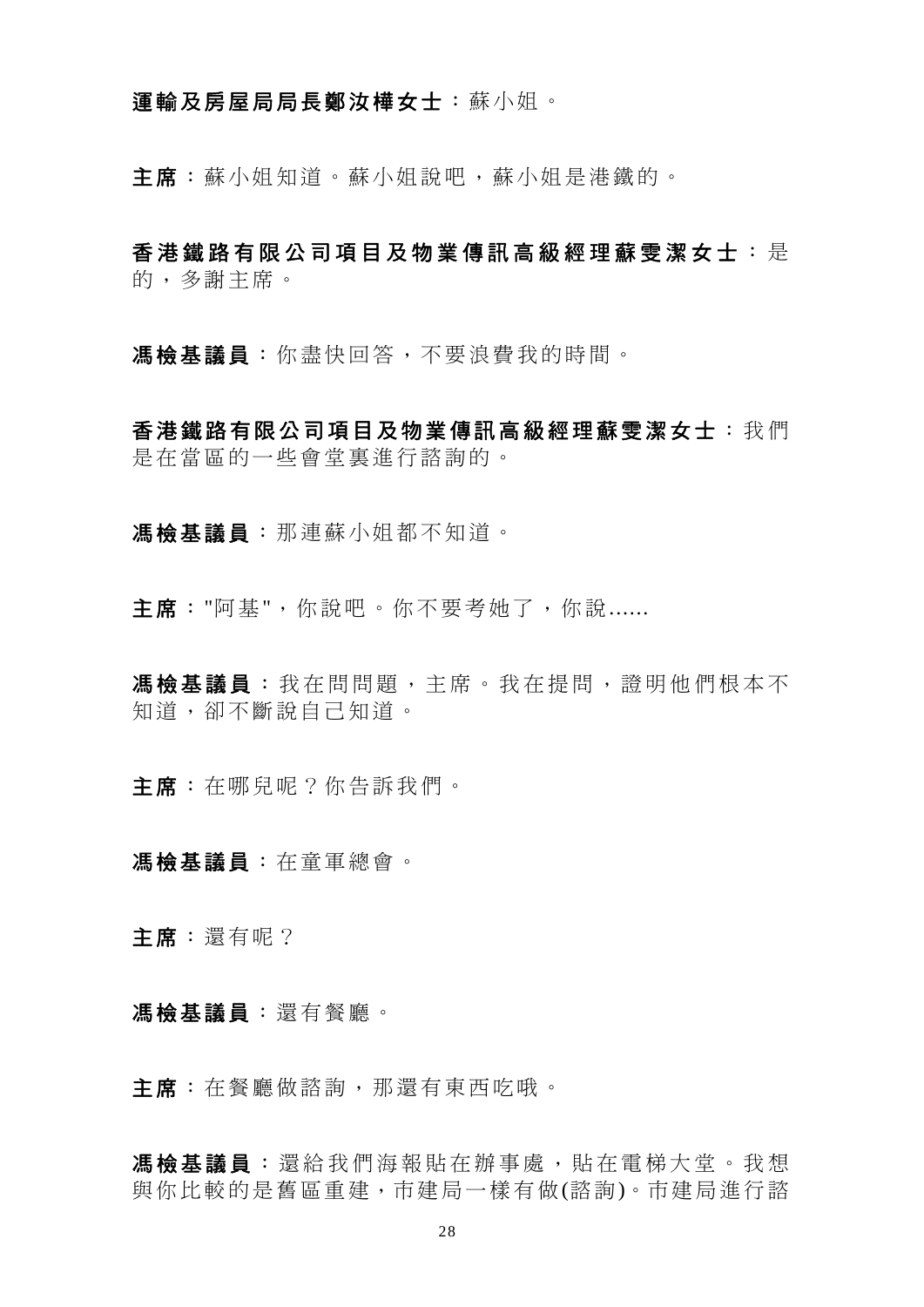詢時,給資料每一戶受影響的街坊。他們在區裏借用會堂或學 校的會堂做諮詢。在深水埗某一次的舊區重建K20,市建局遺漏 了諮詢的程序,過了半年後重新補做那些諮詢。你要知道, 大角咀有 7個舊區重建,深水埗有 11個舊區重建。他們經歷過 市建局這類諮詢方式,而你們卻用一些如此"馬馬虎虎"的做法, 沒有人可以接受說你這個是羣眾性的諮詢工作。

我問第一個問題:可否好像K20般,重新再做大角咀的諮詢 工作?第二,如果你對索償這麼有把握,覺得不會影響那 14座 大角咀的樓宇的話,那我便想問,如果真的有事件發生,現時 通常要上到法庭,都是由業主聘請律師的,你可否包起律師費? 贏輸都是由政府支付?

主席:局長。

#### 運輸及房屋局局長鄭汝樺女士:秘書長。

主席:秘書長。

運輸及房屋局副秘書長**(**運輸**)1**容偉雄先生:主席,在索償方面, 如果是因為隧道影響到樓宇的重建 ......其實如果索償得直的 話,賠償是包括那些專業費用的,即剛才所說......

馮檢基議員:贏了就是,輸了怎樣?

運輸及房屋局副秘書長 **(**運 輸 **)1**容偉雄先生 :如果索償得直的 話,便會包括專業的費用。剛才所說......

馮檢基議員:主席,他沒有回答我,他肯不肯"包底"呢?

主席:你讓他回答吧。

馮檢基議員:但他是沒有回答嘛。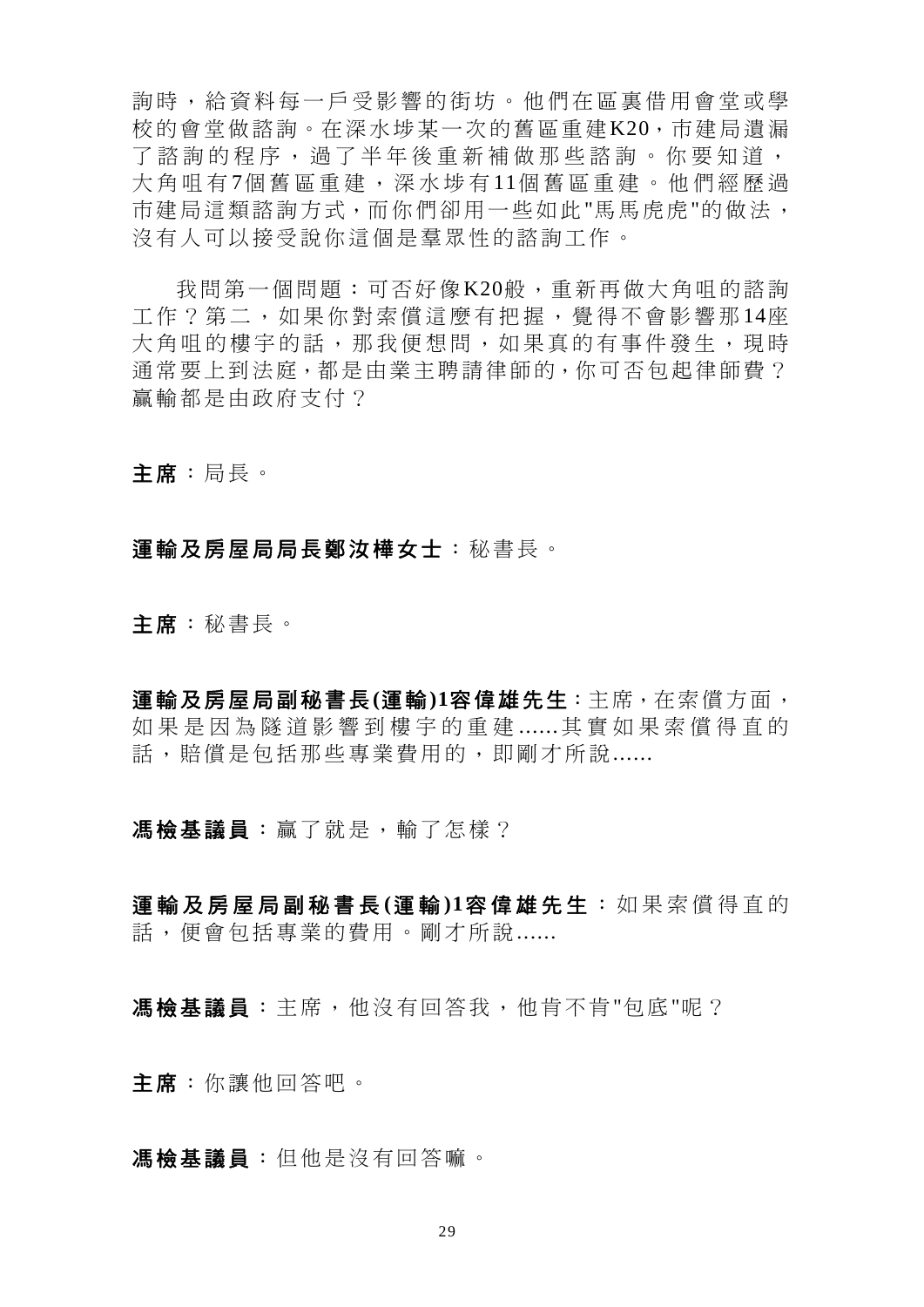運輸及房屋局副秘書長**(**運輸**)1**容偉雄先生:那些諮詢場地等, 對我們來說,我們當然盡量希望方便居民,譬如說我們盡量利 用區內的場地。當然,也要因應人數,看看哪些場地適合。其 實有一次公眾諮詢會,我們是在油麻地區,即油尖旺區內進行 的。

### 馮檢基議員:不是大角咀區。

運輸及房屋局副秘書長**(**運輸**)1**容偉雄先生:所以亦都盡量......

馮檢基議員:你說是在九龍區也可以的......在深水埗辦也可以, 在美孚辦也可以。

主席:馮議員,你讓他說吧,我知道你很氣憤。

馬檢基議員:他根本不是回答問題,在油麻地區......油麻地區這 麼大。

主席:這你又是對的。人家跟你說大角咀,你又說到另一處。 若你不知道便說不知道,是童軍便說童軍,餐廳可能會會的 現時間你可否再做,做得好一點,好像甚麼K20般,可不可以呢?

運輸及房屋局副秘書長**(**運輸**)1**容偉雄先生:剛才亦說過,這是 一個延續不斷的過程,如果居民有些甚麼特別的關注,我們很 樂意隨時與居民會面。

## 運輸及房屋局局長鄭汝樺女士:主席。

馮檢基議員:即你的諮詢做得不好。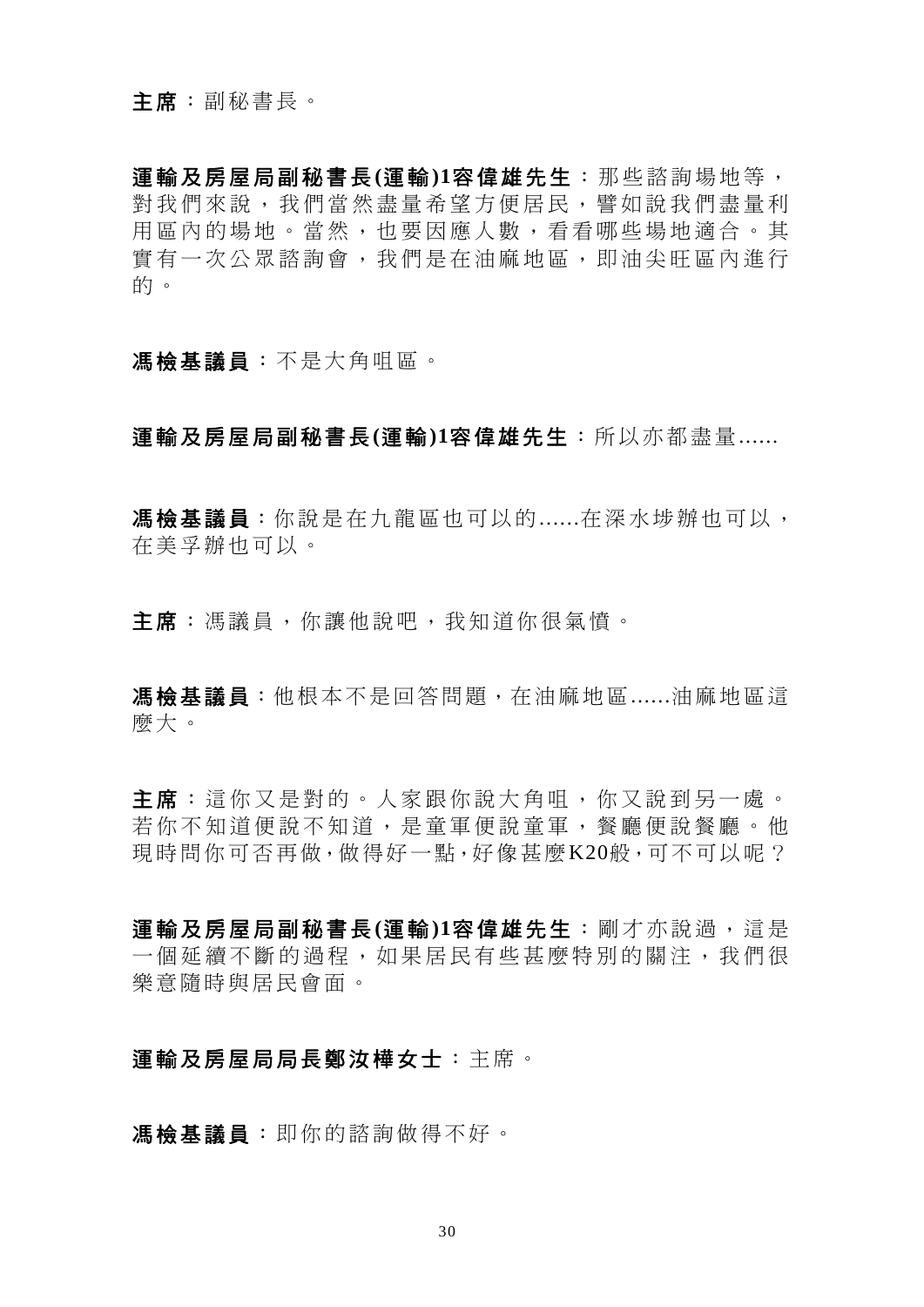主席:局長......局長想答下去,局長,你說。

軍輪及房屋局局長鄭汝樺女士:或許我補充一下,正正是我們 都明白居民的憂慮,現時我們在大角咀區設立了一個諮詢中心。

馮檢基議員:但你已經作出了決定。

運輸及房屋局局長鄭汝樺女士:剛才的那個問題就是說 ......

馮檢基議員:這便叫作通知了。

運輸及房屋局局長鄭汝樺女士:......我們可否盡量做好一些 ......

主席:那你的中心做些甚麼呢,局長?如果已經決定了所有事。

軍輪及房屋局局長鄭汝樺女士 : 不是, 主席, 其實這是一個過 程。在設計時,我們已經要和居民溝通,告訴他們發生甚麼事, 我們會到他們家中,拍攝在做工程之前......

馮檢基議員:那不是諮詢,主席。

主席:你繼續說下去。

運輸及房屋局局長鄭汝樺女士:這是一個溝通的渠道......希望繼 續溝通......

馮檢基議員:她在浪費我的時間,想我不能再問。

主席:好了,馮議員,你覺得這個中心沒有用,對嗎?

馮檢基議員:那個不是諮詢。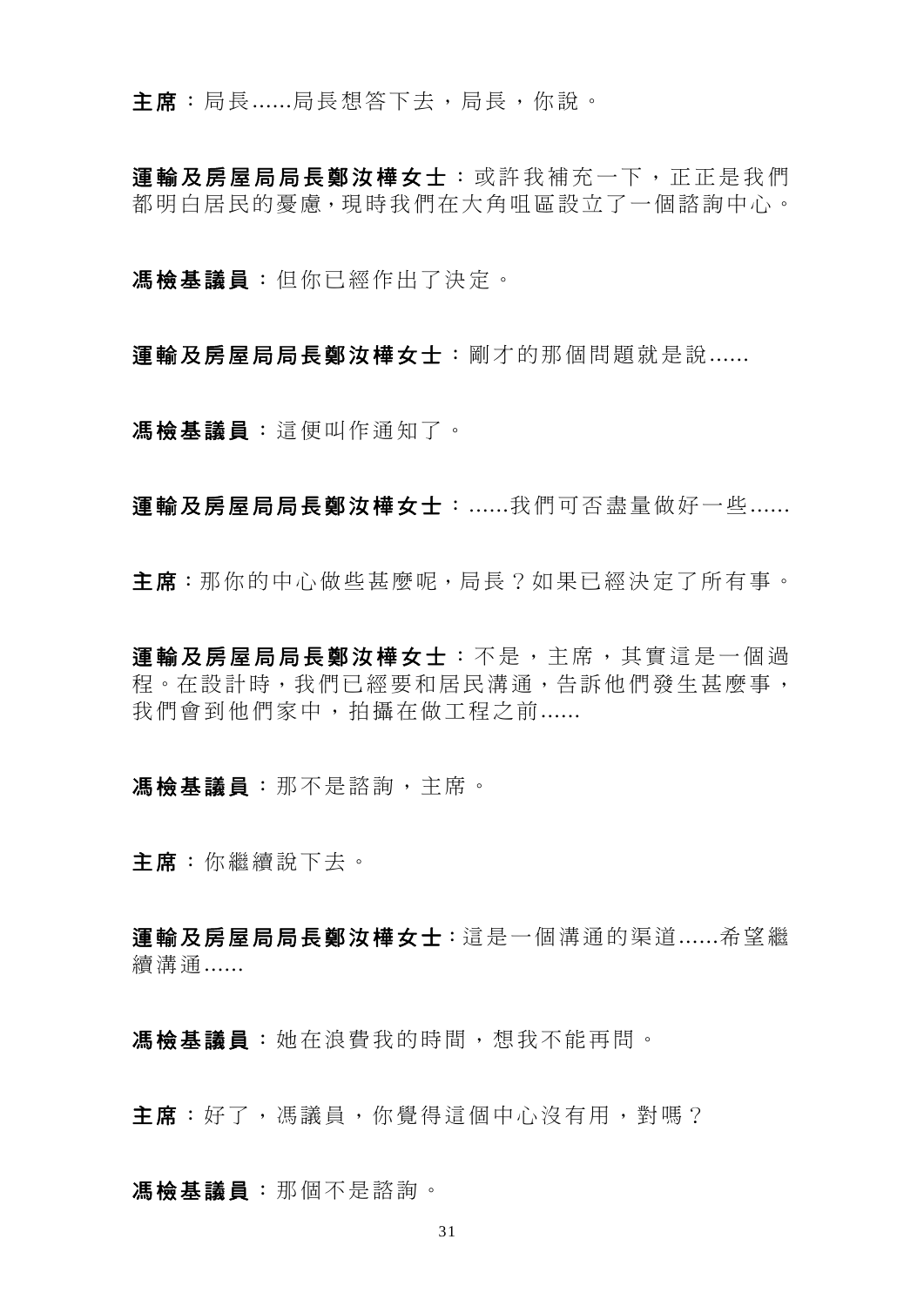主席:你想政府如何,你的問題是......

馮檢基議員:我希望它好像市建局K20在深水埗那般,當發現遺 漏了程序時,願意重新再做一次。

主席:可不可以,局長?

馮檢基議員:希望這個都是這樣。

主席: 局長, 你知不知道K20是甚麼?

軍輸及房屋局局長鄭汝樺女士:主席,我想我們都要明白,我 們已經走過一個法律過程,這亦是一個法定的過程,當中大角咀 居民亦有根據他們的權利提出反對,亦有獨立人士看過我們如 何處理反對,才來到今天我們撥款的階段。但是,議員的憂慮, 我明白,我們會盡量在溝通方面做好一點。

馮檢基議員:主席,她沒有回答我可否學K20那般?學市建局那 樣呢?

主席:好了,好了,兩個都不能說了,時間夠了,再排隊吧。 葉國謙議員,接着是劉健儀議員。

葉國謙議員 :多謝主席。有些同事剛剛說這些是通緝犯,我都 愕然,為甚麼呢?原來我支持高鐵,在外面已經寫了出來。我 剛剛走了一趟,發覺到原來我在這兒說話,外面......即我們在這 兒有自由發言,不過,在外面便沒有自由,因為那些聲音就全 部蓋過。我現時在發言,可能外面聽不到,我很譴責這些,這 樣便叫作言論自由。

對高鐵這方面,我感覺到我們現時在這方面的討論其實有很 多,我們亦有一個專責的鐵路事宜小組委員會,都表達了,亦 審議了,亦有詳細的討論。其實這些討論,在過往香港的大型 基建是經常出現的,譬如說以前的機場、地鐵,即現時我們在 世界上取得很多人的讚賞的地鐵的興建等,這些都是一個 ......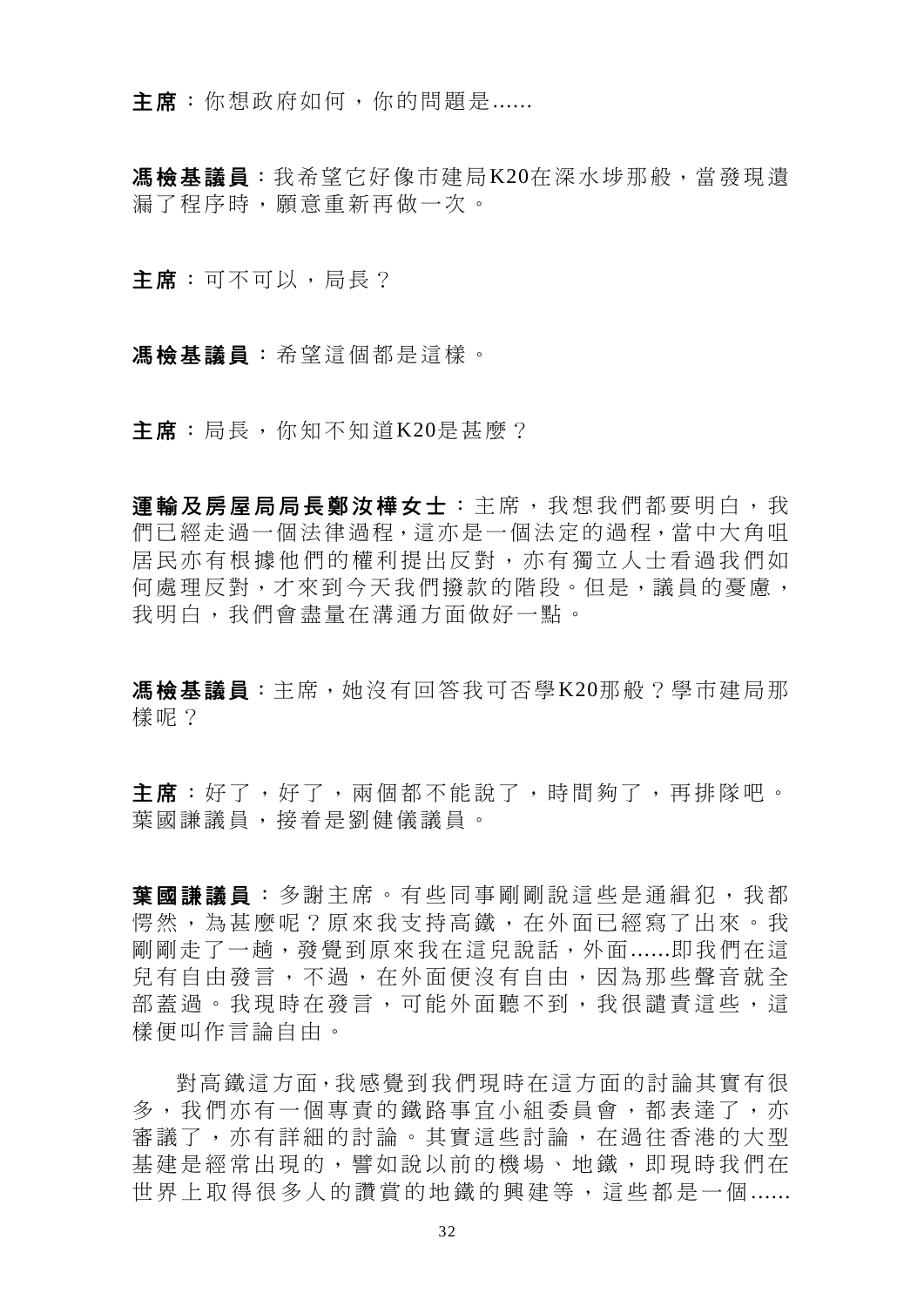當提及選址或做不做的時候,會有很多看法,這是很正常的。 所以,對於這些爭議,每一個人都有這方面的判斷。確實,現 時高鐵如何能夠從全國或現時整個世界各地大家交通的便利而 造成一個物資、人流等,那是非常重要的。我為何會支持呢? 我很確認這點。有些具體的問題其實已說了很多,亦不想太花 一些具體性,即重複又重複我們很多同事都說過的東西。反而 我想問一下,因為現時的其中一個考慮點,有些提及到錦上, 有些現時提到西九,錦上那個我是不會同意的,即我是不贊成 的,主要原因,你說要在錦上做總站,倒不如不做,加強我們 現時的交通網絡去到深圳,接駁得到便可以。不過,這很容易 便會將自己整個香港邊緣化。

但是,我想問,如果西九的車站設置在這兒,如何與周邊的、 我們現時的交通接軌呢?因為當中提及到,下車之後或許與其 他交通接軌,要花十多分鐘,是否這樣的情況?是否要走到路 面,日曬雨淋,抑或是連接到周邊各方面,例如地鐵或交通的 其他網絡。這部分可否提供多一些資料呢?多謝主席。

主席:局長。

運輸及房屋局局長鄭汝樺女士:現時我們有個很完備的,無論 是道路或行人方面。在道路方面,我們在非鐵路項目裏,已經 有一個三層的道路網絡,即是說現時我們看到的塞車情況,因 為要經過那個區以至去到尖沙咀、紅磡,我們將來有繞道,是 不需要與區內的車流一起的。

此外, 在行人方面, 我們有七橋二隧, 亦都在那個非鐵路項 目裏包括了這一個撥款申請。或許 我請署長解釋一下七橋 二隧,其實之前大家可能有影像見到,拖着行李箱要走十多分 鐘,現時我們會大量減少那方面的接駁,因為以那時候來說, 當然是未有我們現時提議的行人接駁。署長,請補充一下。

主席:署長。

路政署署長韋志成先生:我簡單補充一下,七橋二隊其實是分 布在整個西九站上不同的位置。假設我們要去現在的柯士甸 站,其實我們在數分鐘內已可以走到隔鄰。如果你不是使用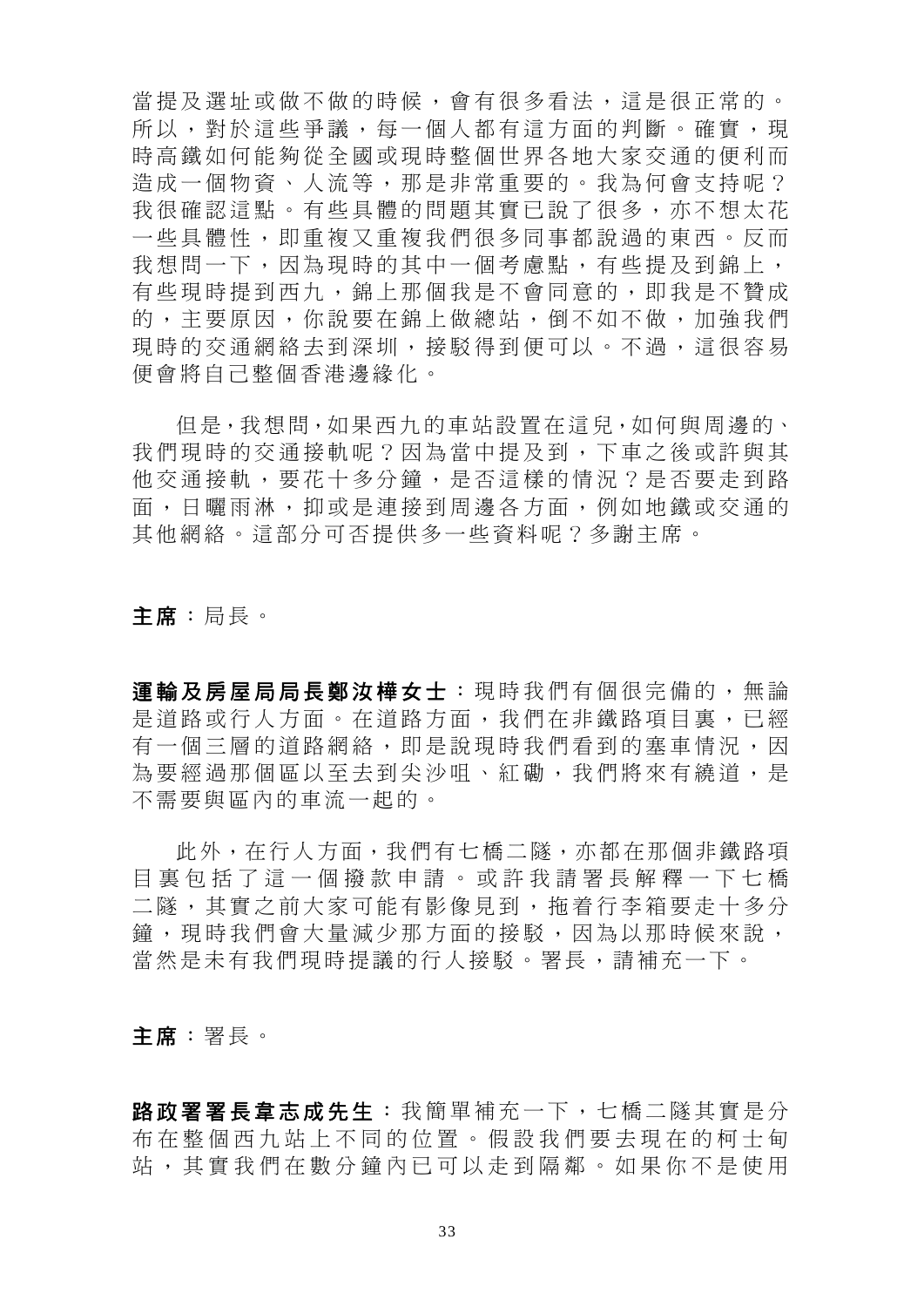柯士甸站,而是使用的士或汽車的話,你下車後,現在已經可 以接駁至站裏一些上落客的位置。

至於前往港鐵站那邊,以前一直有市民或議員關注到,是否 需要步行很遠呢?現在,事實上,我們有兩個不同的方法可以 到達。一個是走出路面,在不需要過馬路的情況下,便可以到 達現在的港鐵站。另一個是,可以經過地底的行人隧道到達 港鐵站。關於這兩個,我們都會盡量設置一些方便行人的自動 行人設施,方便市民使用。多謝主席。

主席:葉議員,是,葉議員。

葉國謙議員:與港鐵方面的接駁,是否也需要步行十多分鐘呢?

主席:署長。

路政署署長韋志成先生: 據我們現在的估計, 是大約8分鐘左右。

葉國謙議員:哦,8分鐘左右。

主席:8分鐘左右。

葉國謙議員:OK。

主席:是,怎樣呢,局長?

運輸及房屋局局長鄭汝樺女士:柯士甸站是兩分鐘。

主席:哪裏,是哪裏呢?

軍輪及房屋局局長鄭汝樺女士:柯十甸站那邊,經隊道的話, 兩分鐘便可到達高鐵站。由高鐵站 前往我們現在東涌線的 九龍站,大概是8分鐘左右。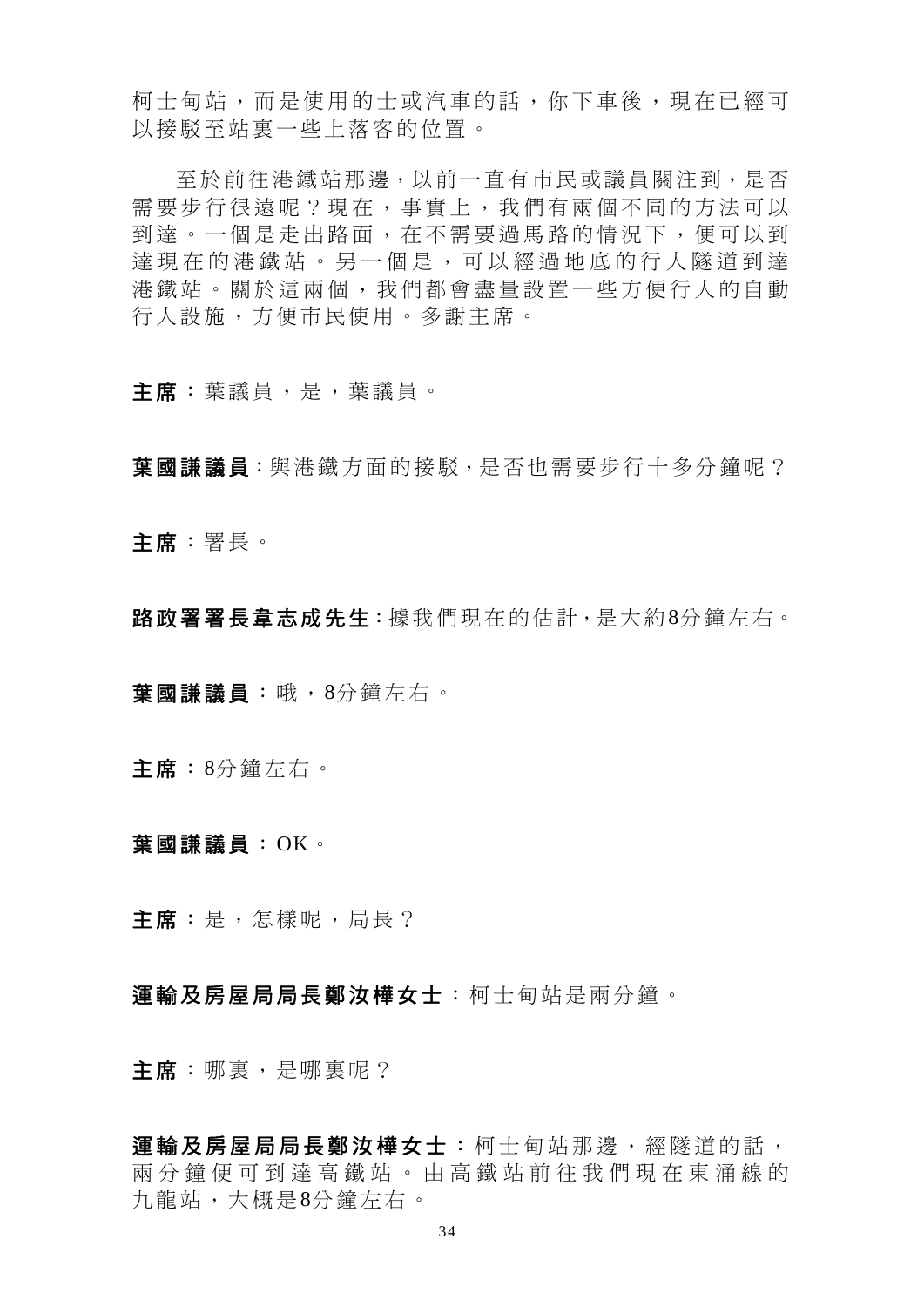主席:下一位是劉健儀議員,接着是湯家驊議員。

劉健儀議員:是,謝謝主席。高鐵由我們鐵路發展策略 2000開 始,當時叫區域快線。提出後,一直到 2005年開始有這個共用 方案。一直以來,這麼多年來,我們掌握得到的,以及議會裏, 都非常支持高鐵的興建。到了今時今日來到財委會,似乎社會 上有許多不同的聲音,以及議員之間有這麼多分化,我覺得是 非常不幸的,因為我深信高鐵不是說我們這一代,其實是說下 一代,是說未來數十年對香港有多麼重要、如何能夠令香港和 內地珠三角融合,這項基建非常、非常重要。

所以,現在,其實由鐵路發展策略2000直至現在,已經過了 10年時間。我們知道內地的高鐵網絡在 2011年 、 2012年已經會 到達深圳。即使今天能夠通過,我們最快也要待 2015年才能有 高鐵,而且是在 2015年年底,當中有三、四年時間的空隙。政 府是否要考慮一下,在這3年的空隙期間,內地已經有了高鐵, 香港有許多心急的人士可能會將他們的公司上移至福田,或者 有另外一些交通網絡,譬如巴士等等,已經能提供接駁,直接 抵達深圳的高鐵站。如果這些設施或這些安排能落實的話,這 3年期間香港的損失便會很大。如果別人已這樣做,他們在 2015年又會否將公司遷回香港,在香港西九站再乘車前往呢? 又或者這些公共巴士會否取消它們的服務呢?如果不會的話, 我們的高鐵會不會至少在建成後,開始時會遇上一些困難?因 為許多乘客已習慣了其他交通工具。政府有沒有想過這方面 呢?

主席:那怎麼樣呢?你是否叫它不要興建?

劉健儀議員:不是,我是問如何處理,不是叫它不要興建。這 是一個事實。我說的是,我們興建它不是為了今天,不是為了 明年,不是為了3年後,是為了往後30年我們的下一代,為了香港 的建設,所以我一定支持。但是,我覺得政府也要想一想如何 處理這個問題。

另外,關於諮詢方面,在過往的日子我們興建過不少鐵路, 例如九龍南線、南港島線,或是其他鐵路。每次興建時市民大 眾都會有越來越多的意見,都會考慮有一些,譬如現在有大角咀 中心 —— 諮詢中心。但是,高鐵並非只在大角咀興建,還會 經過很多地區。這樣是否要照顧整體受高鐵沿線影響的居民?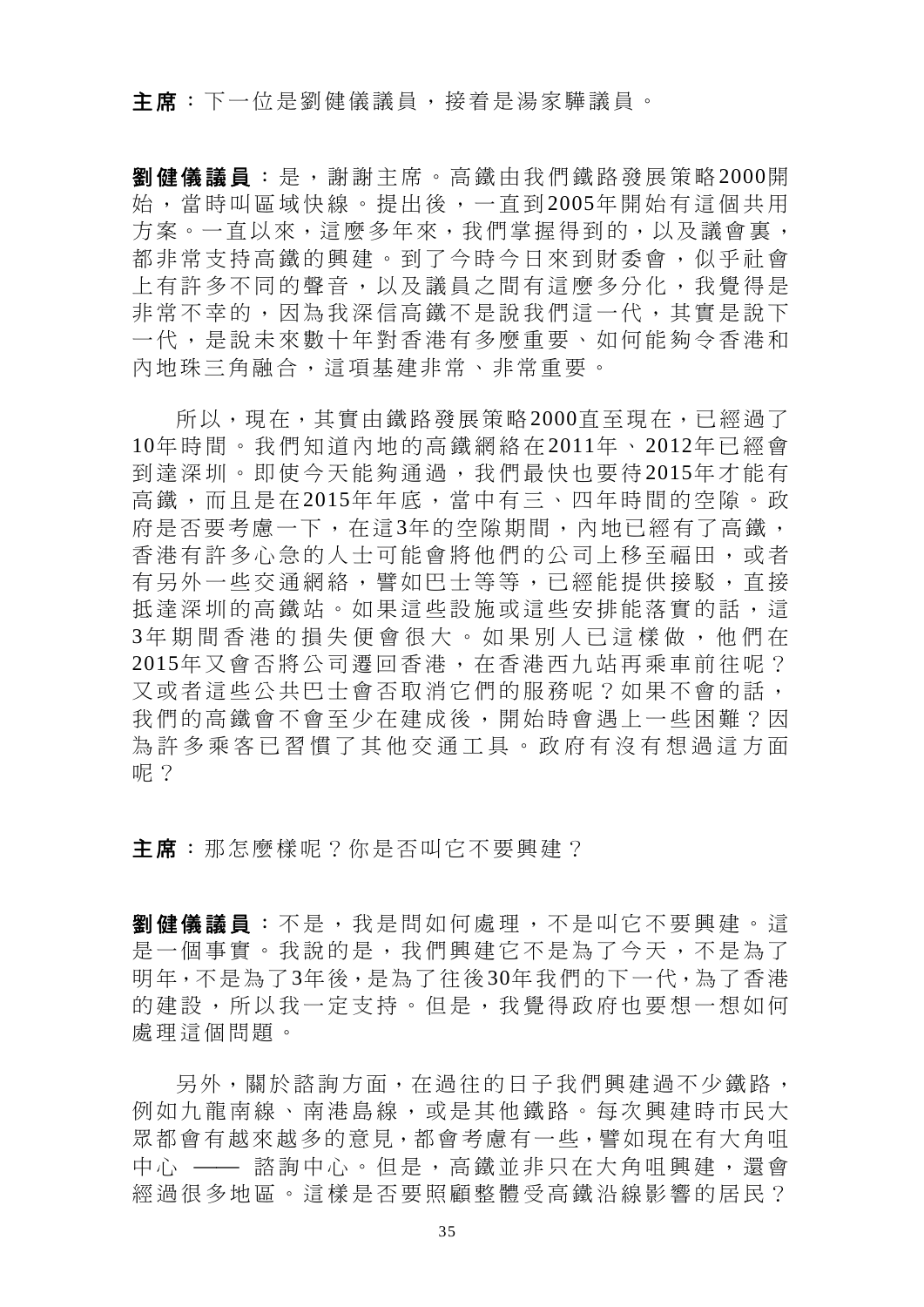就他們的意見、就他們的需要成立一個委員會也好,或是經民政 事務署處理也好,整體來處理接納他們這方面的意見或投訴, 而非只在大角咀一個地區這麼簡單,而是有一個經民政事務署 就高鐵成立的委員會,或是一個中心來接收這方面的意見。會 否這樣做好,即做好這方面的諮詢工作或接受投訴的工作呢? 謝謝主席。

主席:局長。

運輸及房屋局局長鄭汝樺女士:主席,我們在區裏主要是通過 該區的區議會。其實許多區議會都會為了這個項目,根據以往 的經驗,它們會成立一些工作小組。我們以西港島線為例,它 先成立了一個工作小組,然後我們再在該區,譬如再分3個組別 跟居民進行持續的溝通。我們都願意在高鐵方面沿用這類模 式。待高鐵成事後,在落實的階段,我們便會做這些工作。但 是,當然,亦因應大角咀居民的擔心,我們便提早成立這個諮 詢中心。

至於議員所說,在我們建成之前,內地段其實已經通車,可 能市場會有一些短期接駁服務。如果這些能方便市民的話,我 們當然會考慮在發牌方面可以怎樣做。但是,當高鐵完成後, 我們相信因為無論在時間、環保及準時等等方面,它其實是一 種很具競爭力的交通工具。我們現在說的是,因為內地不斷提 速,我們以前說不停站由香港到武漢要5小時,但原來現在4小時 左右已經可以。所以,如果我們在票價方面低於飛機票,又這 麼省時、準時,譬如完全不受大風雪這些影響,我們覺得它開 通之後,其實應該是一種比較吸引,尤其是中距離的交通工具。

當然,短距離方面,我們現在的票價假設是跟直通車一樣的 話,我們相信使用它前往廣東省亦有一定的吸引力。多謝主席。

主席:湯家驊議員,接着是鄭家富議員。

湯家驊議員:主席,我想問一問,政府現在有許多專家坐在這 裏,不知道哪位適合回答這個問題,是關於技術性方面的。我 知道高鐵最高可以達至時速300里 –– 300公里。我想問一問, 現在你們研究的規格,高鐵由靜止達至最高時速,需要多久和 行走多遠呢?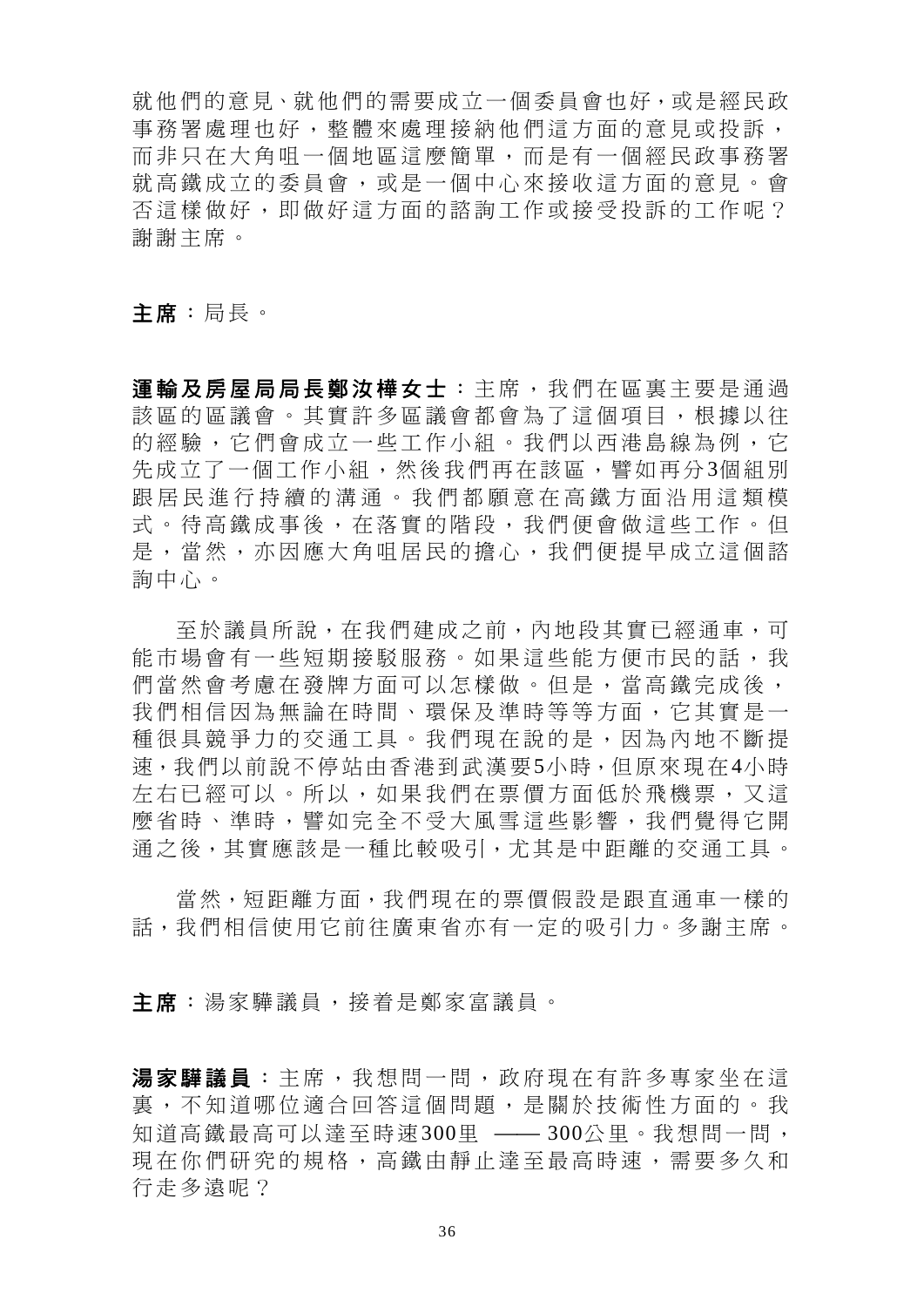主席:哪位可以回答?有沒有哪位專家?

### 運輸及房屋局局長鄭汝樺女士:主席,署長。

主席:署長。

路政署署長韋志成先生:最高達至300里,其實最高可以達至 三百八十多,現在內地正在研究。但是,在香港來說......

湯家驊議員:那麼,由靜止達至380里需要多快、多久和行走多 遠呢?

路政署署長韋志成先生:如果達至最高速的話,其實要視乎環 境。在香港來說,我想提一提議員,在香港來說,我們不是用 300里來設計,我們香港的隧道用的是200公里。200公里,我們 估計由大約3公里便可以達至200公理。

湯家驊議員:即由3公里便可以達至200公里?

#### 路政署署長韋志成先生:是。

湯家驊議員:即由靜止至開車?

路政署署長韋志成先生:是,由靜止達至200公里。

湯家驊議員:由靜止達至200公里,那即是多久呢?

運輸及房屋局局長鄭汝樺女士:主席,我想補充一點,就是這 200公里亦是跟內地的設計規格接軌。因為我們說的是隧道,隧 道裏不同現在說的 350、 380等情況。通常是一些高架、很直的 露天情況才可以達至這麼高速,因為隧道裏也有它的限制。所 以,在內地,如果是城市隧道段的話,它也是以大概200公里行 駛。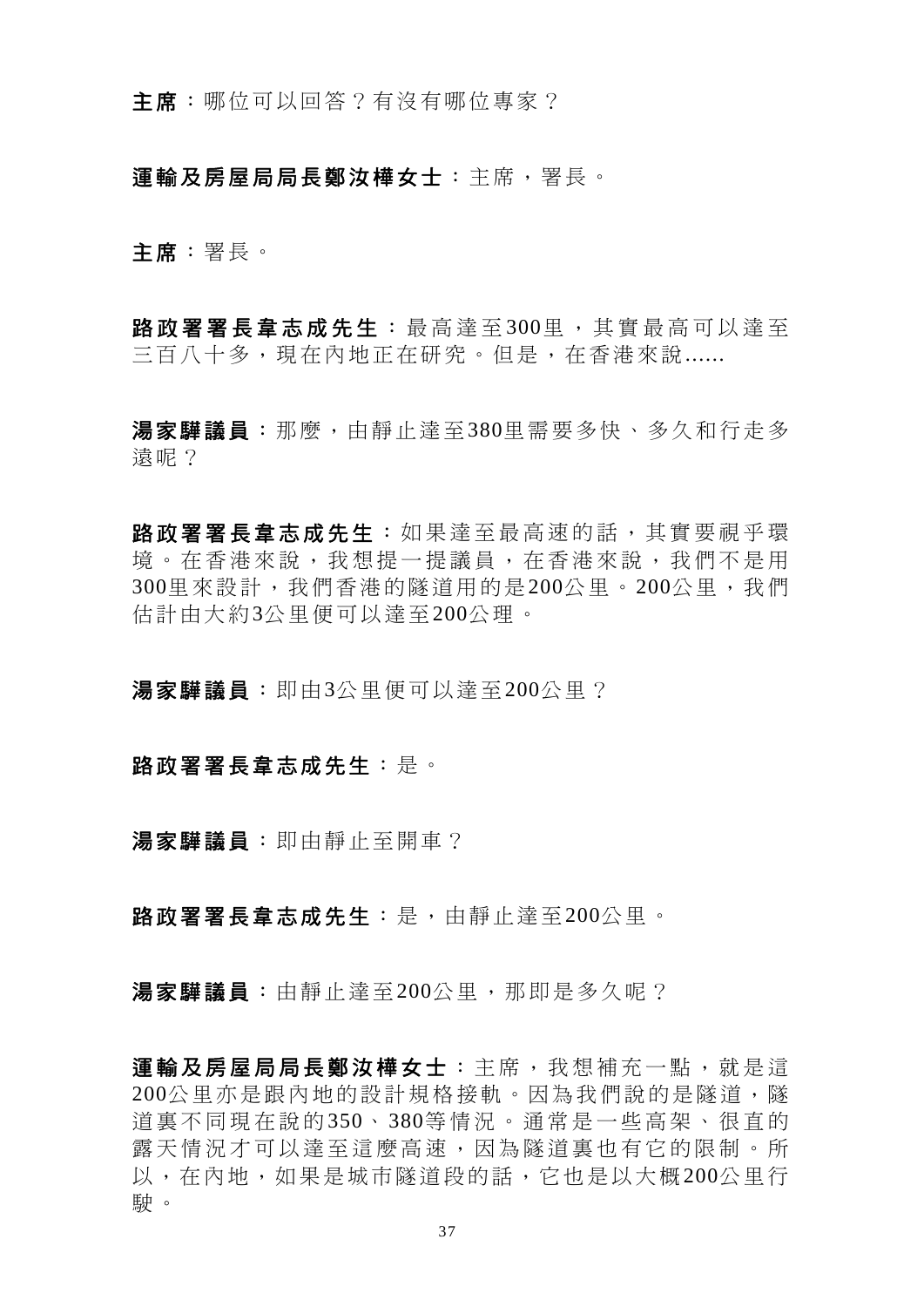## 主席:湯議員。

湯家驊議員:即換句話說,我們現在花這麼多錢興建,只是要 一條一半內地高鐵速度的鐵路,是否這個意思呢?

#### 主席:署長,署長你回答是不是。

湯家驊議員:你說最高可以達至380公里,但在香港只能以 200公里行駛。

路政署署長韋志成先生:在香港以200公里行駛,剛才局長已經 解釋得很清楚。舉例來說,譬如我們由香港前往北京,它從北京 回來時,當它進入廣州抵達龍華站的時候,由於它已經開始進 入隊道,福田站仍然位於地底,都是涌過隊道,它會慢慢減速 至 220才進入香港境內。所以,我們以 200公里行駛的原因,就 是要配合內地福田和龍華的路段,大家都是設計使用隧道以 200公里行駛。倘有1 000公里這麼長,我們只用3公里來起動的 話,其實對整體的運作速度影響不大。多謝主席。

湯家驊議員:問題就是,如果香港不可以達到"一地兩檢",你的 車要在深圳境內停站來辦理入境手續和過關手續的話,其實你 在深圳站開出來,最快也只是200公里。這個效益其實等於內地 高鐵的一半效益,對嗎?是否這樣計算呢?

主席:局長。

運輸及房屋局局長鄭汝樺女士:主席,我想這個問題其實是兩個 問題。第一,就是它本身能夠達至這麼高速,而且我們說的是 兩個服務,我們說的一個是由香港停站,譬如在福田、龍華、 虎門、石壁停站,但仍是高速,因為它在14分鐘內已經抵達 福田,不停站的話,48分鐘便抵達廣州。這是廣東省以內的兩個 服務,亦關乎長涂,即我們說的直通車,在西九龍上車便可以 前往國內不同的城市。我們現在的規劃中大概有 16個內地城 市,我們可以做到有直通車的服務。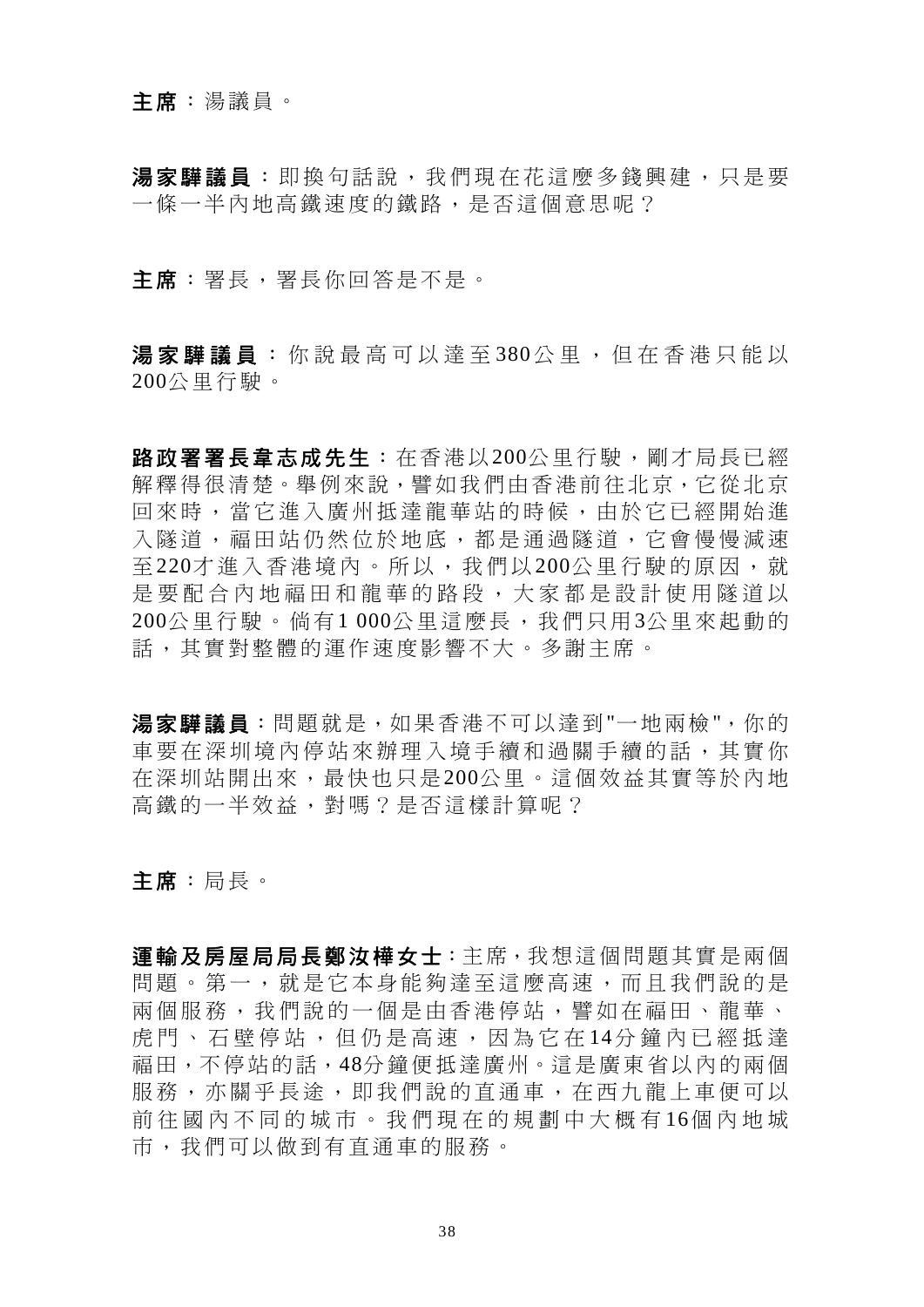所以,可能議員說的,譬如抵達深圳後是否需要下車呢?這 是將來究竟可以怎樣做的安排。其實上一次,我記得上一節我 們也回答過關於"一地兩檢"的問題,湯家驊議員其實已經提問 過,我們說過,我們明白法律的複雜性。所以,現在我們一方 面自己內部正在進行研究,另一方面,我們要看看若果不能夠 做到的話,有沒有一些中途不同的中期安排呢?這事我們正在 研究中。

主席:湯議員。

湯家驊議員:主席,問題就是,最低限度我目前看不到一個解 決的方法,因為如果你勉強要在香港境內進行"一地兩檢",可能 會直接沖擊"一國兩制"整個模式。如果做不到的話,即一定要在 深圳停站。問題是,我們拿這麼多錢出來興建一個這樣的鐵路 系統,而其實根本去不到剛才 ......即你請了那麼多記者去哪裏 呢?去武漢,對嗎?又說乘坐時這麼寧靜、這麼快。其實是不 能做到這個效果的,但我們仍然要拿669億元出來。你覺得這樣 值得嗎?

主席:局長。

運輸及房屋局局長鄭汝樺女士:主席,我們說過,我們會研究"一 地兩檢"。另一方面,亦會參考......

湯家驊議員:你不覺得應該有一個答案,然後才來申請撥款嗎?

主席:局長。

軍輪及房屋局局長鄭汝樺女士:我們也會參考其他國家其他的 處理模式。即使是"一地兩檢"也有不同的模式,有些叫預檢模 式,有些是兩邊,即另外一地的法律完全可以由另一方面來實 行等等。但是,亦有一些不同方法,當然這未必是最有效和最 有效率,我們現在仍未有"一地兩檢",但我們仍然有直通車前往 上海、北京,這亦是可行的。所以,我們現在還有時間,我們 覺得可以研究一個可行的方法來處理這個問題。多謝主席。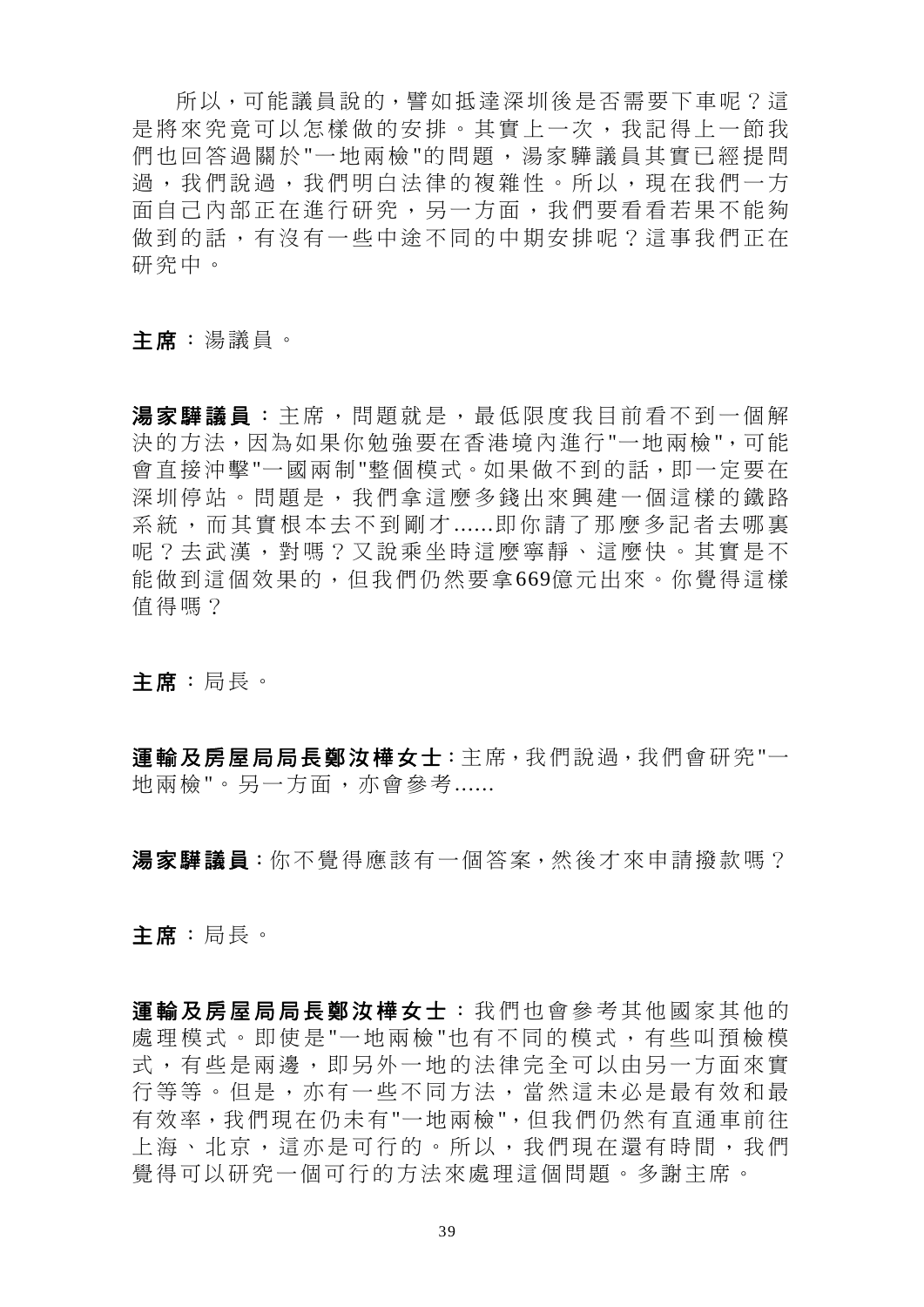主席: 鄭家富議員, 接着是梁國雄議員。

湯家驊議員:主席,其實她沒有回答我的問題。

主席:是,排隊吧,沒有辦法。

吳靄儀議員:你不要理,你排隊吧。

主席:鄭家富議員。

**鄭家富議員**:主席,局長曾說過,而剛才同事亦問過,如果遲 一天興建高鐵,香港的經濟便會損失500萬元。我想與局長探討 一下,過去我們也問過這個問題,西九總站帶來的交通擠塞成 為香港龐大社會成本的問題。

主席,9年前,運輸署自己聘請顧問進行一個香港堵車情況 的研究,這是政府找顧問做的。9年前,這份報告告訴我們,香港 人每天在堵車問題上要支付 740 萬元的社會成本,一年便是 27億元。

主席,這是一個龐大的數字。為何我們過去對西九總站這麼 緊張,就是因為你把總站設置在那裏,便會導致該區嚴重交通 擠塞。如果以當年,9年前運輸署做的這份顧問報告來說,今天 可能我們香港人每日付出的成本就是1,000萬元一天,因為堵車 而付出的成本。相比起局長說,遲一天興建高鐵是500萬元,是 一半。

於是我們再看政府給我們的文件,我們最擔心的其中一處是 廣東道和柯士甸道的行車隧道。主席,我們已經說過很多次, 單是該區的交通網,便已經要花13億元來改善。改善過後,主 席,請局長看看CB(1)503/09-10(03)號文件第5頁的表一,當中它 說,如果廣東道、柯士甸道的行車隧道建成, 2031年的剩餘容 量,在傍晚,有沒有這條行車隧道都是8%。我覺得看完這些數 字,很老實說,主席,政府的數字一直以來都令我們覺得過去 前車可鑒不可盡信。你單看這個,有沒有行車隧道,傍晚的剩 餘容量都是8%,我已經摸不着頭腦。早上,行車隧道有34%的 剩餘容量。如果沒有行車隧道,便是12%,主席,我想再問,因 為政府沒有認真完善地回答上次我提出的問題。廣東道行車隧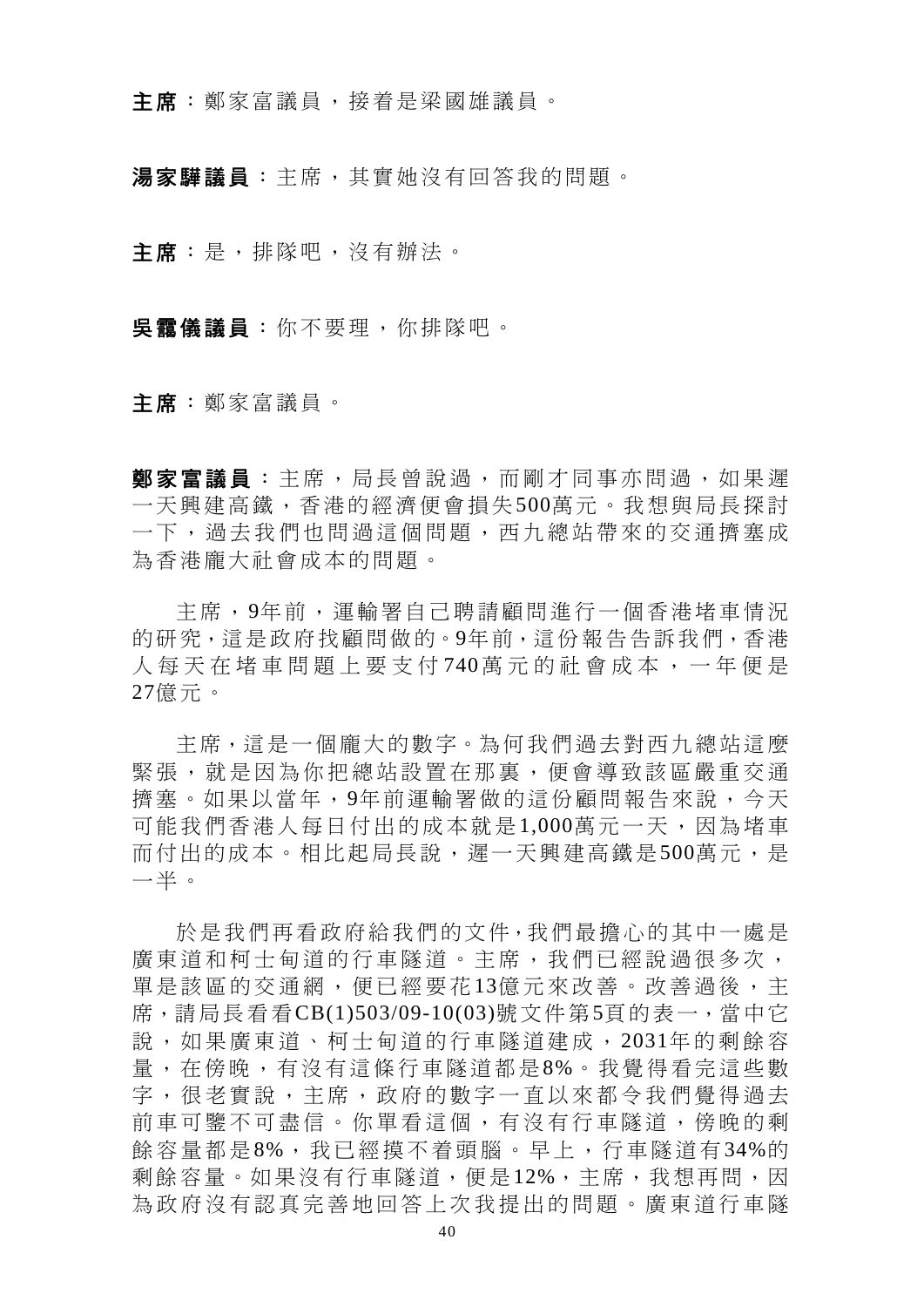道的技術性、可行性研究仍有待核實,你便告訴我們:"西九沒 問題,你先給我們撥款,先通過吧!我們會在該處設總站,我 們會辦妥的。"可是,原來很多可行性研究還有待核實,還未完 成。不過,關於柯士甸道,你竟然可以告訴我們,不論是否在 該處設總站,傍晚時候也有8%剩餘容量,那麼,你在該處設總 站幹甚麼呢?若你不在該處設總站,就更加沒用,但若設了總 站,數字仍然是這樣。老實說,難怪你給我們那份300多頁的文 件,很闊的那一份,不讓我們影印,不准公開,這就更令我們 相信你"身有屎",你很擔心。香港人塞車已經十分痛苦,主席, 我們為何對西九總站如此不滿,我們不是一定說......關於高鐵, 過去我們民主黨說了很多遍,高鐵,我們是贊成興建的,但既 然有專家說過,若不在西九設總站,可節省一半金錢,作為一 項完備的運輸政策,要興建一條鐵路,就應該求取平衡。真正 的成本需要669億元這麼昂貴,接着是社會成本,每天的塞車成 本要1,000萬元 —— 這是政府做的研究結果 —— 接着帶來了 甚麼經濟效益,你必須相對地取得平衡,才能說服立法會撥款。 因此,我希望局長真的要三思,現在社會已分化得很厲害,我 仍然懇請政府使用一份獨立的專家報告,再作更詳細的研究, 是否真的要在西九城市市中心設總站,令該區污煙瘴氣、交通 擠塞、環境污染,但你仍要在這樣做呢?這是令我們十分擔心 的問題。多謝主席。

主席:局長。

運輸及房屋局局長鄭汝樺女士:第一,主席,我們願意公開有 關的交通研究結果。其實,我們一貫的做法是,由於該項研究 本身非常技術性,所以我們一向的做法是以行政摘要的方式把 資料上載於網上。現時資料已上載於網上,我們是以這個方式 公開資料的。我們諮詢區議會時,有人反映說不明白該份數百 頁的報告,並認為必須用他們能夠消化的方法去解釋,所以我 們便以行政摘要的方式,現在已上載於網上,歡迎議員瀏覽。

我們現在的研究其實已全面地照顧西九路面的交通情況。所 有主要路口的交通將有明顯改善,到了2031年,在大部分路口 上,使用者只須等候一個交通燈轉燈時間,便可通過。

另外,剛才議員所說的剩餘能力,是把2008年與2031年的情 況作比較, 就是說由 2008年到 2031年, 情況是有改善的, 只不 過到了2031年,便回到現在接近飽和的情況,因為屆時該區是 一個比較舊的地區,我們是否可以採取其他交通管理方法呢?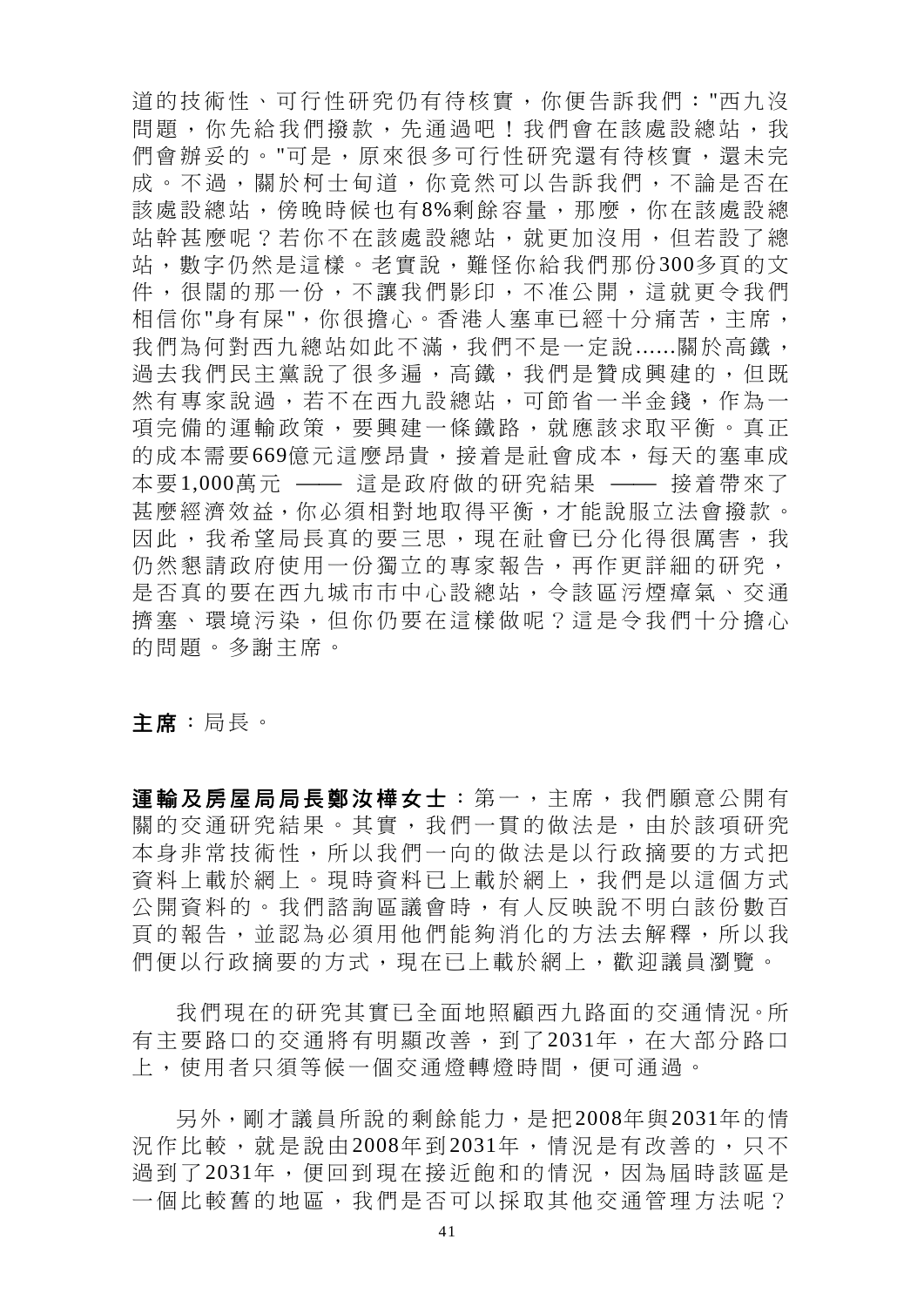在未來 20年交通情況會有改善,不過到了 2031年,便會回到現 在比較飽和的情況。當然,屆時我們會有其他交通管理方法。 不過現時來說,我們在非鐵路項目中提出的撥款建議,亦包括 了一些道路網絡,這些網絡能真正幫助紓緩西九龍的交通,關 於這方面,我們已解釋過很多遍,我記得先前已解釋過,如怎 樣以3層的方式、興建繞道、區內和區外的交通不再交流等等, 我們已在這方面做了工夫。多謝主席。

主席:局長,你是不是說那份研究可以公開?雖然有些人不明 白該份研究,但不明白不表示不應該公開。

運輸及房屋局局長鄭汝樺女士:同意,所以我們已把行政摘要 放於網上......

主席:該份行政摘要已放於網上,這一點明白,但很多市民都 想看,包括議員在內,他們覺得很麻煩,要去......你現在這樣說, 即表示可以公開?

## 運輸及房屋局局長鄭汝樺女士:可以,沒問題。

主席:既然可以公開,秘書處便無須要求議員只能到秘書處那 裏查閱,大家可以瀏覽了。

好了,下一位是梁國雄議員,接是甘乃威議員。

梁國雄議員:主席,我主要是詢問上次我向局長提出的問題, 你今次有沒有那份文件?那份叫甚麼 ......CB(1)503/09-10(02), 是你們在 2009年 11月提交立法會的補充文件。現在有沒有?我 那天問你,為甚麼要找陳文鴻這個人呢?陳文鴻在六四後被稱 為"擠提13行",為甚麼要找他?你不怕他有陰謀嗎?他所做的學 術研究,我完全不......我不相信有學術性。他先親共,後反共, 接着又親共,怎麼一回事呢?你曾說有學術研究指出,他是學 人嗎?我再說一遍,這個人是在六四之後,公開呼籲全香港的 人到中資 13行擠提。他做的學術研究,你也要嗎?現在又說中 國大有作為,回去可發達。這個學術研究是他做的,為甚麼你 們要找他做呢?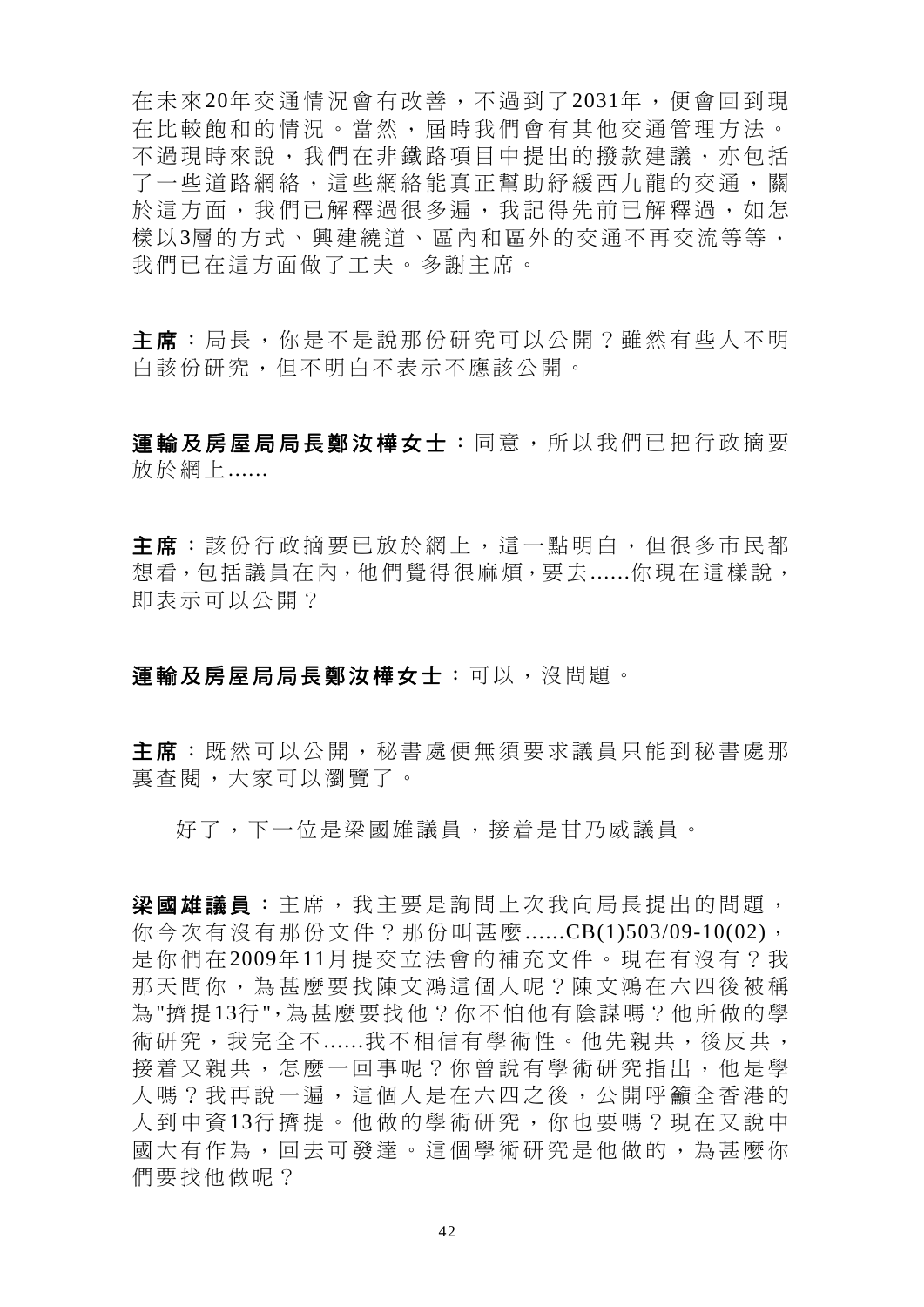### 主席:局長。

梁國雄議員:而且我說過很多遍,他那間甚麼中國經濟研究中 心,其實是靠掛的、是學店。為甚麼會找這樣的學術......為甚麼 不找他的友好曾樹基?他是浸會經濟教授,教你們用外匯貼現 窗那位仁兄,為甚麼兩個之中,你要選他呢?

主席:局長。

梁國雄議員:有學術研究指出......

主席:你讓局長先回答吧,梁國雄。

梁國雄議員:不,我要說清楚,我怕那人一再反覆,一會兒又 說不是,他連"擠提13行"的話都能說出來。

主席:局長。

軍輪及房屋局局長鄭汝樺女士:主席,我覺得不適宜這樣評論 學者或者他們所屬的學術研究中心。

梁國雄議員:那你為甚麼選他呢?

主 席 :對了,你說一說為甚麼選他呢?為甚麼他是最適當的人 選呢?

運輸及房屋局局長鄭汝樺女士:主席,關於高鐵的研究,尤其 是它所衍生的經濟效益,研究此事的人不是很多,其實高鐵是 一個比較新的事物,既然有這方面的學術研究,而我們亦覺得 值得拿來參考,所以我們便把它放在文件內。

主席:梁議員。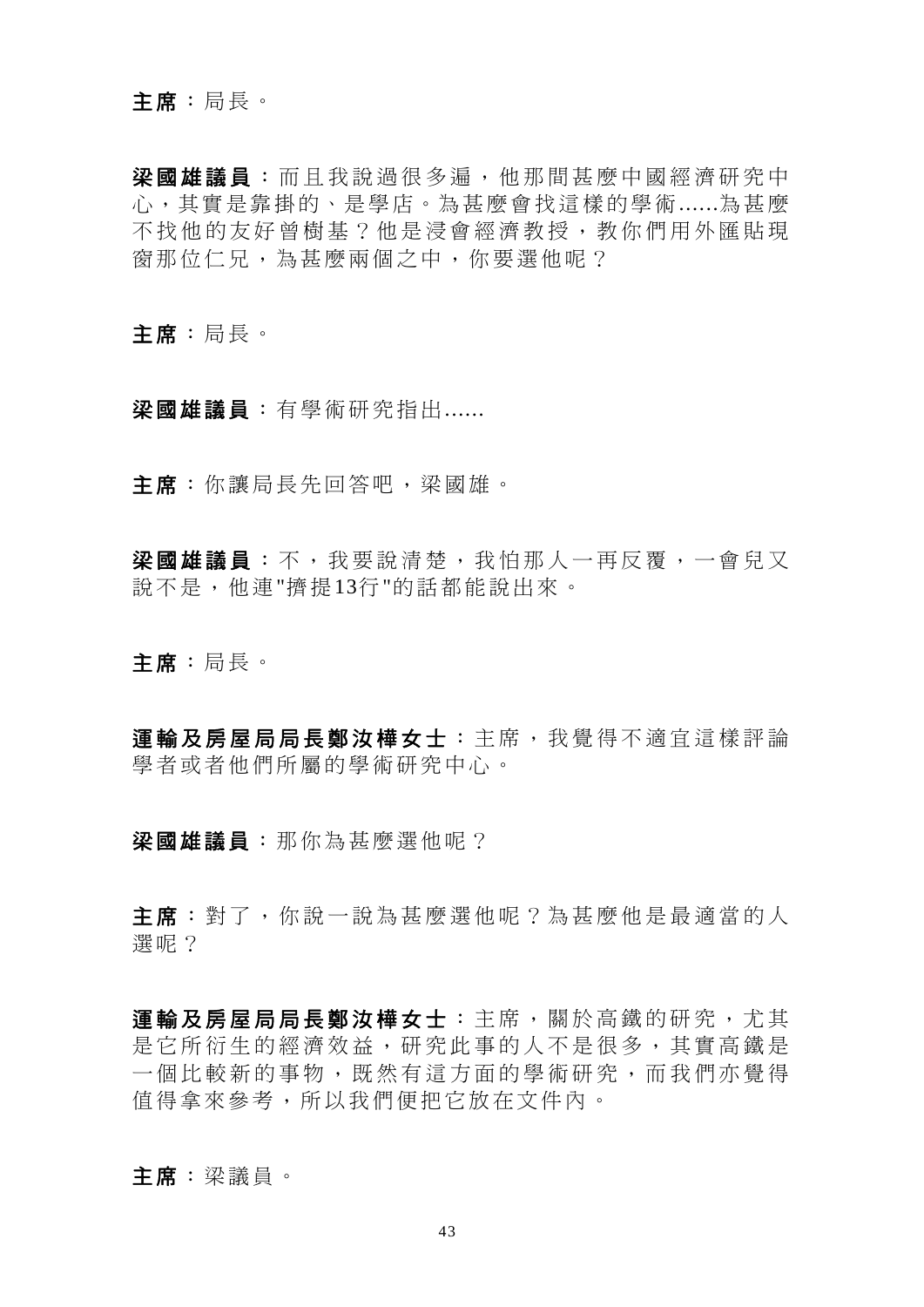梁國雄議員:他在研究中完全沒有提供數字,你看一看,一項 數字也沒有。 "有學術研究指出"那一段, 在你們提供的那份文 件,即立法會FC29/09-10號文件第8頁,該頁並無提供數字,"有 學術研究指出"那一段 —— 即陳文鴻的研究 —— 是完全沒有 數字的,完全像大陸的官樣文章。甚麼"多元性、可靠性、國際 性、勞動密集型零售和飲食行業的發展更創造了......",沒有數 字的。"有學術研究指出"那一段,在第8頁和第9頁均沒有數字。 為甚麼會這樣呢?

主席:你的問題是甚麼,梁議員?

梁國雄議員:我讀出一段吧,真是歎為觀止:"另一方面,先進 服務業和法律會計顧問等知識密集服務業的市場覆蓄將隨着高 鐵帶來的大量" —— 有多大量呢?"內地商務旅客大大擴張", 這些肯定是大陸民風。我們香港立法會秘書處擬備的文件也不 會是這樣的水平,當然要提供數字,甚麼是"大量"、"大大"呢? 你拿出這樣的文件,便說是學術研究。幸好我上次問你,才得 知那人是陳文鴻,不然我會被嚇死,你又會說是甚麼甚麼學術 泰斗做的。你向立法會提供這份文件,接着謝偉俊又說可以創 造多少、多少......你是否受他啟示呢?你不要相信他,他 連"13行擠提"的話也能說出來。他說:要打倒中共政權,13行擠 提,號召全香港人。為甚麼我知道呢?因為當時他說是"四五行 動"號召的,其實那個人是他。

主席:你說今天的議題吧。

梁國雄議員:不,不。他沒有學術誠信、朝秦暮楚、朝三暮四, 他算甚麼學者呢?"有學術研究指出"那一段,由第8頁至第9頁, 均沒有提供數字,這是詭辯術還是學術呢?是魔術還是幻術 呢?這叫學術?各位官員......

主席:多謝你。

梁國雄議員: 你們寫報告, 用不用提供數字呢?

主席:甘乃威議員,接着是余若薇議員。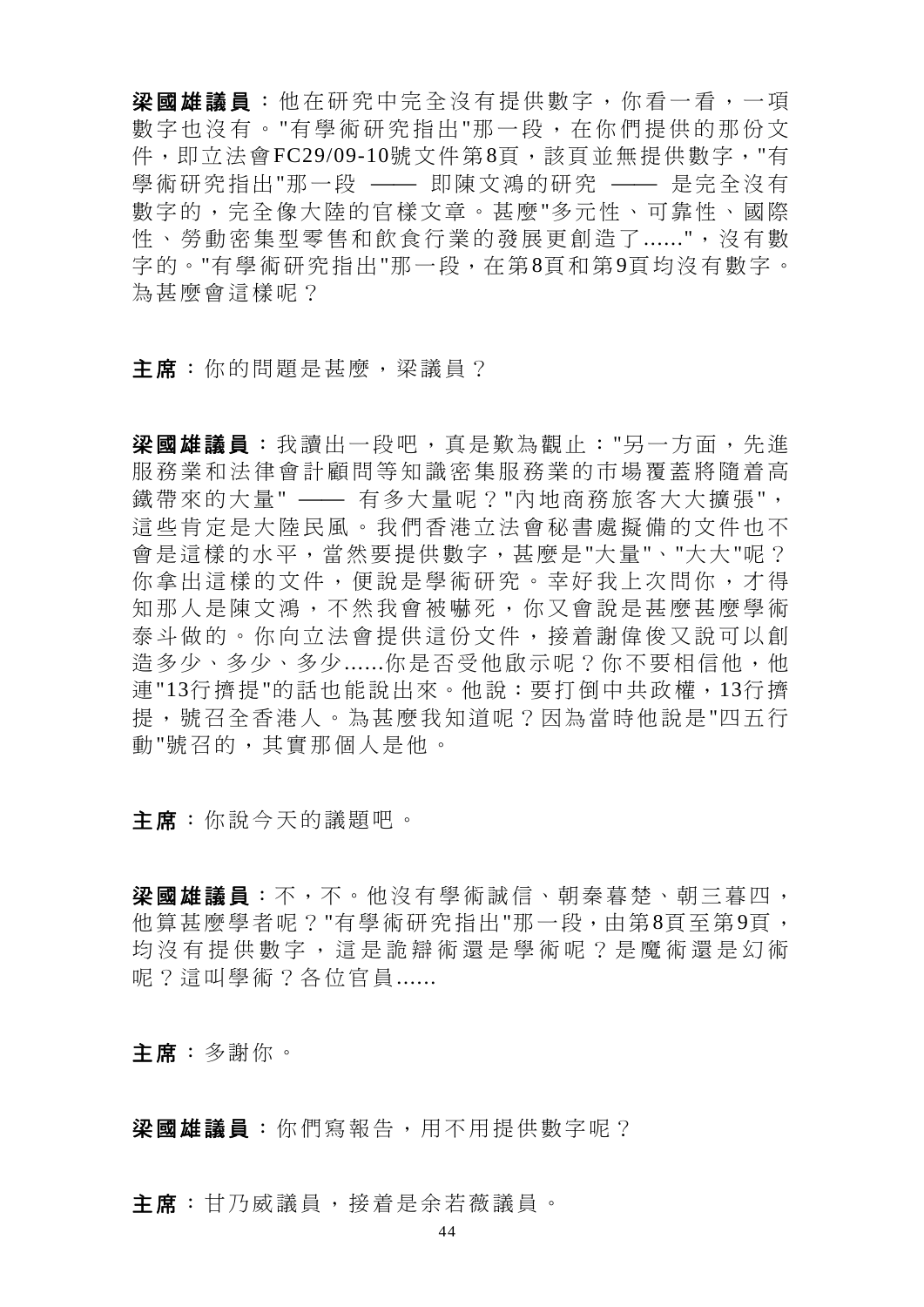主席:甘乃威議員。

甘乃威議員 :主席,上次有一份文件,即上次的補充資料 PWSCI(2009-10)15。我上次問及如果預計的乘客量低40%,究竟 最差的情況會怎樣呢?是否需要補貼呢?結果局長在這份文件 第12頁預計了一個最低的乘客量 —— 即基本乘客量低30%的 客流量。他在估算的時候,說到 2016年實際上營運的毛利率只 有6%,假如基本乘客量,即高鐵的99 000乘客量。我想問的是, 第45段說,即使高鐵的乘客量低30%,即比99 000低30%,是不 是也無須補貼和支援高鐵的營運?實際上,你們與鐵路公司簽 訂的協議是怎樣的呢?是否無論低多少,也不用補貼呢?這是 第一個問題。

第二個問題是關於車費。基本上去羅湖的車費那麼昂貴,大 家也知道,是因為要補貼鐵路的本土線,令本土線無須收取那 麼昂貴的車費,這是政府一向的說法。我看到的資料顯示,高 鐵的乘客量在某程度上會影響羅湖線,即東鐵線 —— 原本乘 客量有增長的線路。高鐵實際上會影響東鐵,令東鐵沒有巨幅 增長。正因為這樣,高鐵會否影響本地、本港的車費,即高鐵 會否間接地影響本地線的車費呢?

主席:局長。

運輸及房屋局局長鄭汝樺女士:主席,我記得上次已回答過, 本地線的票價增長是有規範的,大家也記得那個方程式,即0.5 乘以某數"直接推動"的。因此,高鐵不會影響本地線的收費。我 們之前也曾回答,我們相信將來跨界鐵路的客流會增長,只是 增長多在高鐵,較少在羅湖那邊,東鐵線仍會有增長,只是速 度慢下來。我們認為情況是平穩的,不會引起任何負面的問題。

另外,議員提問將來究竟會否出現補貼的情況。關於敏感度 測試,我上次已經回答。在最壞、最壞的情況下,壞至甚麼程 度呢?我們假設香港未來20年的生產總值低至1.5,並把廣東省 現時雙位數字的增值調低,調低至甚麼水平呢?低至2.5至4.5。 若把廣東省如此急速的增長調至這麼低水平時,所得出的高鐵 乘客量較基本情況減少約20%至25%。即使把它當作30%的話,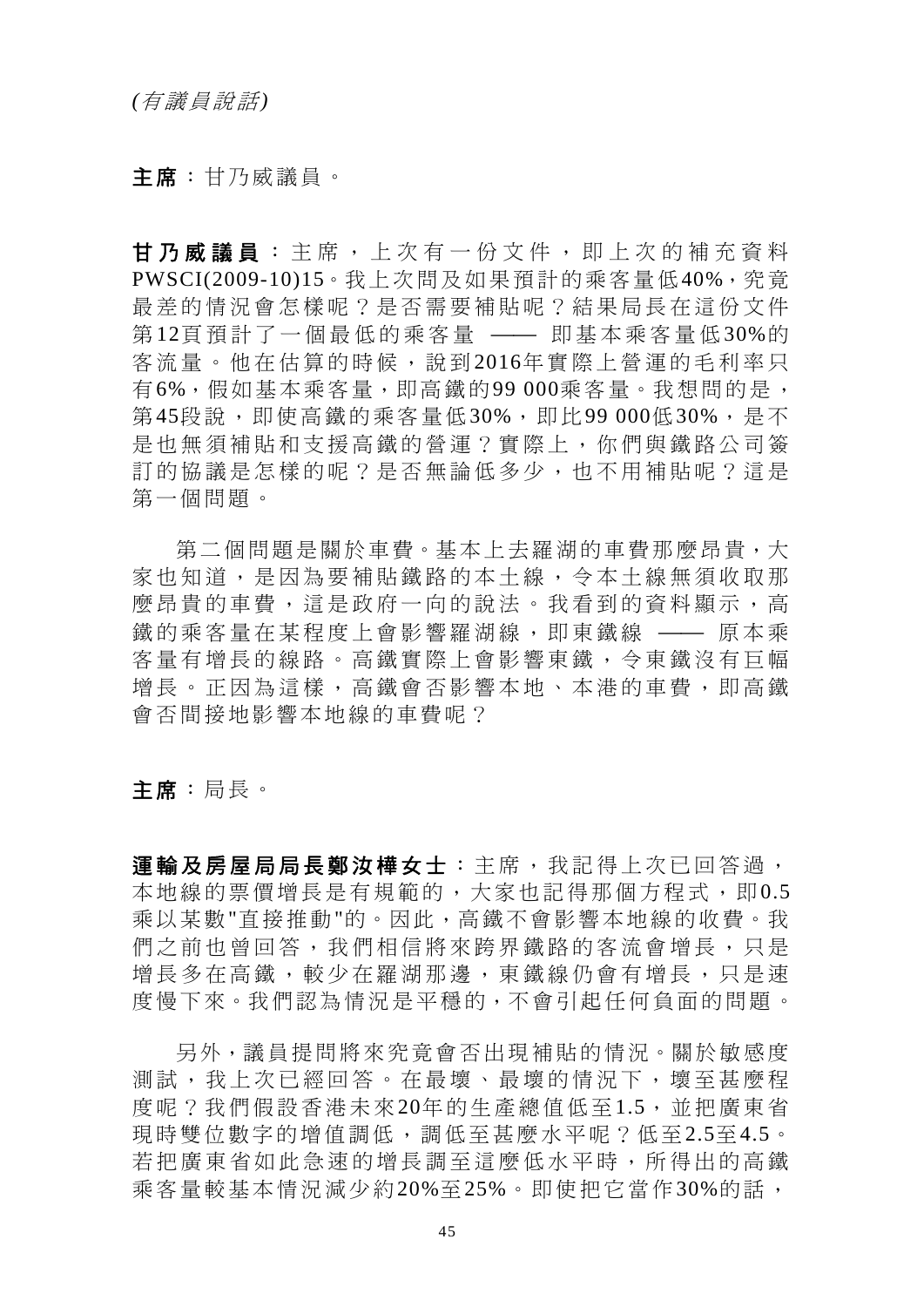仍然得出一個正面的毛利率。這鐵路本身有別於其他負債較高 的鐵路,我們會以一個服務經營權的方式來營運,若你問將來 是否需要補貼,我認為在最壞的情況下評估,也沒需要這樣做, 因為它本身具有比較健康的財務情況。多謝主席。

主席:甘議員。

甘乃威議員 :我問的是在最差的情況下,根據你們與鐵路公司 的協議,港府是否需要再補貼下去呢?是不是說,如果今天撥 出這669億元,就會"封頂",亦即在日後的營運中,政府不用再 補貼?因為這牽涉到 ......你提交的另外一些文件說到車費如何 攤分的問題,實際上你還沒有具體指出車費如何與內地分攤, 這方面還不是很清楚。

主席:你給局長時間回答。

軍輪及房屋局局長鄭汝樺女士:主席,關於攤分方面,我們有 說過。我們現在假設的是起步點,經過與內地溝通後,建議用 里程來攤分,與客流無關。我們假設客流是一半一半,一半車 是他們的,一半車是我們的,然後把收益用里程來攤分,這些 已計入現時的數據內。整體來說,我們不覺得在現金流方面會 出現負面的影響。我剛才已經說過,現在再重複。由於我們沒 有負債,而這條鐵路要在 10年,或者 20年後,才開始需要較大 型的資產再投資,譬如更換車等,屆時的盈利情況會較好,因 此整體來說,我們覺得是一個健康的情況。主席,對不起,我 又超過了很多時間。

主席:余若薇議員,接着是李慧琼議員。

余若薇議員 :謝謝主席。主席,首先局長剛才回答另一位同事 時表示有七成人都支持興建高鐵,我想局長可能是在引述 —— 即今天亦有一些報道,就是智經研究中心委託嶺南大學進行的 研究。我希望如果是的話,局長或者說清楚,因為該調查 一 如果我再看,我現在對着這項調查,其實它說大概七成人支持, 是包括兩類人。一個是完成訪問了773份問卷調查。其實當中有 四成人支持在西九,有三成三人支持在新界北,另有兩成人不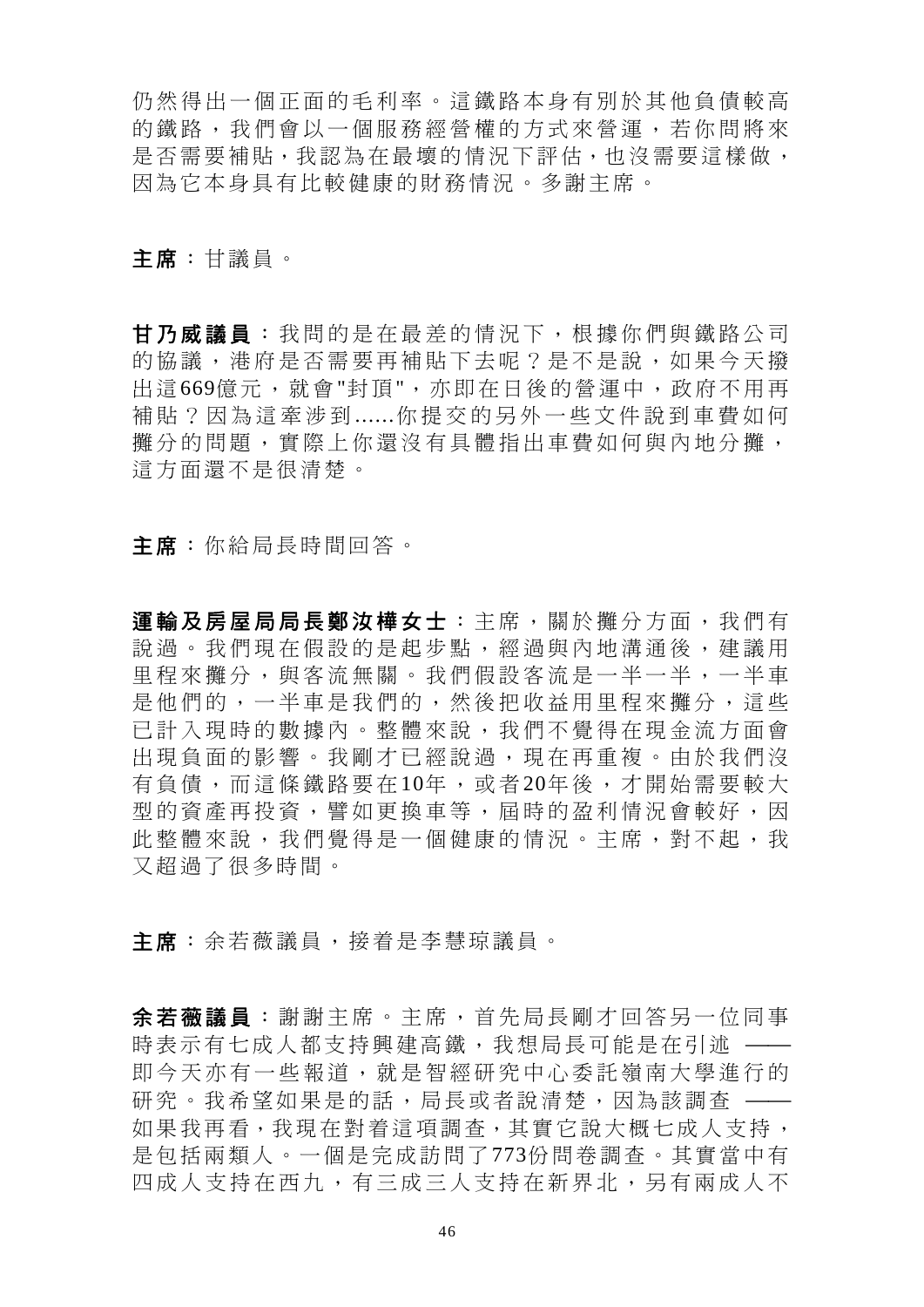知道其位置所在。所以我希望局長發言時要說清楚,因為這令 我想起當時二十三條也是同樣道理,政府進行的諮詢出來指大 家都贊成二十三條立法,但其實當中也包括很多人原則上不反 對二十三條立法,但覺得你現在的諮詢草率,會引起很多問題。 所以我希望局長當她引述這些數字時,比較全面些說清楚,因 為很多人,譬如好像我們公民黨般,我們不是反對你有高鐵, 但覺得你是否一定要興建得這麼龐大、是否一定要在西九設 站,即引起很多問題,包括西九的交通,剛才也有同事提到, 也引起西九文化區的發展等許多這樣的問題,以及還有,就是 現在剩餘的一些資源應該可以利用。所以基於這個理由,我們 覺得你現時的方案很有問題,並不是我們原則上反對高鐵。所 以,你引述這些數字時,希望較為公道一點。

主席,我想問局長的問題,其實我上次在11月已問過,但可 能當時回答的時候時間不夠,便是利益衝突的問題。即西九方 面,我很擔心,因為政府今次以同一個集團的公司進行環境評 估,以及做西九站的設計,所以我當時就問,這樣是否應該會 有利益衝突呢?因為你要做一個環境評估,一定要獨立,如果 同一個集團的另一間公司承包你那個站的設計的話,你那份環 境評估總會希望它做得成,很明顯有利益衝突。同時我上次也 讀出,就是說政府自己有關採購方面的指引也清楚說明,就是 在這種情況下有潛在利益。但政府 回答我們時,它的文件 FC29/09-10第29頁中,它的回答是這樣。主席,它說:"經過公 平、公開競爭後,由同一個顧問公司投得工程項目環評及工程 設計合約的情況"。它說:"實屬尋常,例子也不少。"我希望局 長告訴我們哪些例子,因為尤其是從環評的角度,我很關心這 個問題。其實事後, 主席, 開完會之後, 12月開完會之後, 我 有寫信給環境局方面,特別是王倩儀署長,我亦將副本抄送給 鄭汝樺局長,就說請你告訴我這些例子,因為你自己的文件說 例子也不少。但是,主席,到今時今日我仍未收到答覆,局長 可否向我們說說究竟這些是甚麼例子,為何可以很明顯地違反 政府自己的採購守則,會有利益衝突的問題可能會出現呢?

主席:局長,你回答還是署長,上次署長回答。

運輸及房屋局局長鄭汝樺女士:主席,我先回答,然後才請署 長補充,或者要很快。

第一,就是議員剛才說很擔心西九站的大小,車站的大小與 服務的水平有關,因為與需要多少月台有關的,因為服務越頻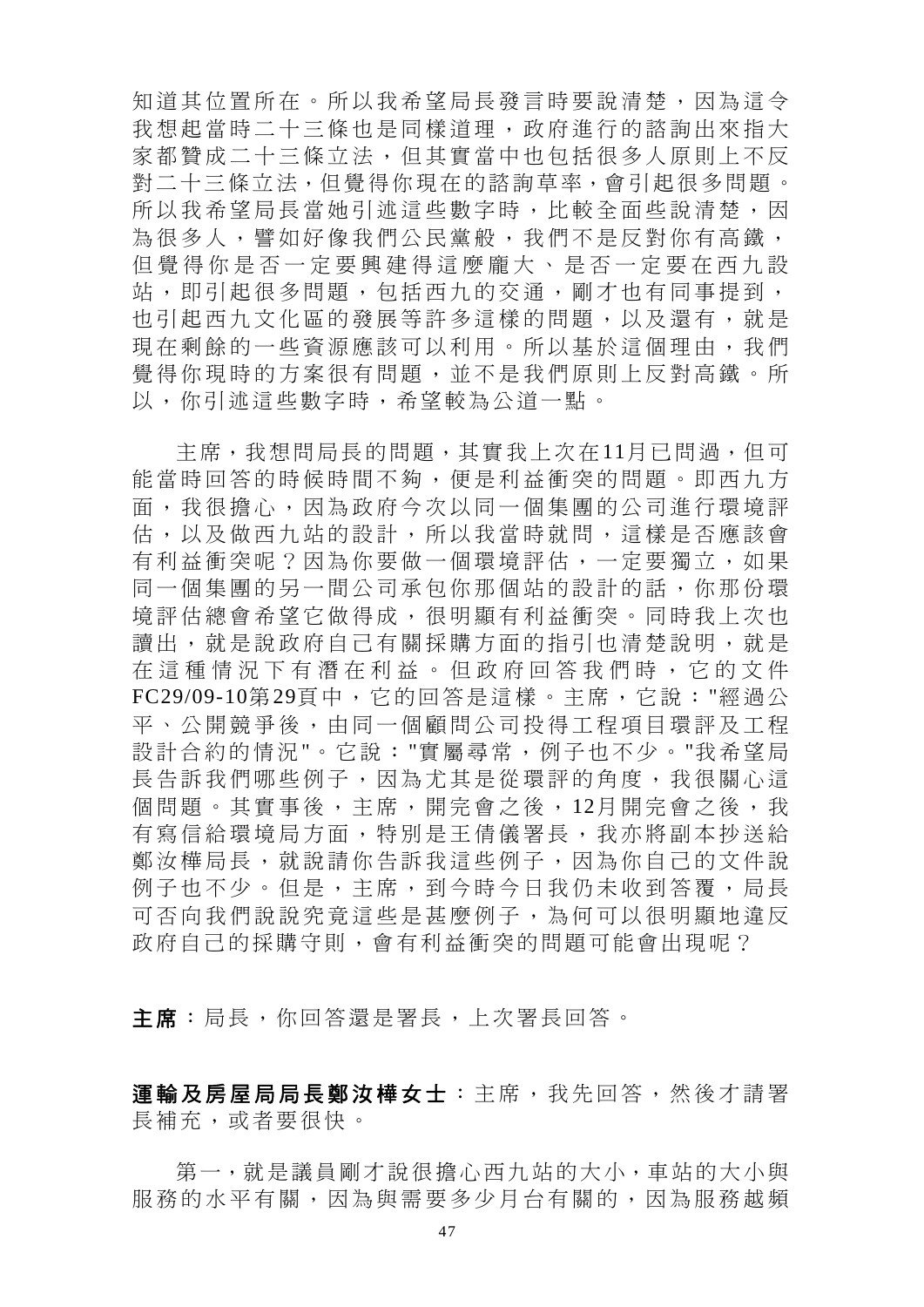密,班次越高,便需要更多月台,所以當中亦有這個考慮。交 通方面,我剛才已詳細回答鄭家富議員。至於環評方面,其實 已回答余若薇議員,我也有這一份,就是1月7日副本抄送給我 們的,你需要我們說出例子,是嗎?

余若薇議員:是啊。

## 軍輸及房屋局局長鄭汝樺女士:環評的......

余若薇議員 :你沒有答覆我。除非,除非那封信不知道去了哪 裏?

運輸及房屋局局長鄭汝樺女士:......那封信,我們給你......

余若薇議員:因為我在12月寫給你的,卻沒有答覆......

主席:我們好像也沒有。

余若薇議員:......接着 —— 主席,我是寫給環境局方面以及寫 給 —— 抄送給鄭汝樺局長。

軍輪及房屋局局長鄭汝樺女士:或者這樣,主席,議員問的是 一些例子嘛。

主席:是。

運輸及房屋局局長鄭汝樺女士:我舉數個例子。

主席:你告訴我們。

軍輸及房屋局局長鄭汝樺女士:淨化海港計劃第二期甲、望後 石污水處理改良工程、西港島線灣仔發展計劃第二期及中環灣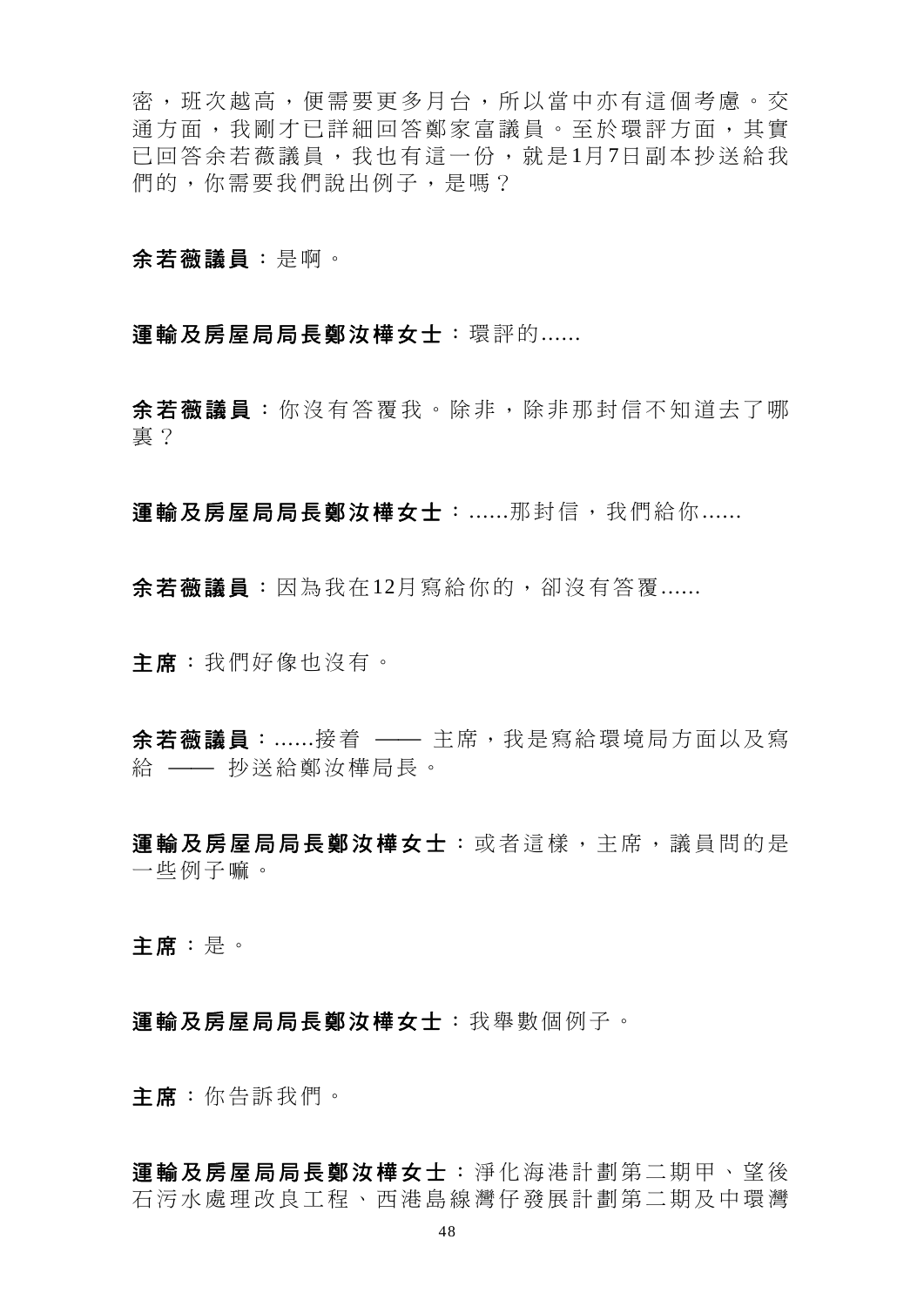仔繞道、地鐵尖沙咀北行人隧道、新界北部雨水排放系統改善 計劃C部分、半山區寶珊地段防止山泥傾瀉......

主席:好了,好了,局長。不如這樣吧,因為余議員的時間已 用盡,你給那份 —— 我們秘書去拿取那份文件,因為大家也 沒有。

余若薇議員:主席,她是否說她收 —— 她已送那封信給我? 因為我沒有收過。

主席:無辦法了,現在大家也沒有。不過不要緊,你再排第二 輪吧,因為你已沒有時間。

余若薇議員 :或者她可以給我一份副本。如果她說已給我這封 信,但我沒有收過,她可以補給我。

運輸及房屋局局長鄭汝樺女士:不,余議員,你要同意才行, 因為是給你的。

主席:她同意。你是否同意給我們各人呢?

余若薇議員:同意。

運輸及房屋局局長鄭汝樺女士:那我現在給你的同事。

主席:我們去影印,所有在場的人都有。余議員已經發問完畢。 李慧琼議員,接着是李卓人議員。

李慧琼議員 :多謝主席。我想瞭解一下,其實就是建造成本方 面。其實很多市民電郵給我們,覺得需要興建高鐵,但也覺得 今次的建造價非常昂貴。當然,我理解局方亦進行了一些工作 來核實究竟是否須要這些價錢,亦有一個說法,就是說我們今 次的高鐵建造成本是全球最貴,甚至較英國至法國一段還要昂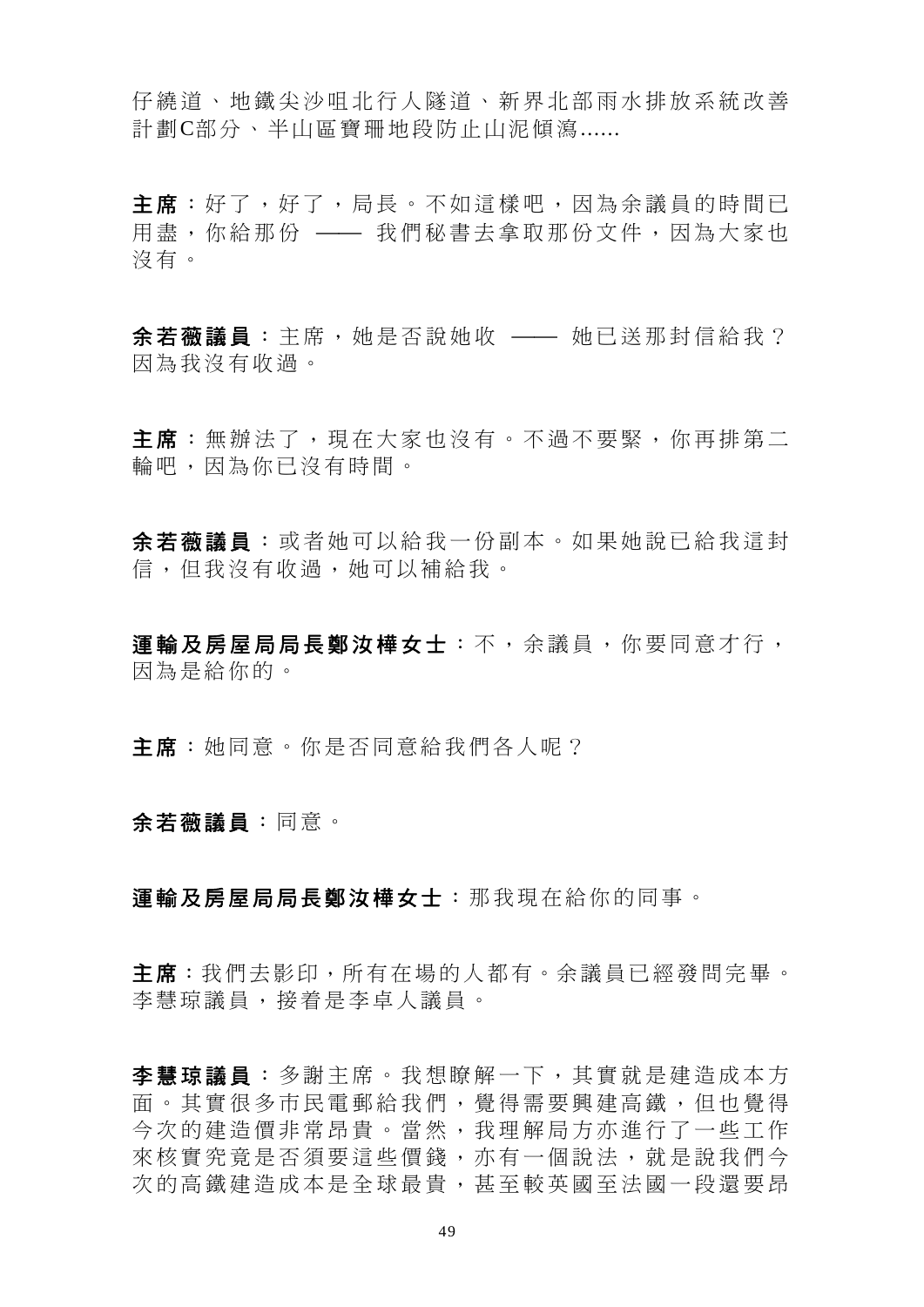貴。我不知道政府這方面有否做一些資料的掌握,讓大家知悉 其實我們今次高鐵每公里的建造成本較其他國家,又或者我們 現在國家也建成了一些,其實對比起來,實際情況是怎樣呢?

主席:局長,你答還是哪位同事?

## 運輸及房屋局局長鄭汝樺女士:署長回答。

主席:署長。

路政署署長韋志成先生:我或者說說數個數字......

主席:是否在我們有的文件中?

路政署署長韋志成先生:......你們沒有的。

主席:你請說,署長。

軍輪及房屋局局長鄭汝樺女士:之前在幻燈片,可能那時......

路政署署長韋志成先生: 在幻燈片那時......

主席:你現在說,你說。

路政署署長韋志成先生:我們跟英法隧道作過比較,英法隧道 在1992年建成,其價格 —— 1992年的價格每公里平均造價是 16.5億港幣。如果將由 1992年提升至 2009年的價格便是 38億 港幣。在我們稱為CTRL,即是將英法隧道連接去St. Pancras那 一段的高鐵,它分為兩段,第一段是地面隊道,所以這個不可 作比較;第二段它有地面加上隧道,如果我們看隧道那一截的 平均價格, 在 2004年的價錢是每公里平均是 20.5億, 提升至 2009年便是 26.5億。我們現時高鐵 2009年的價格平均每公里是 20億,所以我們其實比另外兩截便宜。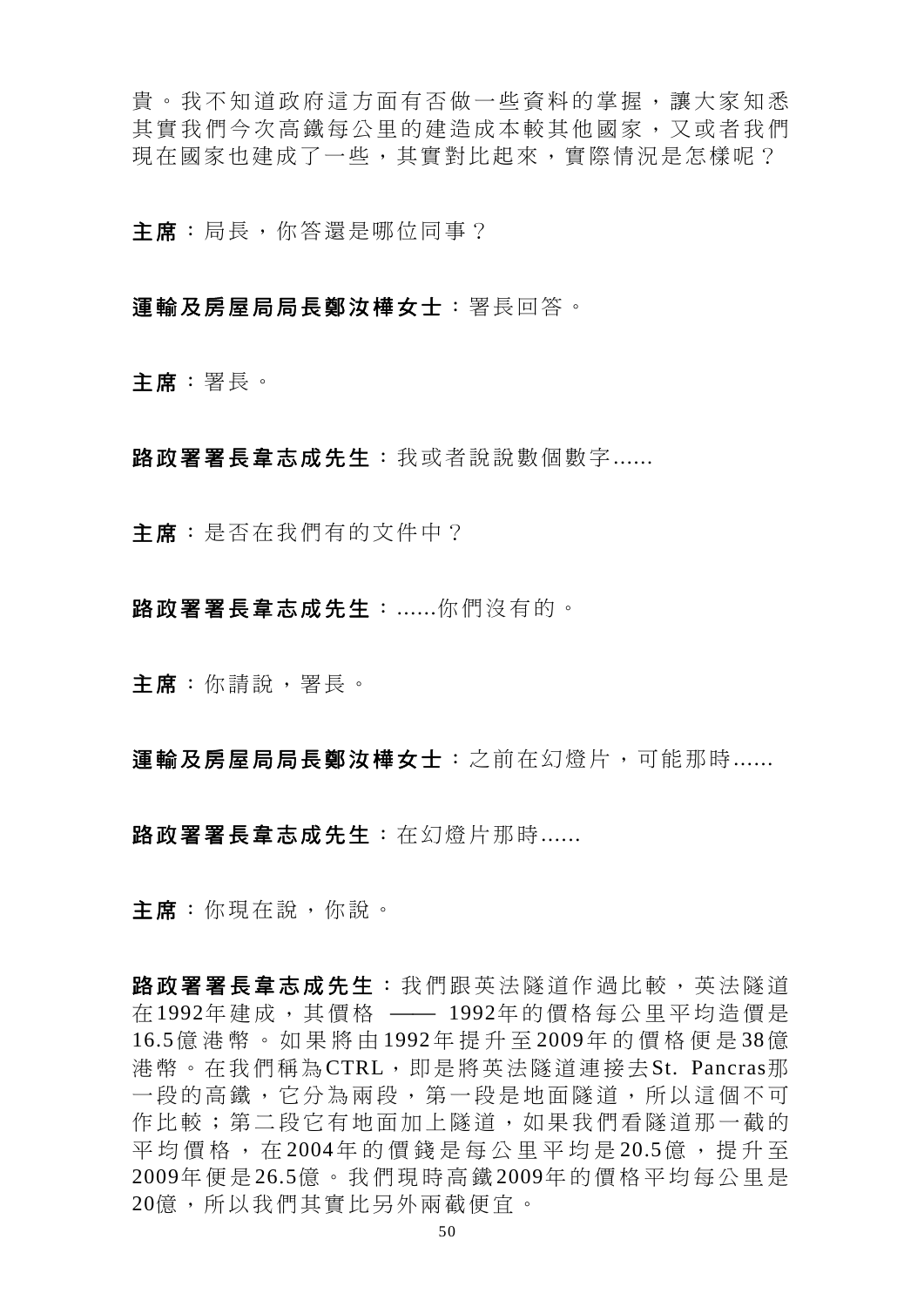### 主席:李議員。

李慧琼議員 :主席,有沒有比較過國內的建造成本呢?因為我 們現時與國家接軌,我相信有些技術都會與國家有交流。有沒 有這方面的資料呢?雖然我理解大家的生活水平不同,但有沒 有這方面的資料呢?

主席:署長。

路政署署長韋志成先生 : 我相信李慧琼議員正正說出大家生活 水平相當不同,香港不單是鐵路,香港一般的公共工程、土木 工程與國內比較,大約是它的八分一至十分一。

李慧琼議員:多少?Sorry,聽不到。

## 路政署署長韋志成先生:國內是我們的八分一至十分一。

李慧琼議員:OK,明白。我也想瞭解一下,關於效益的估算。 剛才不少同事都質疑效益的估算,我自己過去經常有份參與做 這些效益估算,坦白說,你說要完全準確估算是很不公道的, 大家也是基於很多假設去估的,當然會有估計正確或估計不正 確,我覺得最重要是看背後的假設是否一個保守和合理的假 設。剛才局長也說,我想你再告訴我們,在最壞最壞的情況, 其實你最根本的假設是有多少個項目,讓大家也知悉,看看這 假設是否一個合理和保守的假設。

主席:署長。

### 運輸及房屋局局長鄭汝樺女士:嗯。

主席:局長。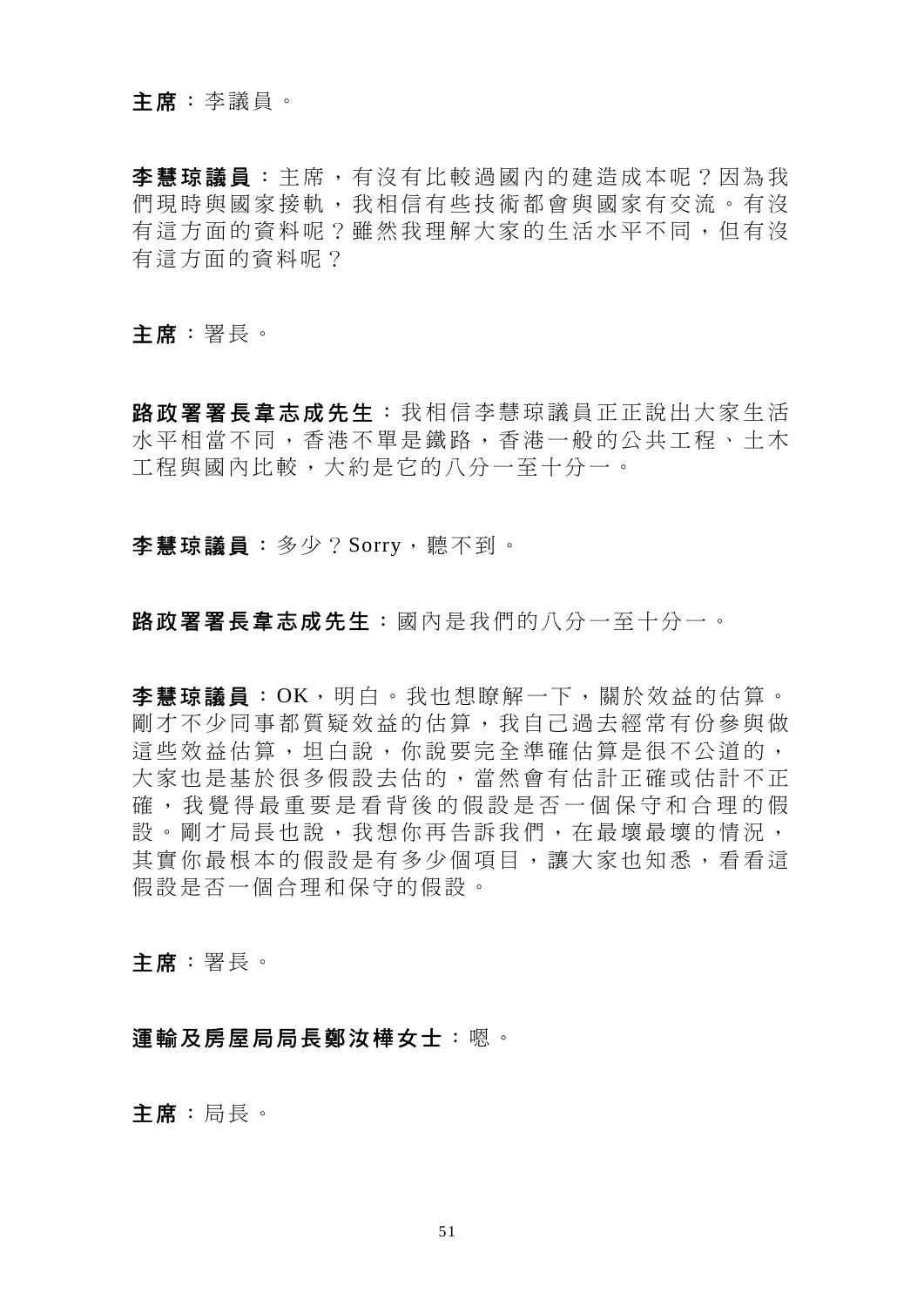軍輪及房屋局局長鄭汝樺女士:我想瞭解議員的問題,她想我 們說最差的情況......

李慧琼議員:最差的情況便是得6%毛利那個,是嗎?據我的理 解。

運輸及房屋局局長鄭汝樺女士: 那個其實不是, 那個是因為因 應議員要求我們找一個最極壞、最差的而已,我們有一個低客 流的情況......

主席:那個有多差?

軍輪及房屋局局長鄭汝樺女士: 那個是不差的。到2031年每日 乘客量有14萬人次,營運毛利率也有56%。

李慧琼議員:但我想瞭解你背後的假設,你用了甚麼假設去得 出這個收益的估算呢?因為假設才是最重要。

軍輸及房屋局局長鄭汝樺女士:最重要的,主席,我們杳看生 產總值增長率,那是一個推動客流我們覺得最重要的考慮點。 我們將香港未來20年的生產總值率調低至每年2%至2.5%,亦將 廣東省的增長率調低至每年3.4%至9.8%。因為我們說的是現時 它 增 長 到 11%、 12%, 所 以 我 們 調 低 至 譬 如 廣 東 省 是 3.4% 至 9.8%,這是我們低客流情況下的主要假設。

主席:李議員。

李慧琼議員 :明白。即是說現在你給我們的低客流情況已經是 基於這個較為保守的假設而達致,我個人信服這是一個保守的 假設。不過,我想利用最後的時間,我希望局長 —— 上次其 實我也提過這個要求,即今次高鐵變成政治事件,其實其中一 個諮詢過程確實做得不太理想,尤其是你們對於收回地層、區 域附近居民的反應是低估的,我希望你承諾,第一,始終高鐵 是第一條在香港興建,即第一條高鐵,雖然你說有很多地鐵, 可否有特事特辦的精神,處理居民對於重建價值的影響,以及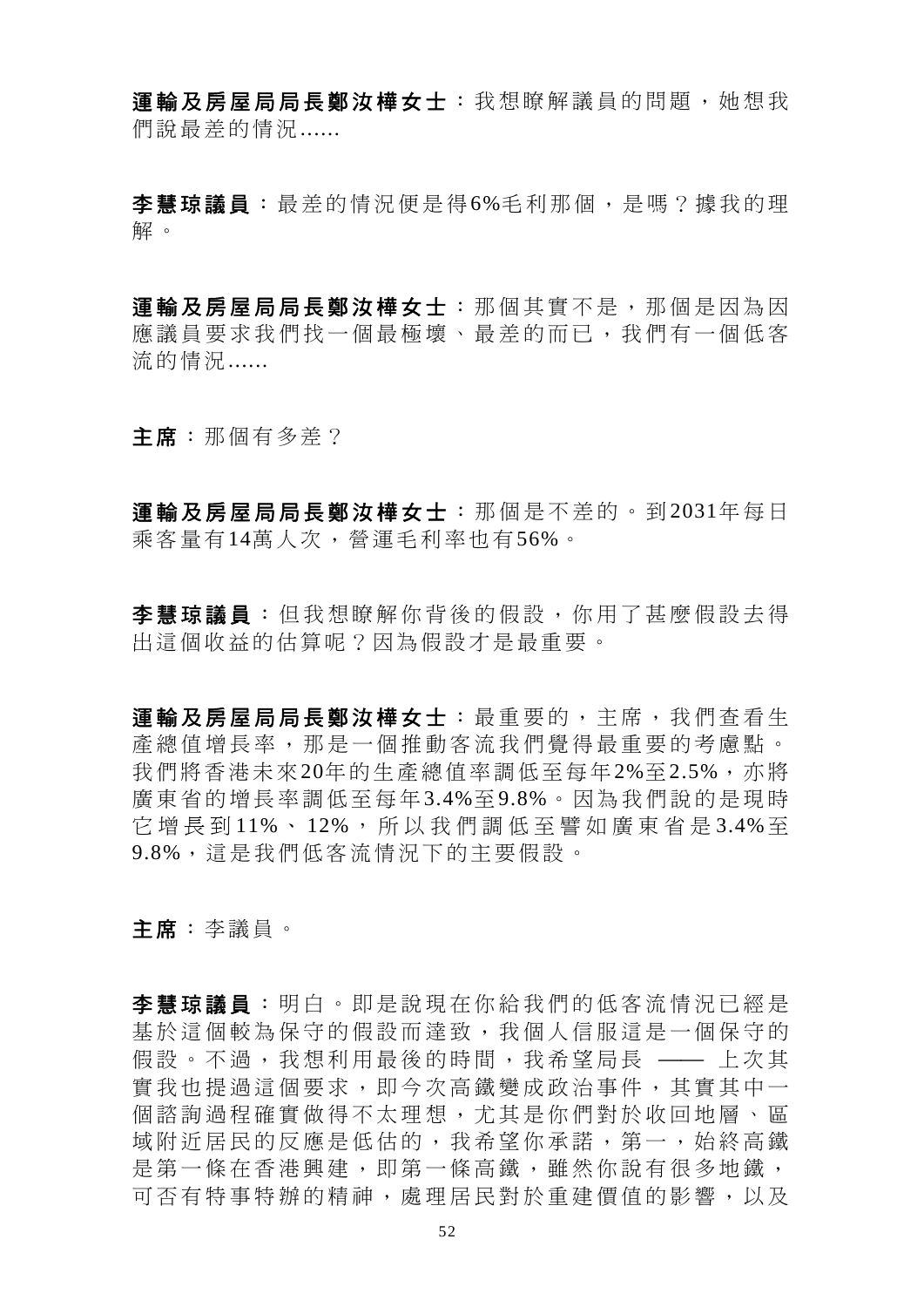高鐵建造期間對他們可能影響的事情的處理,可否有一些特別 的安排?

主席:局長,你會做的吧。

軍輪及房屋局局長鄭汝樺女士:主席,我們當然會盡力做,但 另一方面我們都要依法做,這兩點,我們會特別在溝通方面, 我同意多做工夫。

主席:下一位李卓人議員,完結後,我們便會休息15分鐘。 李議員。

李卓人議員 :多謝主席。剛才李慧琼議員說高鐵變成一個政治 事件,我真的完全不可以接受現時很多人說政治化。公帑本身 的分配,即使是一元一毫也是政治事件。政府不肯給低收入交 通津貼是一件政治事件,政府用天價700億,難道不是政治嗎? 任何公帑的使用、分配都是一個政治事件。主席,在香港我知 道燒鈔票是犯法的,但政府燒鈔票是否應該同樣是犯法呢?其 實現在說700億,正在燒公帑,正在燒市民的鈔票,是否犯法呢? 700億等於財政預算案的四分之一,等於大約 3個月整個香港的 開支,現在說的這個價值。

我最大的問題在哪裏呢?主席,便是整個天價 —— 700億 - 為了甚麼呢?只是為了一點,便是為了要設車站在西九。 我不明白為何我們可以說要付出如此大的代價,單單為了一樣 東西,便是西九站。因為,眾所周知,其實有錦上站方案,錦上站 方案等於大約300億,與西鐵、西九站方案相差數百億,所以我 們不是反對興建高鐵,而是在哪裏興建、為何一定要在西九興 建,這是我們最難明白的地方。好了,可能局長稍後答覆我時, 她就說錦上路,錦上站有很多技術問題,但我相信其實不是這 樣。其實,局長我想問你,其實你們是否純粹為了一點 —— 要 在西九興建 –– 是一個政治決定?該政治決定為何定要在 西九興建呢?不是方便香港人,而是覺得內地人一去到西九, 便是最漂亮或者最"威",是否為了這個"威",我們香港人要付出 多數億 –– 數百億的代價?

主席:是嗎,局長?先讓她回答一下。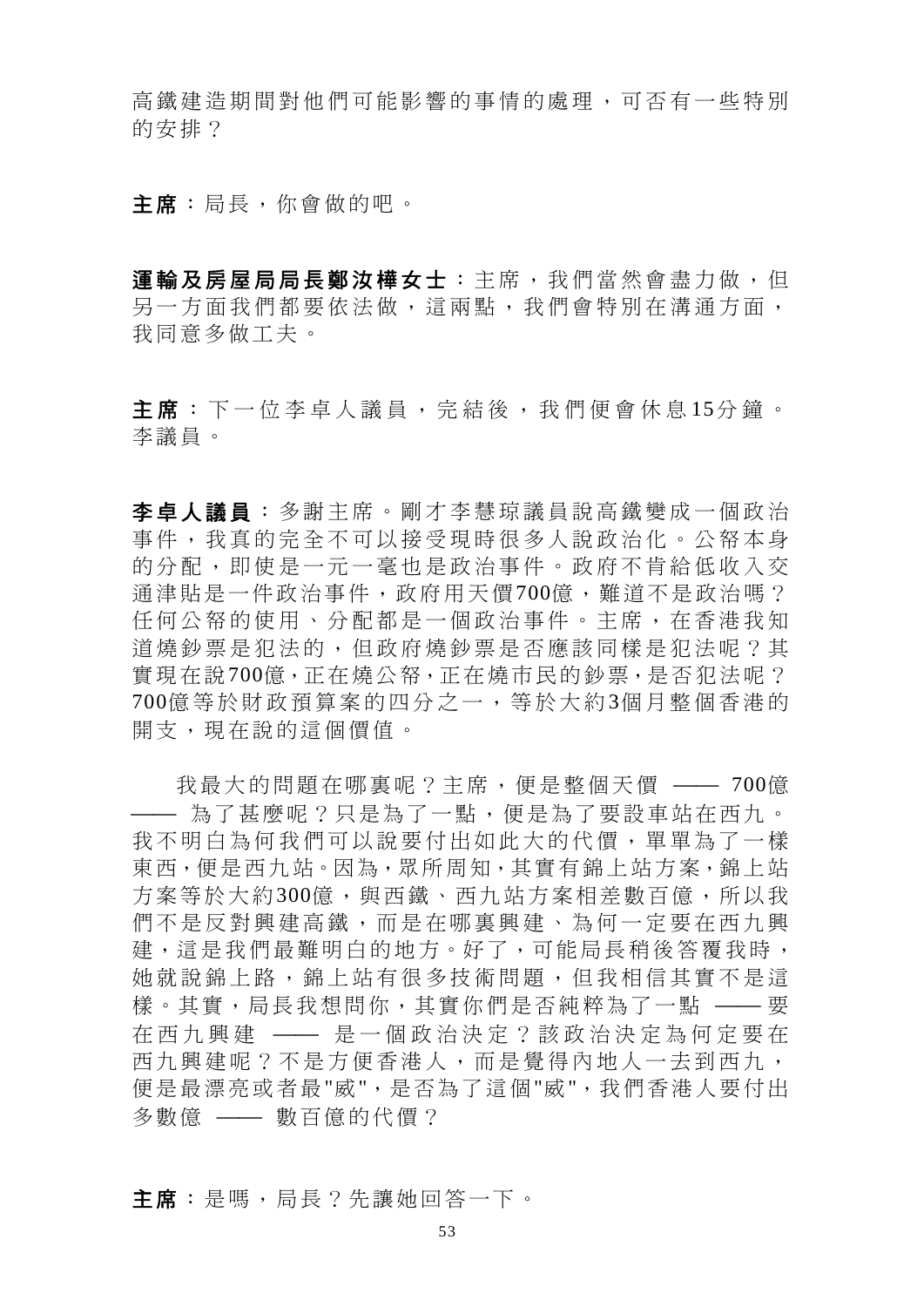李卓人議員:我最希望知道你為甚麼一定 —— 這是否一個政 治決定,一定要設在西九?

主席:是否北京說希望在西九呢,局長?

運輸及房屋局局長鄭汝樺女士:主席,這件事發生在2000年"鐵 路發展研究策略"已經有這個區域快線。在2005年12月,我們已 經回來 —— 去匯報時,車站已經在西九,我們不是忽然西九, 我們已經進行很多研究。亦因為高鐵,城市與城市中間接駁, 發揮最高效益,便是將車站設在市中心。剛才有議員說得很正 確,等於把中距離的機場設在市中心一樣。我們不久前去過 武漢,便是說從西九作出發點,根本乘飛機比乘高鐵 —— 高鐵 更快更準時,所以我們所說的很合乎經濟效益便是這樣。不是 為一小撮人,因為我們其實每星期要返內地一次或以上有 66萬人,當中有很多"打工仔女"要回內地公幹等等,如果你問他 們有一個高效的方式讓他們到內地工作等等,是否應該是一件 好事呢?這當然是一件好事。所以我們覺得長遠對香港本身的 策略性是很重要的,不單說與廣東省以內,我們說的是全國。 我們希望將來可以有直通車由市中心直達人家的城市,我們說 的是16個內地城市。因此,整體而言,議員剛才提到......這個使 費我們明白是一個很高的使費,但另一方面,這是一項基建的 投資,是說未來數十年,我們有這個最環保的集體運輸工具, 讓我們連接國內廣東省和廣東省以外的地區。當中的537億元是 2009年的價格,是關於鐵路的;非 鐵路的,與鐵路無關的是 115億元。你剛才說全部是由於總站設於西九是不正確的。因為 主要的使費......我請署長補充一下,其實那條26公里的隧道,是 主要的原因。

主席:那條隧道都是去西九的......

運輸及房屋局局長鄭汝樺女士:當然,無論是去哪裏也好,以 香港現時的環境來說,最環保的方法當然要興建隧道。現時國 內例如武廣段,七成是高架,我們香港是不可能再以高架的方 式興建高速鐵路。

李卓人議員:主席,餘下十幾秒,我一定要再講,你常常也說"打 工仔",其實"打工仔"本身,有一位市民寫給我,他問我在旺角